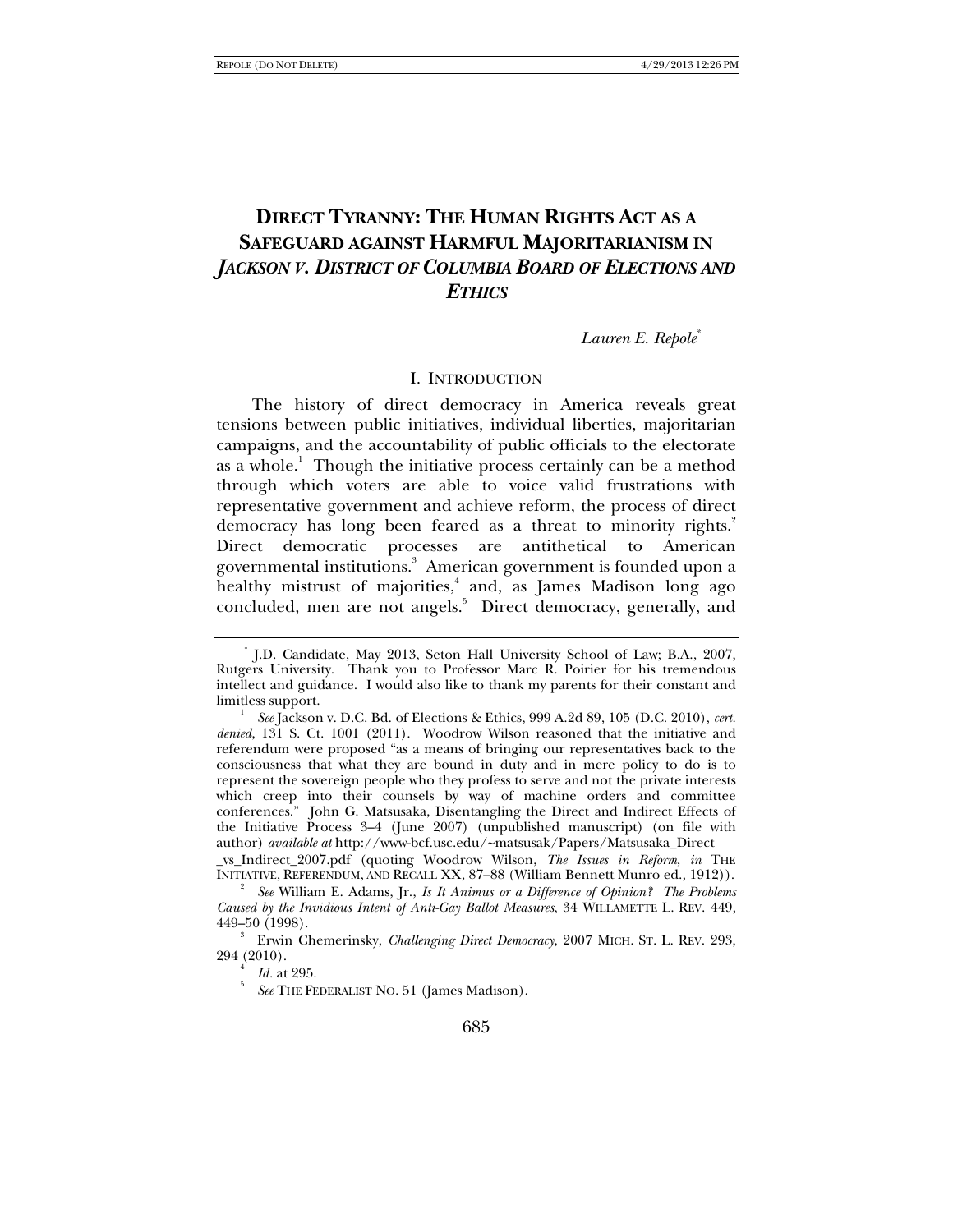the ballot initiative, specifically, pose serious threats to vulnerable minorities in part because the process of adoption is devoid of the checks and balances that are integral to representative democracy.<sup>8</sup> Jurisdictions, therefore, must adopt proper safeguards to ensure that minorities are protected from majoritarian campaigns.

Ballot initiatives in recent years have focused on the legality of same-sex marriages, and this focus serves as an example of how jurisdictions can use the initiative process to limit the rights of a vulnerable sector of the general population. $^7$  In the recent District of Columbia Court of Appeals decision *Jackson v. District of Columbia Board of Elections and Ethics*, the court upheld the D.C. Board of Elections and Ethics' rejection of the "Marriage Initiative of 2009."<sup>8</sup> This decision exemplifies how safeguards can temper the most deleterious effects of the initiative process, ensuring that it is not used to promote discrimination, while allowing for a process of publicinitiated reform. Moreover, given the current pervasive use of ballot measures to legislate social issues such as same-sex marriage,<sup>9</sup> the need for reform to limit the use of direct democracy is substantial. This Comment will argue the need for reform in the use of the ballot initiative to protect minority rights by adopting safeguards so that human rights measures cannot be put to the ballot.

This Comment will survey the origin and use of direct democracy in this country. Most significantly, this Comment will emphasize the need to adopt safeguards to ensure the protection of the rights of vulnerable minorities, generally, and gays and lesbians, specifically. In Part II, this Comment will briefly describe the processes comprising direct democracy. Part II will also survey the history of direct legislation in this country, the current use of the initiative in jurisdictions across the nation, and some of the criticisms and defenses of the initiative process, focusing on the criticism that initiatives can unduly target vulnerable minorities. Part III will address two of the many important recent cases, *Strauss v. Horton*<sup>10</sup> and *Jackson v. District of Columbia Board of Elections and Ethics.*<sup>11</sup> This

<sup>6</sup> *See* David B. Magleby, *Governing by Initiative: Let the Voters Decide? An Assessment of the Initiative and Referendum Process*, 66 U. COLO. L. REV. 13, 45 (1995). 7

*See* Adam H. Morse, *Second-Class Citizenship: The Tension Between the Supremacy of the People and Minority Rights*, 43 J. MARSHALL L. REV. 963, 963–64 (2010). 8

Jackson v. D.C. Bd. of Elections & Ethics, 999 A.2d 89 (D.C. 2010).

<sup>9</sup> *See* Nate Silver, *The Future of Same-Sex Marriage Ballot Measures*, N.Y. TIMES (June 29, 2011), http://fivethirtyeight.blogs.nytimes.com/2011/06/29/the-future-of-same

<sup>-</sup>sex-marriage-ballot-measures/. 10 Strauss v. Horton, 207 P.3d 48 (Cal. 2009). 11

*Jackson*, 999 A.2d 89.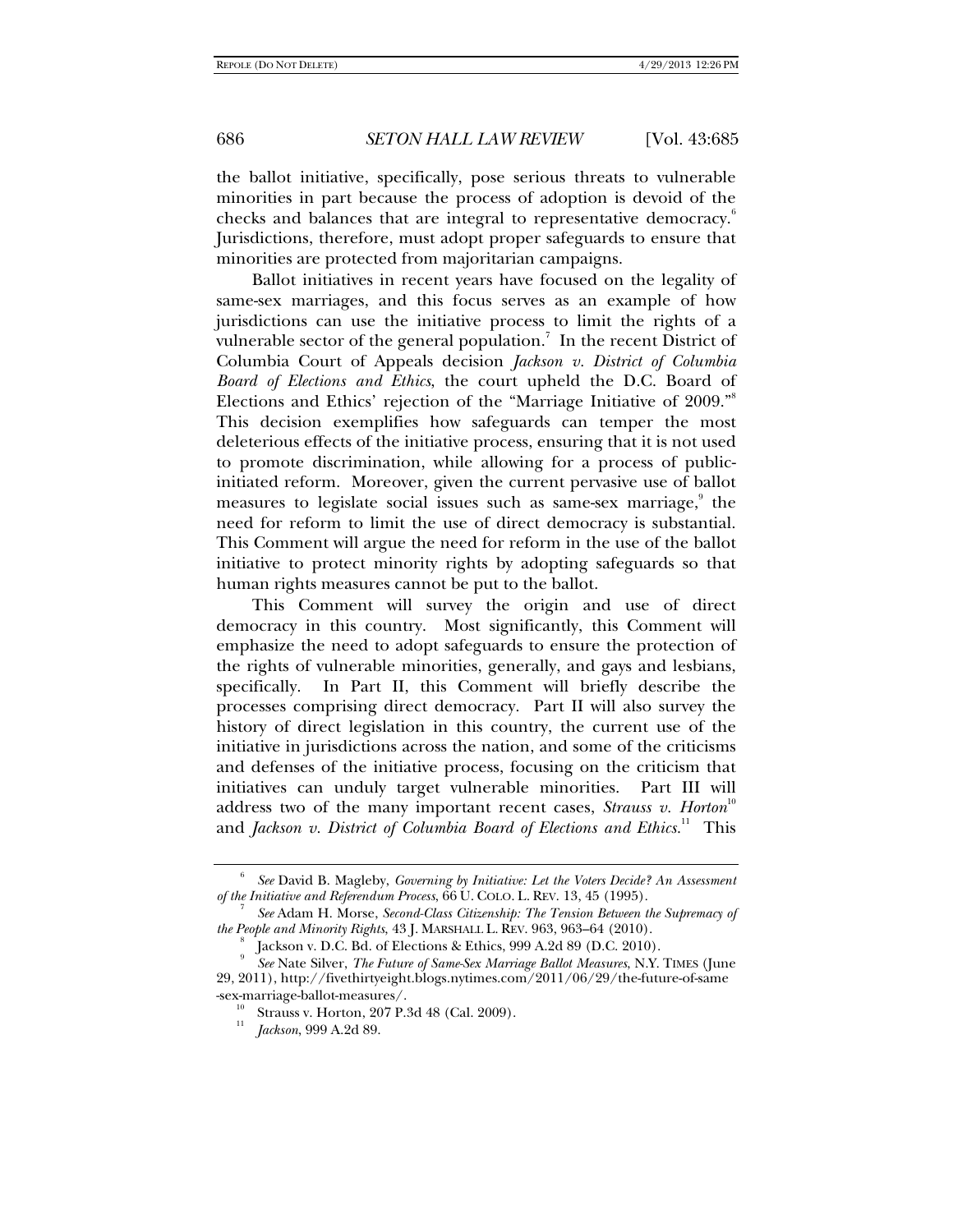Comment proposes that the District of Columbia Council's ("the Council") 1978 adoption of the Human Rights  $Act<sup>12</sup>$  in conjunction with the Initiative, Referendum, and Recall Charter Amendment Act  $({}^{\circ}CAA^{\prime})^{\prime3}$  properly addresses the Council's legitimate concern that an unchecked initiative process can deleteriously impact the liberties of disfavored minorities. The outcome of this case stands in stark contrast to *Strauss v. Horton*,<sup>14</sup> in which the California Supreme Court upheld Proposition 8, an initiative limiting the rights of same-sex couples.15 Part III then highlights Justice Moreno's dissent in *Strauss*, which echoes the concerns of the District of Columbia Council in adopting the Human Rights Act safeguard ("Human Rights Safeguard").<sup>16</sup>

Part IV will consider methods by which various jurisdictions have placed limits on direct democracy initiatives. Part V will provide a theoretical and practical argument for the need for safeguards against unchecked direct democracy, further arguing that the District of Columbia's use of the Human Rights Safeguard is effective to combat the potential threat of harmful majoritarianism while allowing the electorate to continue to participate in the initiative process. Part VI will conclude by reaffirming the need for reform to protect minorities from the adoption of ballot initiatives that curtail minority rights. Though an outlier in practice, the Human Rights Safeguard, which the District of Columbia uses, is important to the discussion of how direct democratic methods can work in a democratic republic, and ought to be considered in other jurisdictions that offer the right to the direct initiative. $17$ 

 *Strauss*, 207 P.3d at 129 (Moreno, J., concurring in part and dissenting in part).<br><sup>17</sup> This Comment is not an assessment of the overall value of direct democratic

processes in the United States. There certainly are positive aspects of direct democracy. Prior scholarly writings have contributed to the discussion of direct democracy, and many scholars have addressed various issues related to the initiative and referendum process in this country. These writings include the arguments that courts should: use the Guarantee Clause, U.S. CONST. art. IV, § 4 ("The United States shall guarantee to every State in this Union a Republican Form of Government, and shall protect each of them against invasion  $\dots$ ."), to nullify ballot initiatives that threaten minority rights; analyze popular measures under the scope of the

<sup>&</sup>lt;sup>12</sup> D.C. CODE § 2-1401 (West 2007)<br><sup>13</sup> D.C. CODE § 1-204.101–07 (West 2001).<br><sup>14</sup> Strauss, 207 P.3d 48.

*Id.* As discussed in greater detail *infra* note 144, the United States Court of Appeals recently concluded that Proposition 8 is unconstitutional. Perry v. Brown, 671 F.3d (9th Cir. 2012) (formerly Perry v. Schwarzenegger, 704 F. Supp. 2d 921 (N.D. Cal. 2010)). That ruling, while significant, does not affect the central argument in this Comment. See infra Part III.A.1.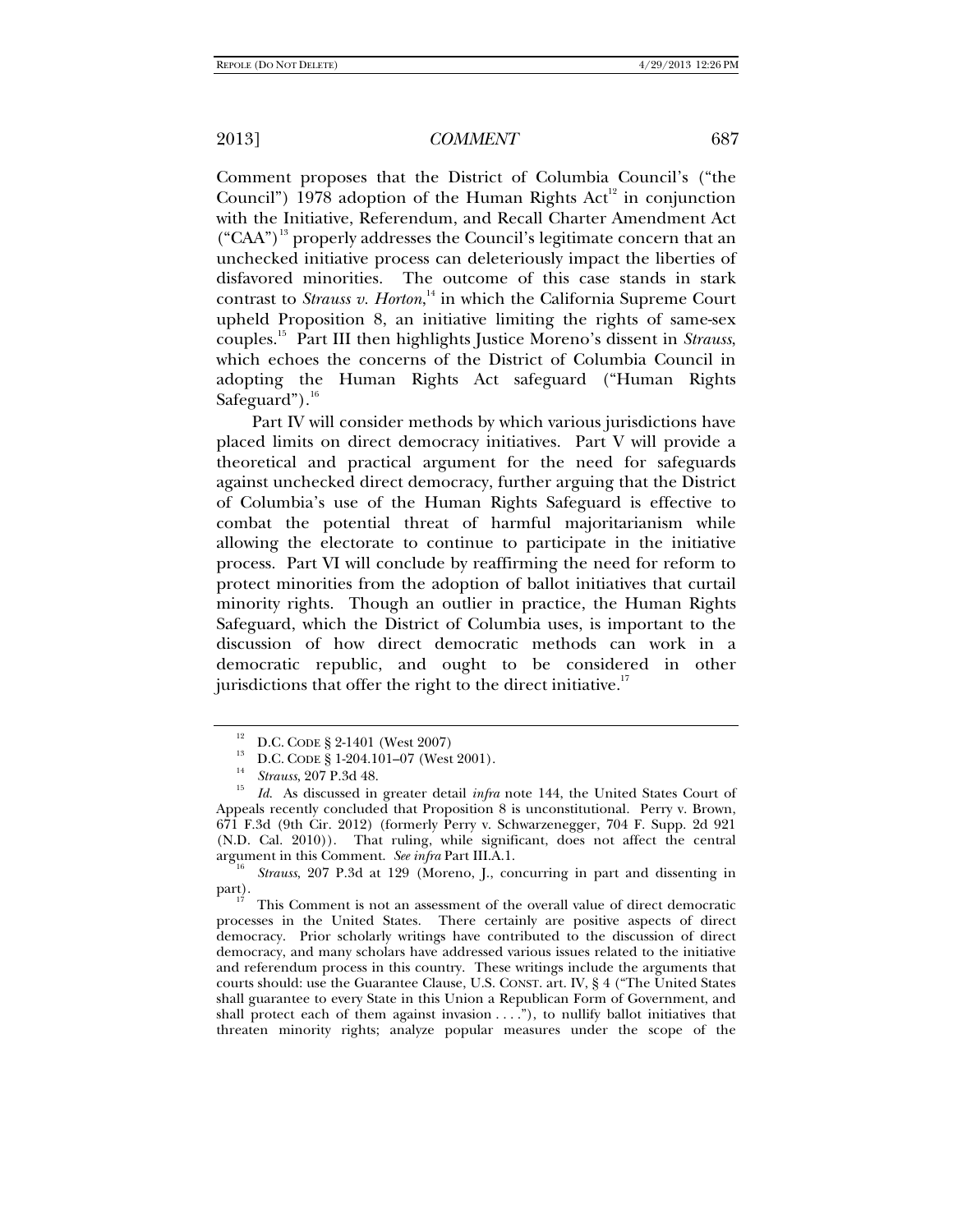#### II. THE HISTORY OF DIRECT DEMOCRACY IN AMERICA

Before discussing the current need for reform in the use of the ballot initiative to protect minority rights, it is helpful to examine the origins of direct democracy in the United States. First, this Part will define the processes entailing direct democracy.<sup>18</sup> It then will survey the origins of direct democracy, highlighting the goals of the Populist and Progressive Movements, and discuss the modern era of direct democracy beginning in the late  $1970s$ .<sup>19</sup> This Part will conclude by briefly putting forth many contemporary criticisms of direct democracy in general, and the direct initiative specifically, paying particular attention to the concern that the direct initiative poses a threat to minority rights. $20$ 

#### *A. Direct Democracy Defined*

David V. Magleby, an esteemed scholar in the area of direct democracy, defines direct legislation as "the process by which voters directly decide issues of public policy by voting on ballot propositions."<sup>21</sup> Julian N. Eule divides direct democracy into two primary subgroups: substitutive and complementary.<sup>22</sup> First, in substitutive direct democracy, the electorate can completely bypass all branches of government, thereby substituting direct, popular lawmaking for the traditional, representative lawmaking process.<sup>23</sup> The ballot initiative, or plebiscite, is the ordinary form of substitutive

- <sup>19</sup> *See infra* Parts II.B–C.<br><sup>20</sup> *See infra* Part II.D.
- 

Fourteenth Amendment's Equal Protection Clause, U.S. CONST. amend. XIV; and develop consistent standards with which to evaluate the ballot initiatives. *See, e.g.*, Robin Charlow, *Judicial Review, Equal Protection and the Problem with Plebiscites*, 79 CORNELL L. REV. 527 (1994); Erwin Chemerinsky, *Cases Under the Guarantee Clause Should Be Justiciable*, 65 U. COLO. L. REV. 849 (1994); Mark Tushnet, *Fear of Voting: Differential Standards of Judicial Review of Direct Legislation*, 1 N.Y.U. J. LEGIS. & PUB. POL'Y 1 (1997). Moreover, in the aftermath of the *Strauss* decision and responding to Justice Moreno's warnings, Anne Marie Smith has utilized political and constitutional theory to propose a revised initiative procedure that would not threaten minority rights. Anna Marie Smith, *The Paradoxes of Popular Constitutionalism: Proposition 8 and* Strauss v. Horton, 45 U.S.F. L. REV. 517, 545 (2011). For a thorough discussion of many issues that scholars have discussed relating to the direct democracy debate, *see generally* Linda Maduz, *Direct Democracy*, 2 LIVING REVIEWS IN DEMOCRACY 1 (2010), *available at* http://democracy.livingreviews.org/index.php/lrd/article/view/lrd-2010-1/21.<br><sup>18</sup> *See infra* Part II.A.

<sup>&</sup>lt;sup>21</sup> DAVID V. MAGLEBY, DIRECT LEGISLATION: VOTING ON BALLOT PROPOSITIONS IN

THE UNITED STATES 1 (1984). 22 Julian N. Eule, *Judicial Review of Direct Democracy*, 99 YALE L.J. 1503, <sup>1510</sup>  $(1990)$ .

*Id.*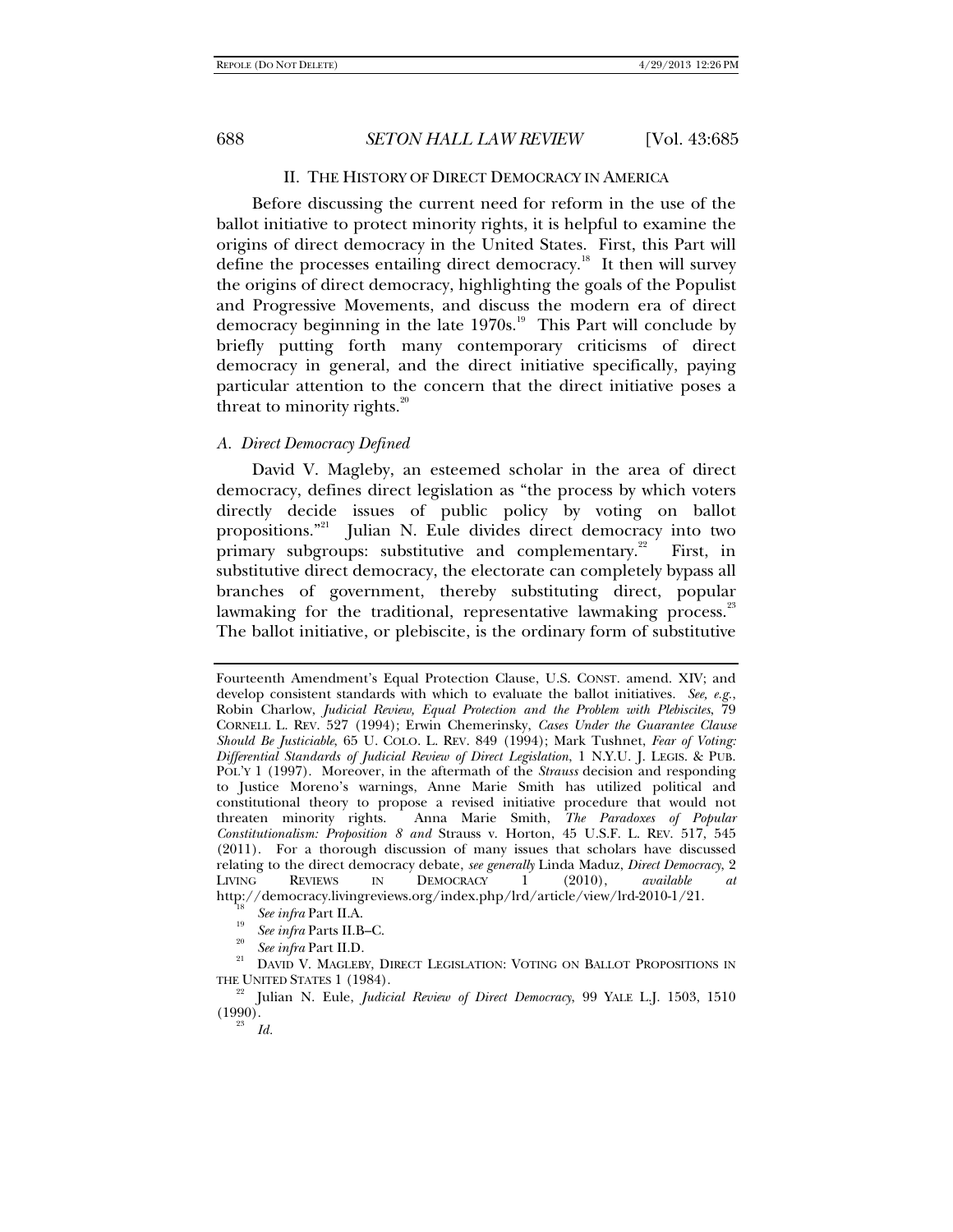direct democracy, allowing for "voters to propose a legislative measure (statutory initiative) or a constitutional amendment (constitutional initiative) by filing a petition bearing a required number of valid citizen signatures."

The ballot initiative can be further subdivided as either a direct or indirect initiative.<sup>25</sup> A direct initiative is a constitutional amendment and/or statute "proposed by petition and submitted directly to the voters for approval or rejection without any action by the legislature."<sup>26</sup> Jurisdictions that allow for direct initiative vary as to whether the electorate can put forth a statutory initiative, a constitutional amendment by initiative, or both. $^{27}$  Upon approval by the electorate, the proposal has the full force and effect of a state constitutional amendment or statute.<sup>28</sup> An indirect initiative is proposed by petition, which is first submitted to the state legislature for approval.<sup>29</sup> If the legislature fails to act on the proposal or if it amends the original proposal in a manner unacceptable to the proponents, the proponents may submit their original initiative to be placed on the ballot for a vote of the entire electorate.<sup>30</sup> Some states that permit indirect initiatives allow their legislatures, in the circumstances in which a legislature does not approve the submitted indirect initiative, to offer a substitute initiative on the same issue to be accompanied by the original on the ballot. $31$  Eule characterizes an indirect initiative that the legislature adopts as a product of representative democracy and describes an initiative rejected by the legislature but ultimately voted on and adopted by the electorate as a product of direct substitutive democracy.<sup>32</sup>

Complementary direct democracy is most commonly known as the referendum.<sup>33</sup> The referendum, in contrast to the initiative, "refers a proposed or existing law or statute to voters for their approval or rejection."<sup>34</sup> The electorate and legislature act in concert

THOMAS E. CRONIN, DIRECT DEMOCRACY: THE POLITICS OF INITIATIVE, REFERENDUM AND RECALL 2 (1989).<br><sup>25</sup> Eule, *supra* note 22, at 1511.<br><sup>26</sup> MAGLEBY, *supra* note 21, at 35.<br>*27* Id.

*Id.*<br>*Id.* at 36.

*Id.* Eule, *supra* note 22, at 1511.<br><sup>33</sup> *Id.* at 1512.<br><sup>34</sup> CRONIN, *supra* note 24, at 2.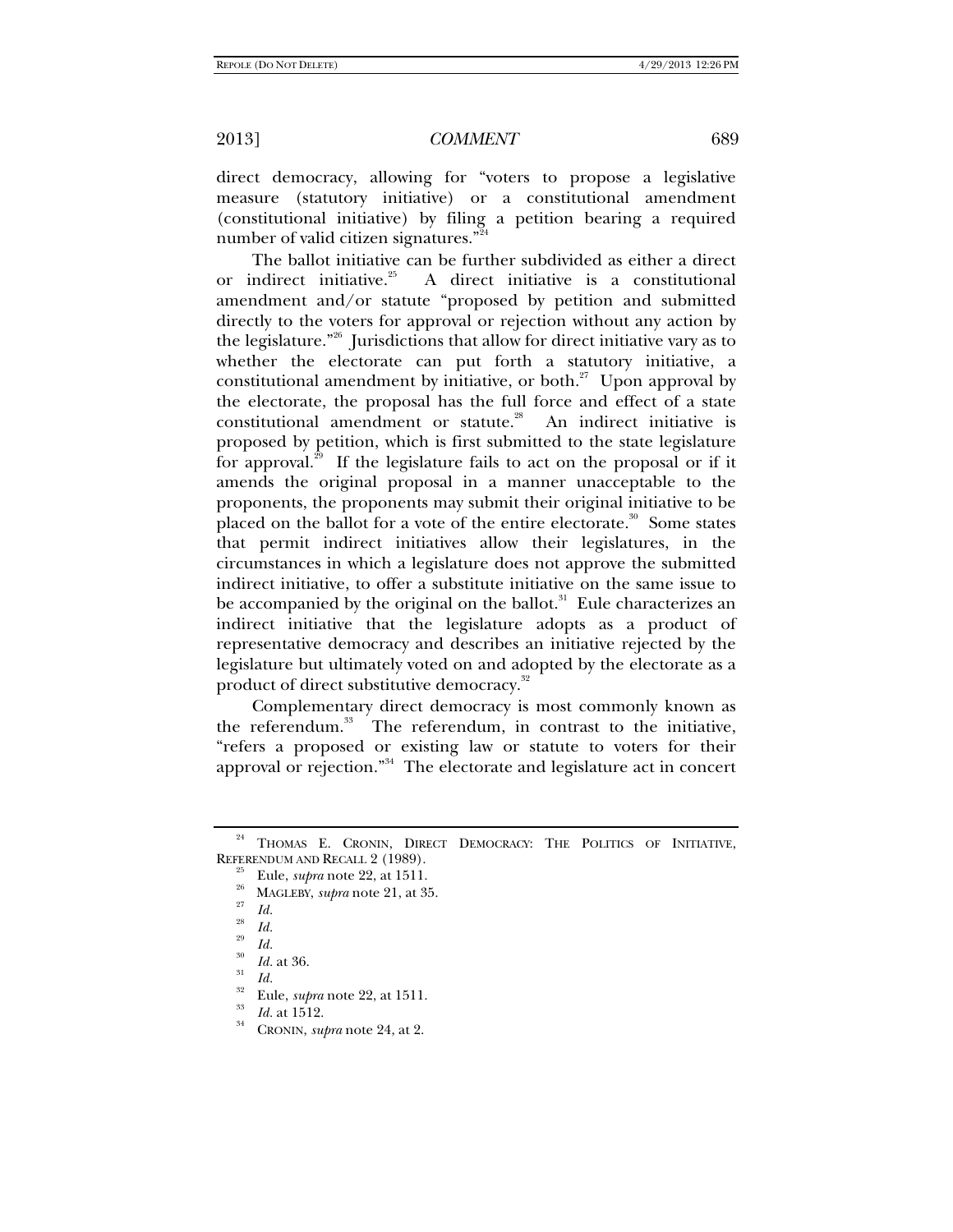in order to ratify a measure. $35$  There are three types of referenda: the mandatory or compulsory referendum, the voluntary referendum, and the popular referendum.<sup>36</sup> The mandatory or compulsory referendum refers to a state constitutional provision that requires submitting certain legislative enactments to the electorate for ratification. $37$  The voluntary referendum, on the other hand, gives the legislature the option to refer a legislative measure to the electorate.<sup>38</sup> Finally, under the popular referendum, the legislature enacts a measure and refers it to the electorate before the measure can go into effect.<sup>39</sup>

The recall is a third method typically grouped within the overarching category of direct democracy.<sup>40</sup> Through the use of the recall, the electorate may remove or discharge public officials by submitting a petition with the required number of signatures proposing the removal or discharge.<sup>41</sup> The entire electorate then has the opportunity to vote on the continued tenure of the elected official.<sup>42</sup> Though this Comment will only address the direct initiative, the recall has recently been implicated in the same-sex marriage debate.<sup>43</sup>

<sup>38</sup> *Id.* As will be discussed in more detail below, *infra* note 379, at the time of this writing, New Jersey's use of the referendum was front-page news. *See* Patrick Murray, *Trenton's Referendum Mania*, POLITICKERNJ (Feb. 13, 2012), http://www.politickernj .com/patrick-murray/54760/trentons-referendum-mania. Governor Chris Christie and some members of the legislature called for referenda on important issues, including same-sex marriage. *Id.* These public officials have called for a public vote via referendum as a means to defeat the proposal where the legislature was posed to pass it. *Id.* Murray warns that the referendum process leaves pressing policy issues to the public, who "lacks both access to information and the ability to deliberate . . . which our founders specifically said should be left to an informed, deliberative system of representative government," concluding that "you don't put civil rights to a public vote."  $Id$ .

- <sup>39</sup> Eule, *supra* note 22, at 1512.<br><sup>40</sup> CRONIN, *supra* note 24, at 2.
- 
- 
- $\begin{array}{cc} {}^{41} & Id. \\ {}^{42} & Id. \end{array}$
- 

<sup>43</sup> While this Comment will not specifically focus on the recall, the recall is nonetheless important to the discussion of direct democracy as it relates to minority rights, particularly to same-sex marriage debate. Its relevance is evidenced by the unprecedented recall of Iowa Supreme Court justices who were part of a unanimous decision to legalize same sex marriage in Iowa. Critics of the removal raise the same concerns addressed in this article about the implication of these popular methods on minority rights. *See* A.J. Sulzberger, *Ouster of Iowa Judges Sends Signal to Bench*, N.Y. TIMES, Nov. 3, 2010, *available at* http://www.nytimes.com/2010/11/04/us/politics /04judges.html.

<sup>35</sup> Eule, *supra* note 22, at 1512. 36 *Id.*

 $rac{37}{38}$  *Id.*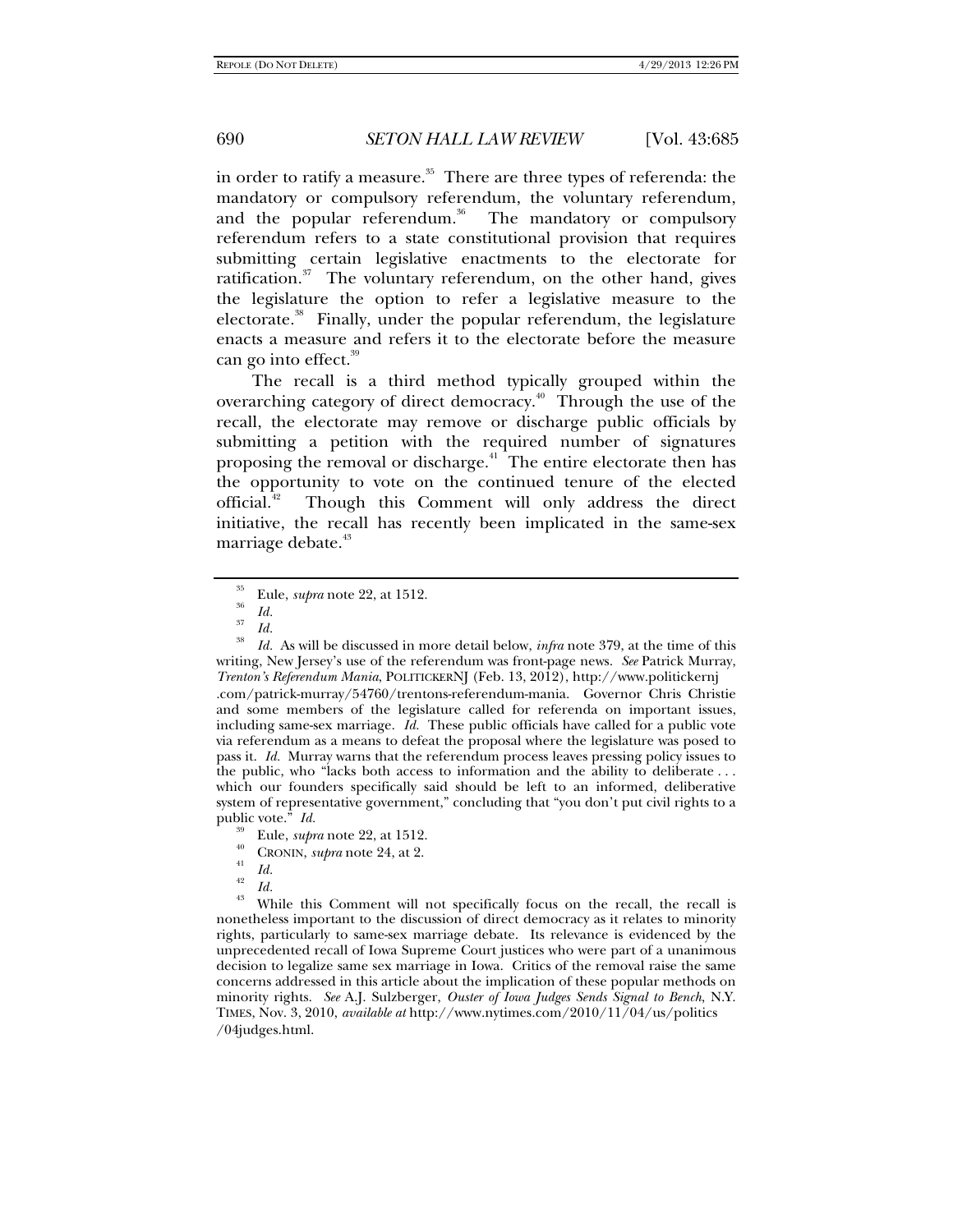In the United States, the ballot-initiative process is used far more frequently than the referendum, and is generally considered to be more important and powerful than the referendum process.<sup>44</sup> Moreover, as the direct initiative allows the voters to completely bypass the representative democratic process, the proponents of an initiative are able to affect common governance without the filters and checks and balances constructed within the state constitutions and the U.S. Constitution to protect against the will of the majority.<sup>45</sup> This Comment will therefore focus on the substitutive form of direct democracy, the direct initiative.

### *B. The Development and Adoption of Direct Democracy from the Populist and Progressive Movements*

As Thomas E. Cronin described, "[t]he initiative, referendum, and recall were born in an era of real grievances."46 In the early twentieth century, Populist and, subsequently, Progressive reformers proposed the adoption of the initiative, referendum, and recall as antidotes to "corrupt and unresponsive state legislatures."<sup>47</sup> The genesis of direct democracy in this country is largely attributed to the Populists.<sup>48</sup> In 1885, two men from very different parts of the country became the first reformers to propose the initiative and referendum.<sup>49</sup> Father W. Haire, a labor activist from Aberdeen, South Dakota, and Benjamin Urner, a newspaper publisher and unsuccessful Greenback Party congressional candidate from Elizabeth, New Jersey, began a movement for direct democracy that would soon garner serious attention throughout the country.<sup>50</sup>

Prominent from 1875 to 1895, the People's, or Populist, Party emerged from the nonpartisan Farmers' Alliance, a group organized to ameliorate the impoverished conditions of the American farmer as well as the ills of the country as a whole, such as greedy capitalists and political corruption, which they believed to be the cause of the

INITIATIVE & REFERENDUM INST., COMPARISON OF STATEWIDE INITIATIVE PROCESSES 2, http://www.iandrinstitute.org/New%20IRI%20Website%20Info/Drop %20Down%20Boxes/Requirements/A%20Comparison%20of%20Statewide%20I&R %20Processes.pdf (last visited Nov. 12, 2012).<br><sup>45</sup> See Eule, *supra* note 22, at 1525.

<sup>&</sup>lt;sup>46</sup> CRONIN, *supra* note 24, at 6.<br><sup>47</sup> *Id.* at 1.<br><sup>48</sup> DAVID D. SCHMIDT, CITIZEN LAWMAKERS: THE BALLOT INITIATIVE REVOLUTION 5– 10 (1989).<br> $\frac{49}{49}$  *Id.*<br> $\frac{50}{11}$ 

*Id.* at 5–10.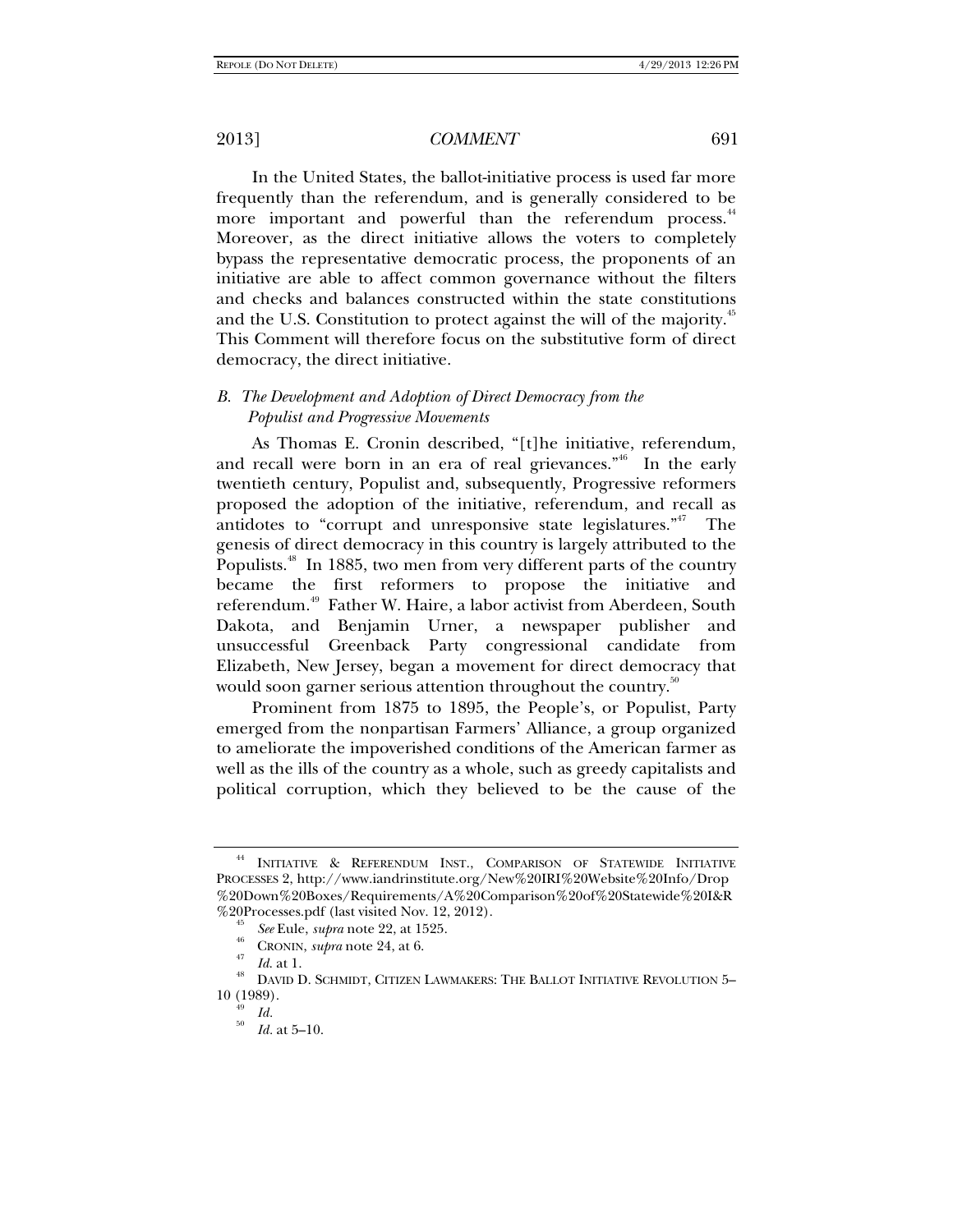farmer's misfortune.<sup>51</sup> Promoters of the Populist form of democracy argued that direct democracy reforms would benefit the public at  $\langle \text{large.}^{\text{52}} \rangle$  Some of their selling points included that initiatives would promote government responsiveness and accountability and that initiatives were less susceptible to corruption and the influence of special interests than the legislatures.<sup>53</sup> Moreover, Populists proposed that initiatives would promote educated discourse among the populous and that direct democracy would lead to a more active, less apathetic electorate.<sup>54</sup> Initiatives could be used to address the tough issues that risk-averse elected officials shirk.<sup>55</sup> Reformers believed that the general public would not be as corrupt as the legislatures.<sup>56</sup>

The farmers' groups, joined by other labor groups, began organizing by rallying around their common plights.<sup>57</sup> The Populists held their first national convention in July  $1892$ <sup>58</sup>. The first major success of the direct democracy movement came from the "Populist strongholds of the midwestern farmlands,"<sup>59</sup> as the movement for direct democracy or direct legislation gained credibility in the late 1890s throughout the West.<sup>60</sup> In 1898, South Dakota was the first state to adopt the initiative and referendum. $61$  Yet, despite successes in a few states, Populism never became a permanent or majority party.<sup>62</sup> The Populist's campaign for direct democracy reached no further than Oregon, South Dakota, and Utah.<sup>63</sup>

At the turn of the twentieth century, Progressives took over the direct democracy campaign first fostered by the Populists. $64$  The Progressives' stance against representative democracy was founded upon several beliefs: they distrusted the influence of party bosses and special interests, believed that the legislative process should be more transparent, and reasoned that public officials represented party

 $\frac{Id.}{Id.}$ 

<sup>51</sup> CRONIN, *supra* note 24, at 43–44. 52 *Id.* at 11. 53

 $\frac{1}{54}$  *Id.* 

<sup>&</sup>lt;sup>56</sup> PHILIP L. DUBOIS & FLOYD FEENEY, LAWMAKING BY INITIATIVE: ISSUES, OPTIONS, AND COMPARISONS 17 (1998).<br>
<sup>57</sup> CRONIN, *supra* note 24, at 45.<br>
<sup>58</sup> Id.<br>
CEONIN, *supra* note 48, at 7.<br>
<sup>69</sup> CRONIN, *supra* note 24, at 50.<br>
<sup>61</sup> Id. at 51 tbl.3.1.<br>
<sup>62</sup> MATHEW MANWELLER, THE PEOPLE VERSUS THE COURT

JUDICIAL REVIEW, AND DIRECT DEMOCRACY IN THE AMERICAN LEGAL SYSTEM 24 (2005). 63 *Id.* 64 CRONIN, *supra* note 24, at 56.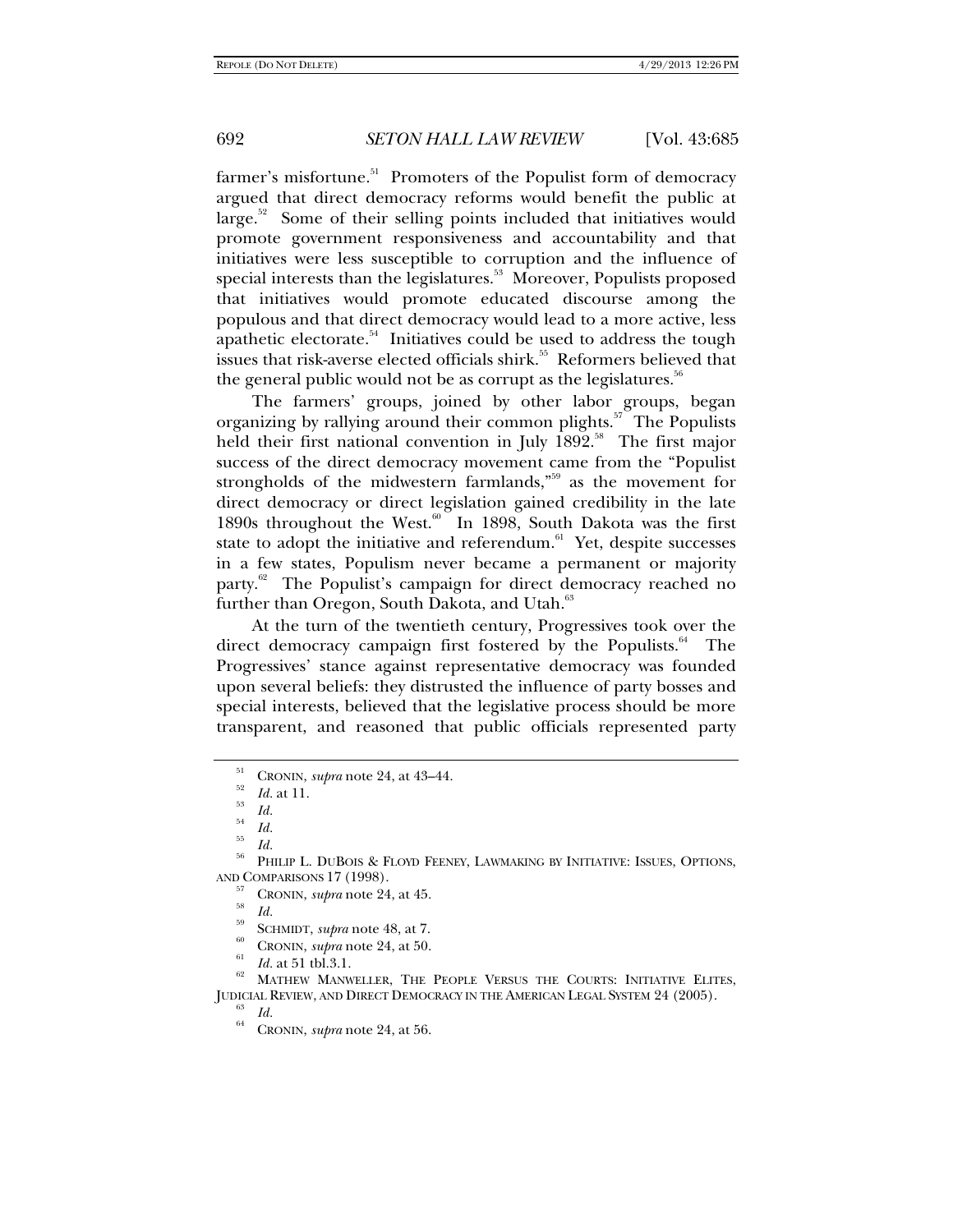machinery, not the public interest. $65$  The Progressives, though less radical than their Populist predecessors, sought reforms to ameliorate their concerns about government corruption, and continued the agitational role that the Populists originated.<sup>66</sup> Progressivism, at its core, was a movement to "restore popular control of government and the Constitution" by making governmental actors more accountable to the people. $67$  Progressives pushed their direct democracy agenda by proposing such measures as popular election of U.S. senators, primary elections, the referendum, the recall, and the initiative.<sup>68</sup>

Academic scholars have criticized the Progressives' political aspirations to rid governance from the sway of special interests and to manifest popular sentiment through the policymaking process.<sup>69</sup> Some scholars highlight the irony embedded in the Progressives' motivation to eliminate the legislation of special interests, as the Progressives themselves were an interest group, while others criticize the Progressives for being too idealistic and for discounting the economic realities of the modern era of industrialization.<sup>70</sup> Still other scholars have discounted the Progressives' criticism of representative democracy and state legislatures as exaggerated and have criticized the movement, arguing that the way to instill faith in the legislative process is to reform the process and the legislature, not to bypass it entirely.<sup>71</sup>

This spotlight on the imperfections of representative democracy at the turn of the twentieth century may be, in part, attributable to the increased responsibility of state legislatures for economic and public policy at the time of industrialization. During this era, state legislatures increasingly faced issues about social welfare, banks, railroads, mining and lumber interests, and land speculators.<sup>72</sup> The post-Civil War era marked the beginning of the modern age of complex governmental regulation.<sup>73</sup> The role of government in everyday life changed qualitatively and quantitatively, and public

<sup>65</sup>

<sup>&</sup>lt;sup>66</sup> MANWELLER, *supra* note 62, at 24.<br><sup>66</sup> MANWELLER, *supra* note 62, at 24.<br><sup>67</sup> LARRY D. KRAMER, THE PEOPLE THEMSELVES: POPULAR CONSTITUTIONALISM AND JUDICIAL REVIEW 215 (2004). 68 *Id.* 69 CRONIN, *supra* note 24, at 57–58; *see also* MANWELLER, *supra* note 62, at 25. 70 CRONIN, *supra* note 24, at 57–58. 71 *Id.*

*Id.* at 55.

*See generally id.*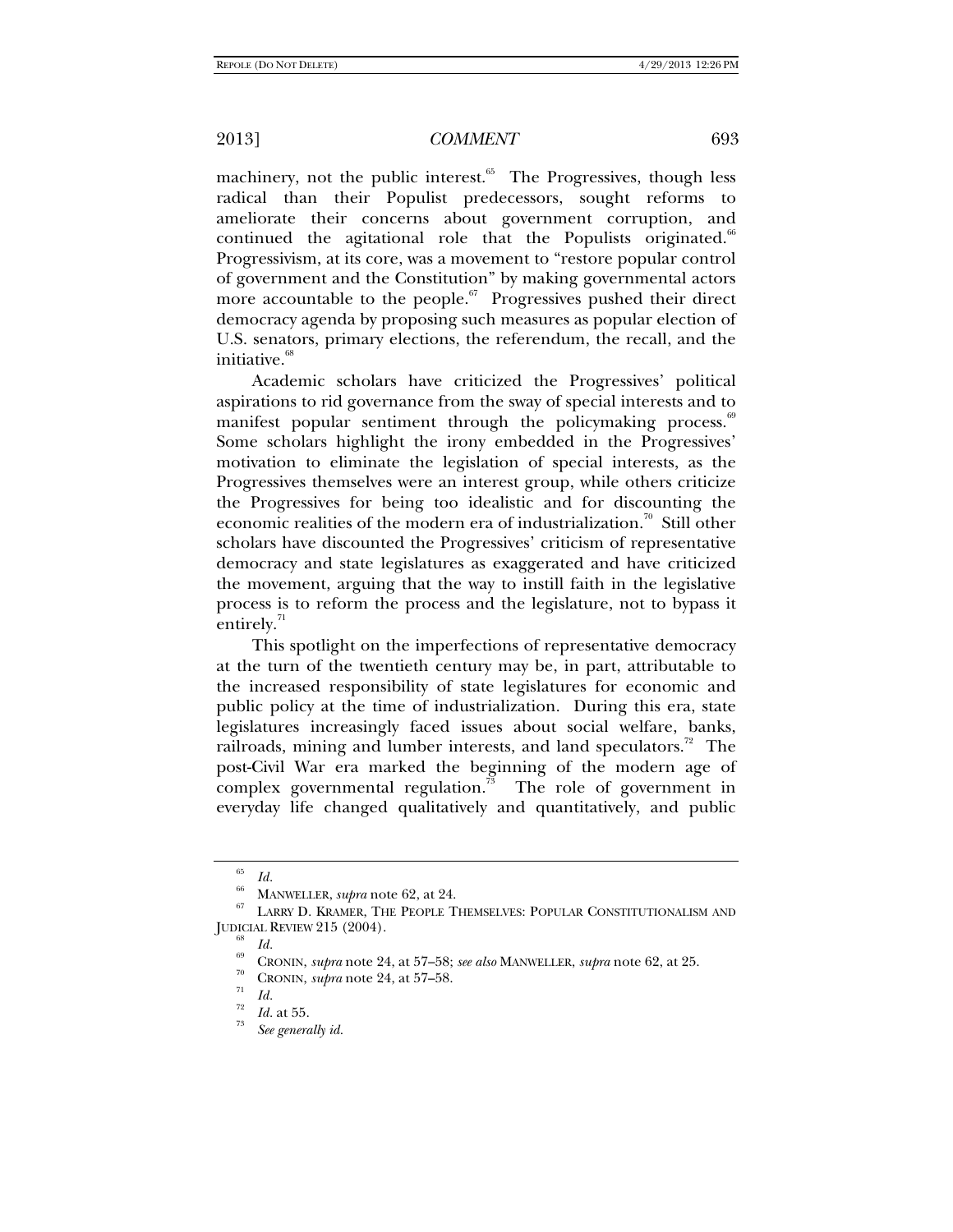mistrust grew correspondingly.<sup>74</sup> As such, this period of change and heightened awareness of government action saw a surge in the involvement of special interest groups in legislative affairs.<sup>75</sup>

World War I brought an end to Progressivism and to the direct democracy movement, most significantly because the war gave rise to new national priorities.<sup>76</sup> Nevertheless, regardless of the criticisms levied against them, the Populist and Progressive movements remained present on the political terrain across the country. The various direct democratic structures that these movements inserted into many state constitutions continue to be an important part of the law-making process in many states.

#### *C. The Modern Era of Direct Democracy*

1. Resurgence of the Use of the Initiative

The debate over direct democracy and whether voters should weigh in directly on current policy issues has a long history.<sup>77</sup> Resurgence of the use of direct initiatives in recent years has rekindled this debate.<sup>78</sup> Prior to the 1970s, direct legislation was not a phenomenon of major significance; only a few states east of the Mississippi River demonstrated an interest in extensively using direct legislation.<sup>79</sup> In the 1970s, however, attention to direct legislation expanded beyond its traditional western base.<sup>80</sup> The nature of the salient issues of the period, most notably a renewed and growing distrust in government and frustration with state legislatures, at least partially explains the surge in direct legislation in the states.<sup>81</sup> While corruption on the state and local level may not be as pervasive today or in the 1970s as it was in the early 1900s, the influence of special interests is as prevalent as ever.<sup>82</sup>

According to Professor Matthew Manweller, most scholars agree that the modern era of the initiative and referendum began in 1978 with California's passage of Proposition  $13<sup>83</sup>$  Proposition 13 was a

- 
- <sup>75</sup> *Id.* 355. *Id.* 76 SCHMIDT, *supra* note 48, at 10. 77 MAGLEBY, *supra* note 21, at ix. 78 *Id. Id.* at 5. 80 *Id.*
- 
- 
- 
- 
- 
- *Id.* 41 59.

*Id. CRONIN, supra* note 24, at 3.<br>MANWELLER, *supra* note 62, at 25.

<sup>74</sup>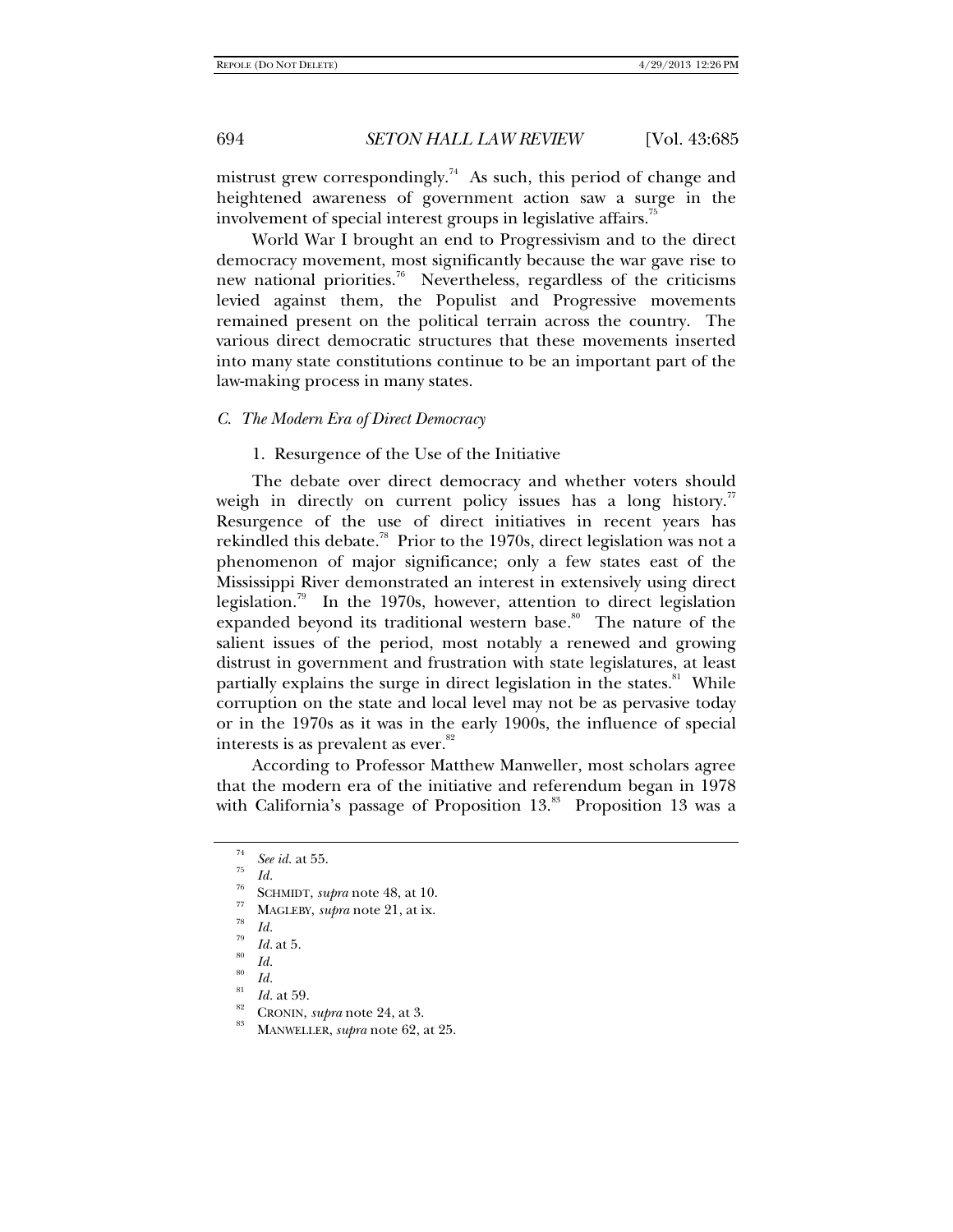June 1978 California ballot initiative allowing Californians to vote to cut statewide property taxes by more than half. $84$  The proposition brought national attention to the controversial initiative process and affected nationwide trends in the use of the direct initiative.<sup>85</sup> First, it spurred similar tax-slashing measures in other states.<sup>86</sup> Second, and more importantly for the purposes of this Comment, Proposition 13 inspired conservative interest groups to organize campaigns to achieve their social and political goals, including measures favoring the death penalty, English-only regulations, prayer in public schools, and opposing pornography, abortion, and homosexuality. Following the success of Proposition 13, the use of the ballot initiative surged in the late 1970s, a time when many controversial ballot issues appeared in various states.<sup>88</sup> According to the Council of State Governments, the "initiative revolution," which began in California in 1978, has not only continued, but has accelerated in recent years.<sup>89</sup>

While historians emphasize Proposition 13 in 1978 as a landmark in the modern era of direct legislation, $\frac{90}{10}$  other developments during this period are important to the discussion of the initiative's impact on minority civil rights. First, in the Supreme Court's 1967 decision of *Reitman v. Mulkey*, the Court held that the California Supreme Court could invalidate an initiative the electorate passed authorizing housing discrimination.<sup>91</sup> The Court found such overt state affirmation of discrimination in violation of the Equal Protection Clause of the Fourteenth Amendment.<sup>92</sup> Equally significant to the conflict between minority rights and direct legislation was Evangelist singer Anita Bryant's 1977 campaign to repeal the sexual orientation anti-discrimination ordinance in Dade County, Florida, which began the first wave of anti-gay initiatives.<sup>33</sup>

<sup>&</sup>lt;sup>84</sup> CRONIN, *supra* note 24, at 3.<br><sup>85</sup> *Id.* 86 *Id.* 

*Id.* <sup>87</sup> *Id.*

<sup>88</sup> *Id*. at 3–4. 89 John G. Matsusaka, *2004 Initiatives and Referendums*, THE BOOK OF THE STATES 2005, at 388 (2005), *available at* http://www.csg.org/knowledgecenter/docs /BOS2005-InitiativesReferendums.pdf.

*See* MANWELLER, *supra* note 62, at 25 (noting that most scholars agree that the modern era of the initiative process commenced with the Proposition 13 campaign

<sup>&</sup>lt;sup>91</sup> Reitman v. Mulkey, 387 U.S. 369 (1967).

*Id.*<br>832<sup>*See* William E. Adams, Jr., *Pre-Election Anti-Gay Ballot Initiative Challenges: Issues of*</sup> *Electoral Fairness, Majoritarian Tyranny, and Direct Democracy*, 55 OHIO ST. L.J. 583, 606 (1994).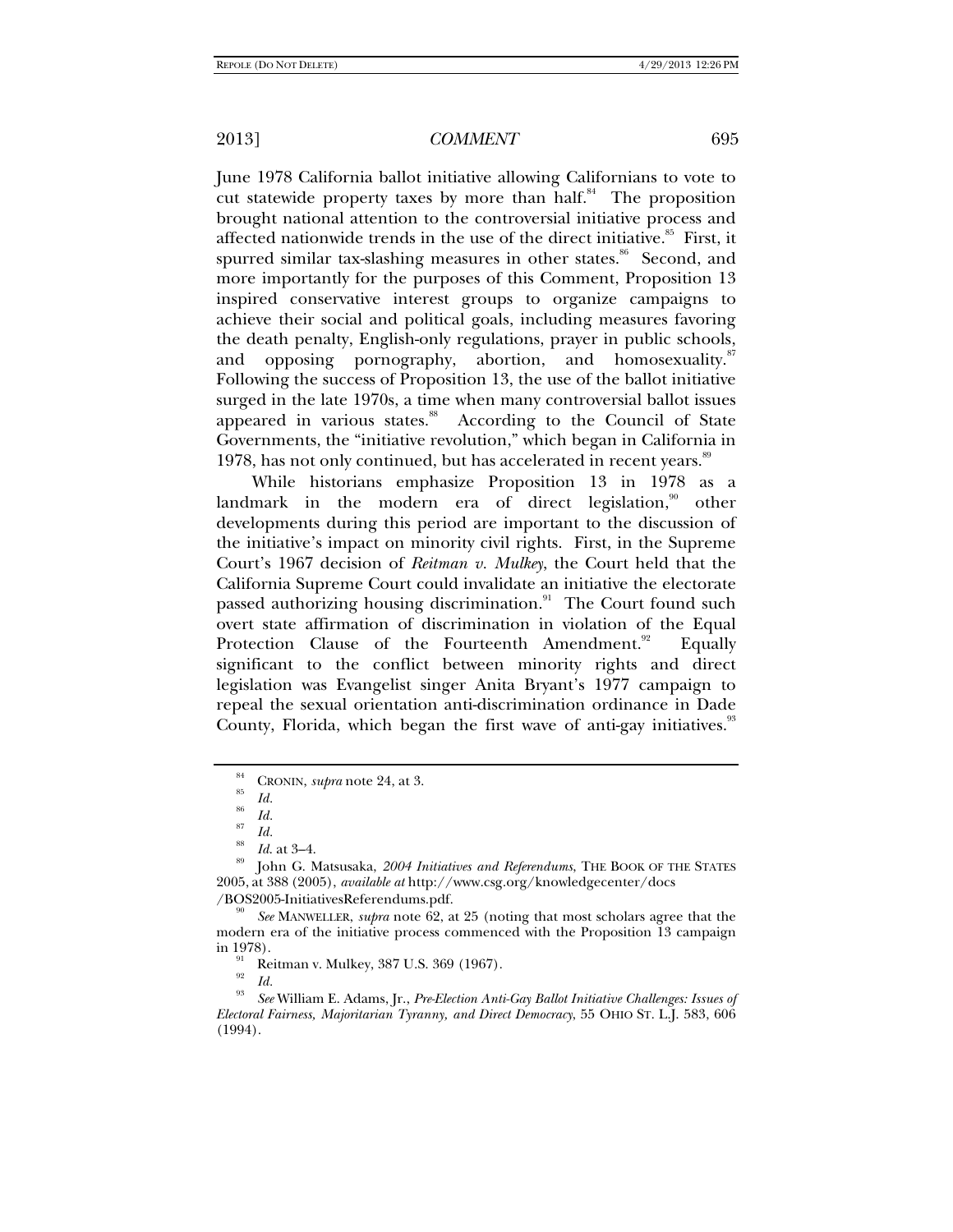Contemporaneously, California State Senator John Briggs led a campaign that placed Proposition 6 on the ballot.<sup>94</sup> Proposition 6 had the effect of severely limiting the rights of homosexual public school teachers in the state by "permitting school boards to fire any teacher who advocated, solicited, encouraged, or promoted public or private homosexual activity."<sup>95</sup> While Proposition  $\hat{6}$  ultimately failed,  $96$ it is important to acknowledge the role of these events when considering the evolution of the same-sex marriage debate as it relates to the ballot initiative.

#### 2. The Initiative in the States: By the Numbers

To date, twenty-four states and the District of Columbia have approved the initiative process; meanwhile, nearly every state legislature and the United States Congress have considered adopting some type of initiative process. $\frac{97}{7}$  Approximately four-fifths of the states that have adopted initiative procedures are west of the Mississippi River.<sup>98</sup> Fifteen of the twenty-four states allow for the use of the initiative for statutes and constitutional amendments.<sup>99</sup> Three allow its use only for constitutional amendments, while six states and the District of Columbia allow the initiative procedure only for statutes.<sup>100</sup> Fourteen states and the District of Columbia use only the direct initiative, the process by which a ballot question is posed directly to the electorate upon the proper number of petition signatures; five states exclusively use the indirect initiative, the process by which the ballot measure is only posed to the electorate upon adoption by the legislature; three states use the indirect initiative for statutes while allowing the direct initiative for constitutional amendments; and two states use the direct and indirect initiative for statutes.<sup>101</sup>

 $\frac{94}{95}$  CRONIN, *supra* note 24, at 94.

 $\frac{96}{97}$  *Id.* 

DUBOIS & FEENEY, *supra* note 24, at 28 (the jurisdictions that have adopted the initiative, in the order in which the initiative was adopted are: South Dakota, Utah, Oregon, Nevada, Montana, Oklahoma, Maine, Michigan, Missouri, Arizona, Colorado, Arkansas, California, Idaho, Ohio, Nebraska, Washington, North Dakota, Massachusetts, Alaska, Florida, Wyoming, Illinois, District of Columbia, and

<sup>&</sup>lt;sup>98</sup> SCHMIDT, *supra* note 48, at 10.<br><sup>99</sup> *Id.* at 27.<br><sup>100</sup> *Id.* As the District of Columbia is not a state, it does not have its own constitution. Constitutional rights in the District of Columbia are derived solely from the United States Constitution. *See generally* U.S. CONST. art. IV, § 3, cl. 2. 101

*See generally* Clayton P. Gillette, *Plebiscites, Participation, and Collective Action in*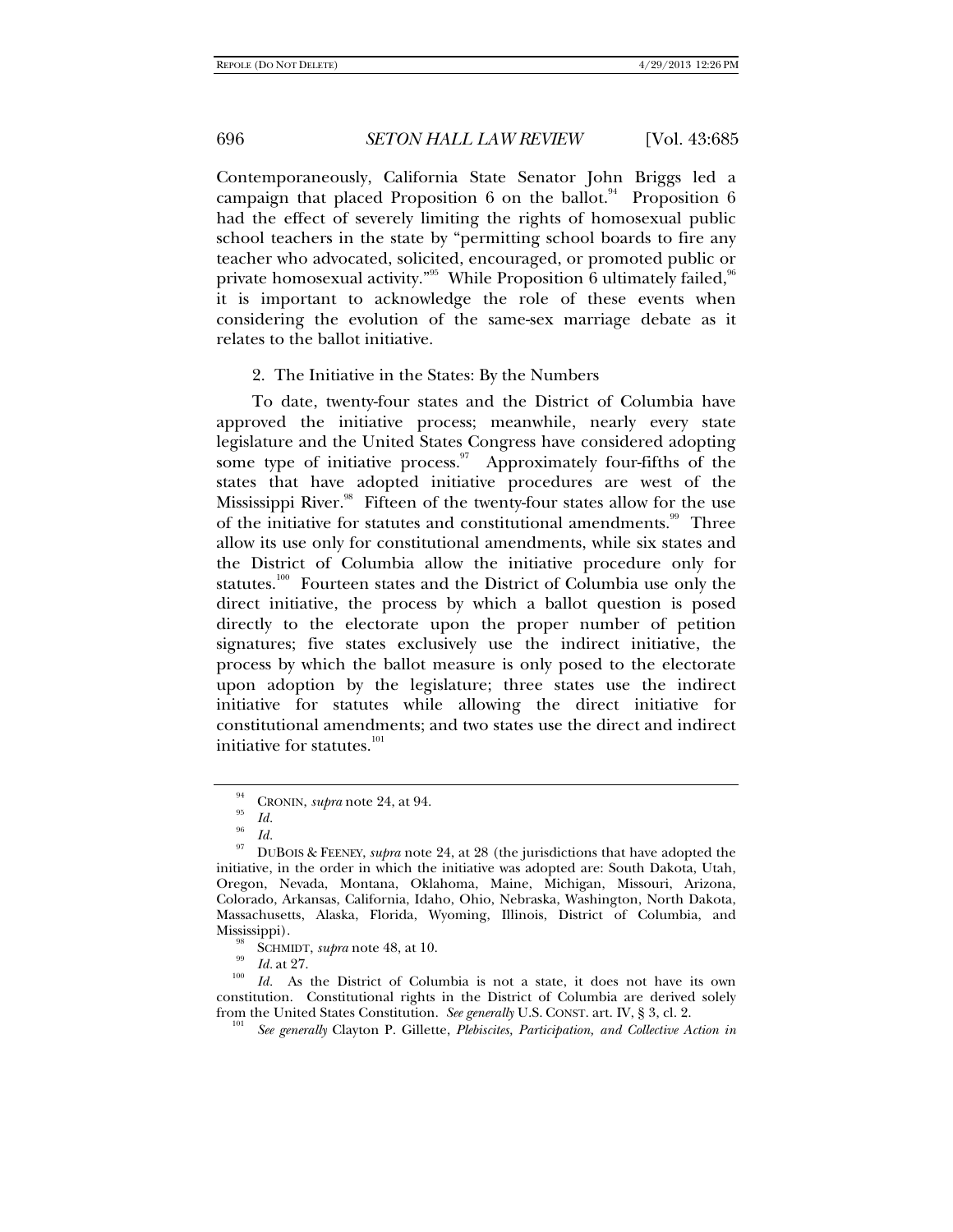#### *D. Criticisms of Direct Democracy and Plebiscitary Procedures*

## 1. An Overview of Contemporary Criticisms and Justifications for the Initiative

While direct democracy has many supporters, its critics are equally vocal. There are many objections to the use of initiatives and referenda, but the essential argument against the use of the initiative is that "[p]lebiscitary processes are less likely than representative ones to generate decisions that reflect common conceptions of the public interest or social welfare."102 In other words, a public vote is less likely to result in an outcome that is sound, balanced, and most beneficial for all.<sup>103</sup> Implicit in this concern is the idea that a mere aggregation of will is insufficient to produce sound, ideal social decisions and that "universal and rational pursuit of self-interest does not necessarily generate an optimal collective result."<sup>104</sup>

In critiquing the modern initiative process in light of the Progressives' goals, political scientist Betty Zisk concluded that the goals of the Progressives have not been met.<sup>105</sup> Rather than replacing interest groups' influence, ballot initiative campaigns provide interest groups with an alternative method to influence lawmaking.<sup>106</sup> Moreover, some of the common criticisms of direct democracy include the belief that the average voter is not sufficiently informed, sophisticated, or competent enough to understand complex issues and make sound policy decisions, and that advertising, media, special interests, and money can unduly influence the process.<sup>107</sup> Additionally, opponents of direct democracy argue that direct legislation benefits special interest groups, not the people at large; direct legislation results in long, complex ballots and frivolous proposals; voters are not sophisticated enough to understand the proposals and navigate the convoluted media campaigns surrounding initiatives; the legislative process is superior to direct legislation for policy-making; direct legislation will not serve to educate the public and will not enhance public involvement; and direct legislation poses a threat to democracy and minority rights.<sup>108</sup> This discussion provides

*Local Government Law*, 86 MICH. L. REV. 930 (1988).<br><sup>102</sup> *Id.* at 932.<br><sup>103</sup> *See id.* 

<sup>&</sup>lt;sup>104</sup>*Id.* at 933–34.<br><sup>105</sup> BETTY ZISK, MONEY, MEDIA, AND THE GRASS ROOTS: STATE BALLOT ISSUES AND THE ELECTORAL PROCESS 250 (1987).<br> $\frac{106}{Id}$ .

<sup>&</sup>lt;sup>107</sup> CRONIN, *supra* note 24, at 11.<br><sup>108</sup> MAGLEBY, *supra* note 21, at 30; *see also* MANWELLER, *supra* note 62, at 25.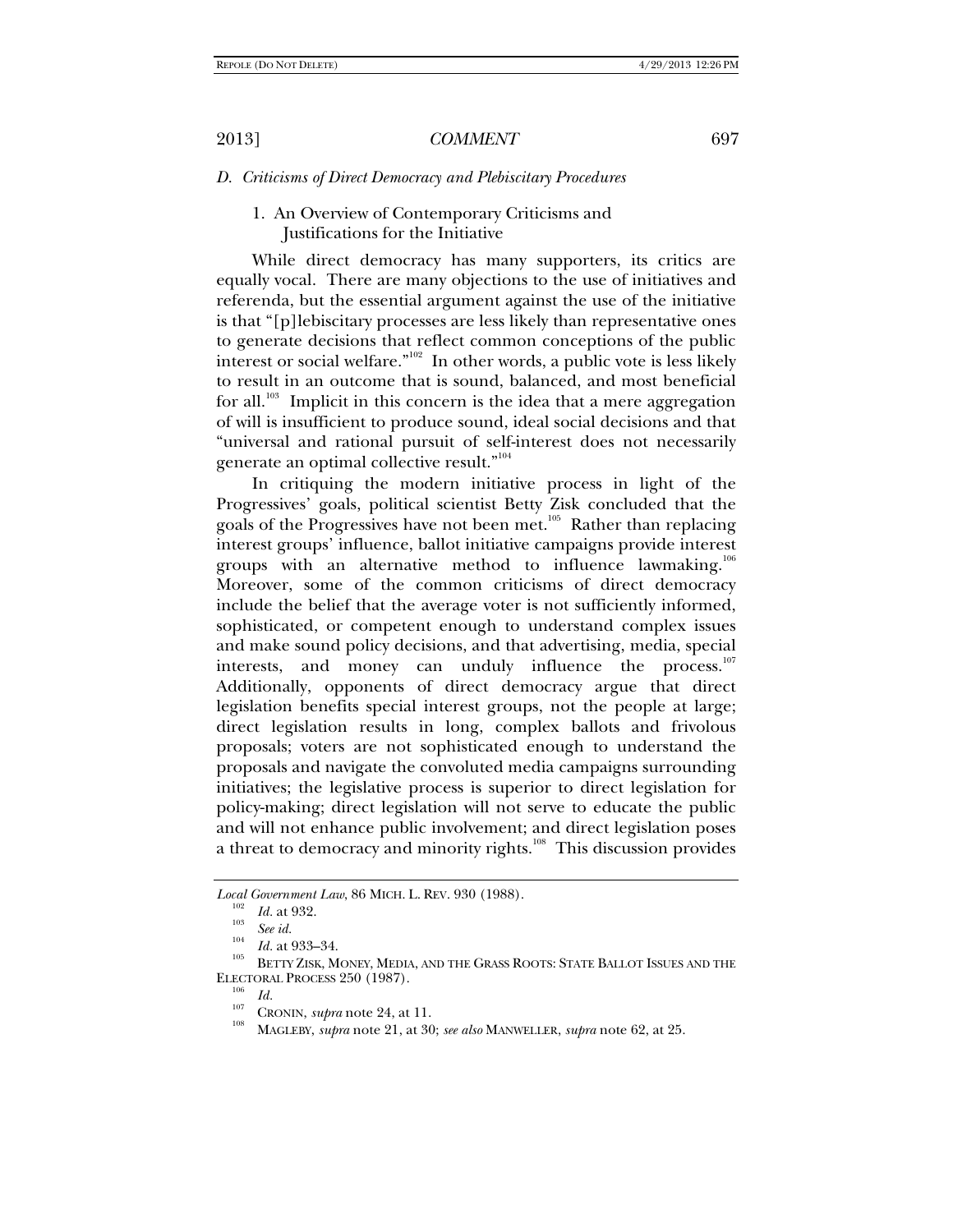only a cursory overview of the criticisms of direct democracy, and scholars and opponents have put forth many noteworthy criticisms of the initiative process.109 This Comment will limit its discussion to the impact that the initiative can have on minority rights and, specifically, the use of the initiative as implicated in the same-sex marriage debate.

## 2. An Introductory Focus on Issues of Equality and Minority Rights

Though the initiative process certainly provides means through which voters are able to voice valid frustrations with representative government, the process of direct democracy has, nevertheless, long been feared as a threat to minority rights.<sup>110</sup> According to William E. Adams, Jr., "[b]allot measures directed toward various minorities are frequently used by contemporary society."<sup>111</sup> Detractors of direct democracy posit that eliminating the safeguards built into representative government poses a special threat to disfavored and powerless groups.<sup>112</sup> Such detractors point to initiatives proposed to ban school busing to enhance racial integration, to permit private discrimination in the sale of real property, and to declare English the official language of a locality.<sup>113</sup> During the last thirty years, and continuing to the present, gays and lesbians remain one of the most targeted minority groups in initiative campaigns. $114$ 

In this regard, Barbara S. Gamble studied the incidence of minority discrimination through ballot initiatives.<sup>115</sup> Analyzing data after a three-decade study of ballot initiatives and referenda from 1959–1993, and focusing on five major civil rights areas, including gay rights, Gamble concluded that initiatives seeking to limit civil rights experience greater electoral success than all other initiatives and referenda.<sup>116</sup> Strikingly, voters have approved over three-quarters of initiatives limiting civil rights, while approving only one-third of all

<sup>&</sup>lt;sup>109</sup> *See generally id.* (for a comprehensive analysis of the many criticisms of direct democracy).

Adams, *supra* note 2, at 450.<br>
<sup>111</sup> Adams, *supra* note 93, at 603.<br>
<sup>112</sup> Charlow, *supra* note 17, at 529–30.<br>
<sup>113</sup> Id. at 530.<br>
<sup>114</sup> Adams, *supra* note 2, at 458.<br>
<sup>115</sup> Barbara S. Gamble, *Putting Civil Rights to* 

<sup>&</sup>lt;sup>116</sup> *Id.* In addition to those affecting gays and lesbians, Gamble also surveyed civil rights initiatives targeted to limit the rights of ethnic, racial, and language minorities, as well as individuals with AIDS. *Id.*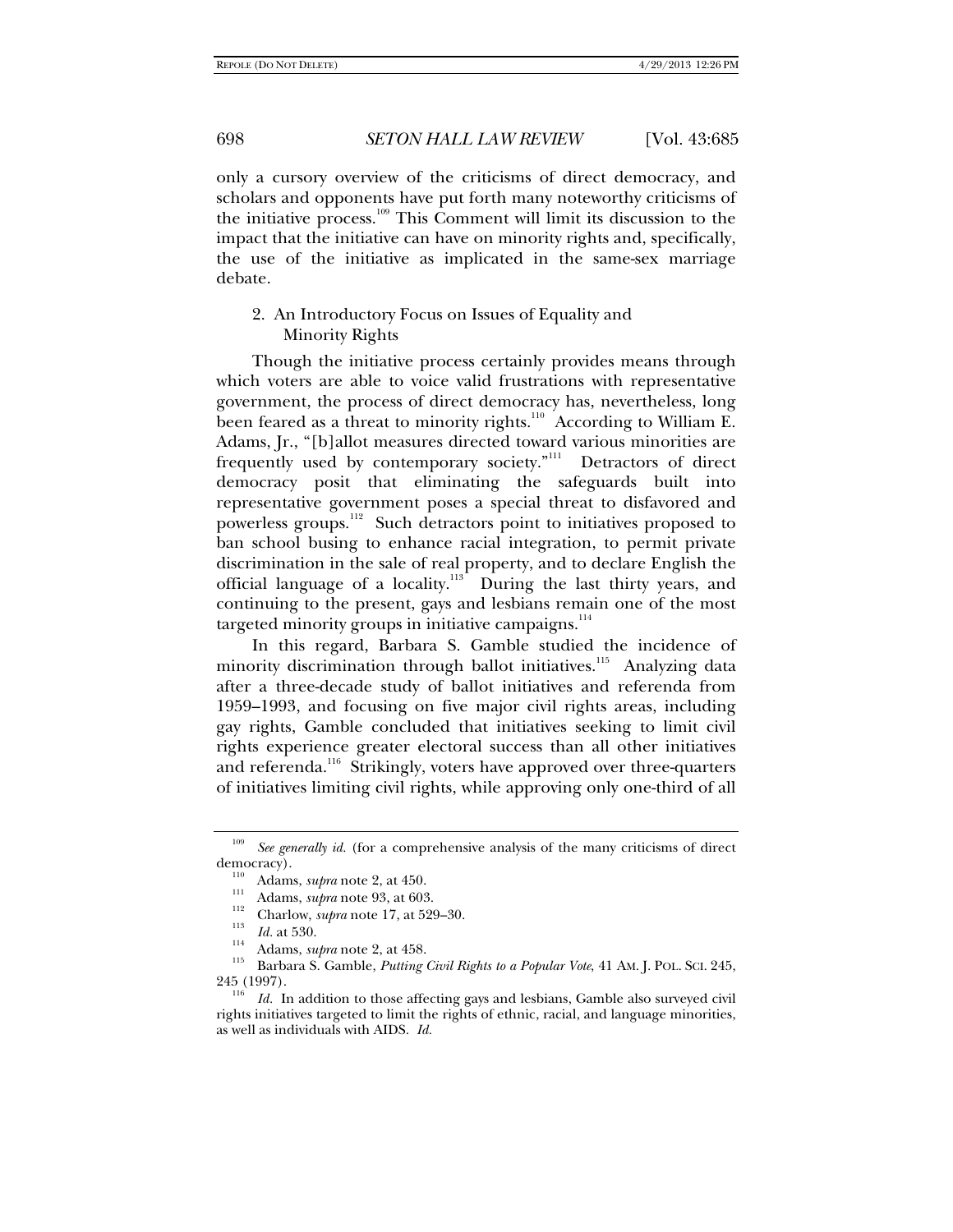initiatives and referenda.<sup>117</sup> Moreover, Gamble found that the public has placed the rights of gays and lesbians on the ballot for a popular vote more often than any other minority group, as nearly sixty percent of civil rights initiatives during the period of her study targeted gays and lesbians.<sup>118</sup> A more recent article confirmed Gamble's conclusion, finding that minorities are likely to lose at the ballot box.<sup>119</sup>

Many state initiatives in the past decade have sought to proscribe same-sex marriages.<sup>120</sup> For instance, California's Proposition 8 and Alaska's Ballot Measure 2 are examples of initiatives limiting marriage to opposite-sex couples.<sup>121</sup> During the November 2008 election, Arizona, California, and Florida voted on same-sex marriage ban initiatives, while in 2004, eleven states voted on similar measures. $122$ 

The hostility surrounding same-sex marriage first seized widespread public attention in 1993, with the Supreme Court of Hawaii's ruling in *Baehr v. Lewin*.<sup>123</sup> In *Baehr*, the Hawaii Supreme Court held that refusing to grant marriage licenses to same-sex couples qualified as sex discrimination under that state's constitution.<sup>124</sup> In 1998, Hawaii state legislators responded by In 1998, Hawaii state legislators responded by proposing a referendum defining marriage as between one man and one woman, which was approved by a margin of sixty-eight to thirty-

Property Roughlands and the Society Reserves. 121, at 964. **In 9000,** *Normal* 

 *Id.* at 964. In 2009, Vermont became the first state in which the legislature acted without judicial mandate to allow same-sex marriage. *Same-Sex Marriage, Civil Unions and Domestic Partnerships*, NAT'L COUNCIL OF STATE LEGISLATURES (July 14, 2011), http://www.ncsl.org/default.aspx?tabid=16430. Maine and New Hampshire followed suit the same year. *Id.* Before a single same-sex marriage was performed in Maine, however, a successful November 2009 ballot measure repealed the newly adopted law. *Id.* In November 2012, voters responded by passing a ballot measure allowing for same-sex marriage. Ben Brumfield, *Voters Approve Same-Sex Marriage for the First Time*, CNN, Nov. 7, 2012, *available at*

http://www.cnn.com/2012/11/07/politics/pol-same-sex-marriage/index.html. 122 Tiffany Sharples, *Ballot Initiatives: No to Gay Marriage, Anti-Abortion Measures*,

TIME, Nov. 5, 2008, *available at* http://www.time.com/time/politics/article

/0,8599,1856820,00.html 123 Baehr v. Lewin, 852 P.2d 44 (Haw. 1993); *see* MARK STRASSER, LEGALLY WED:

Ballotwatch 2008, Same Sex Marriage: Breaking the Firewall in California, INITIATIVE AND REFERENDUM INSTITUTE 1 (Nov. 2008), *available at*  http://www.iandrinstitute.org/BW%202008-2%20%28Marriage%29.pdf; EVAN GERSTMANN, SAME-SEX MARRIAGE AND THE CONSTITUTION 44–45 (2004).

 $\frac{117}{118}$  *Id.* at 257.

*Id*. at 257. 119 Donald P. Haider-Markel & Kenneth Meier, *Legislative Victory, Electoral Uncertainty: Explaining Outcomes in the Battles over Lesbian and Gay Civil Rights*, 20 REV. POL'Y RES. 671, 676 (2003).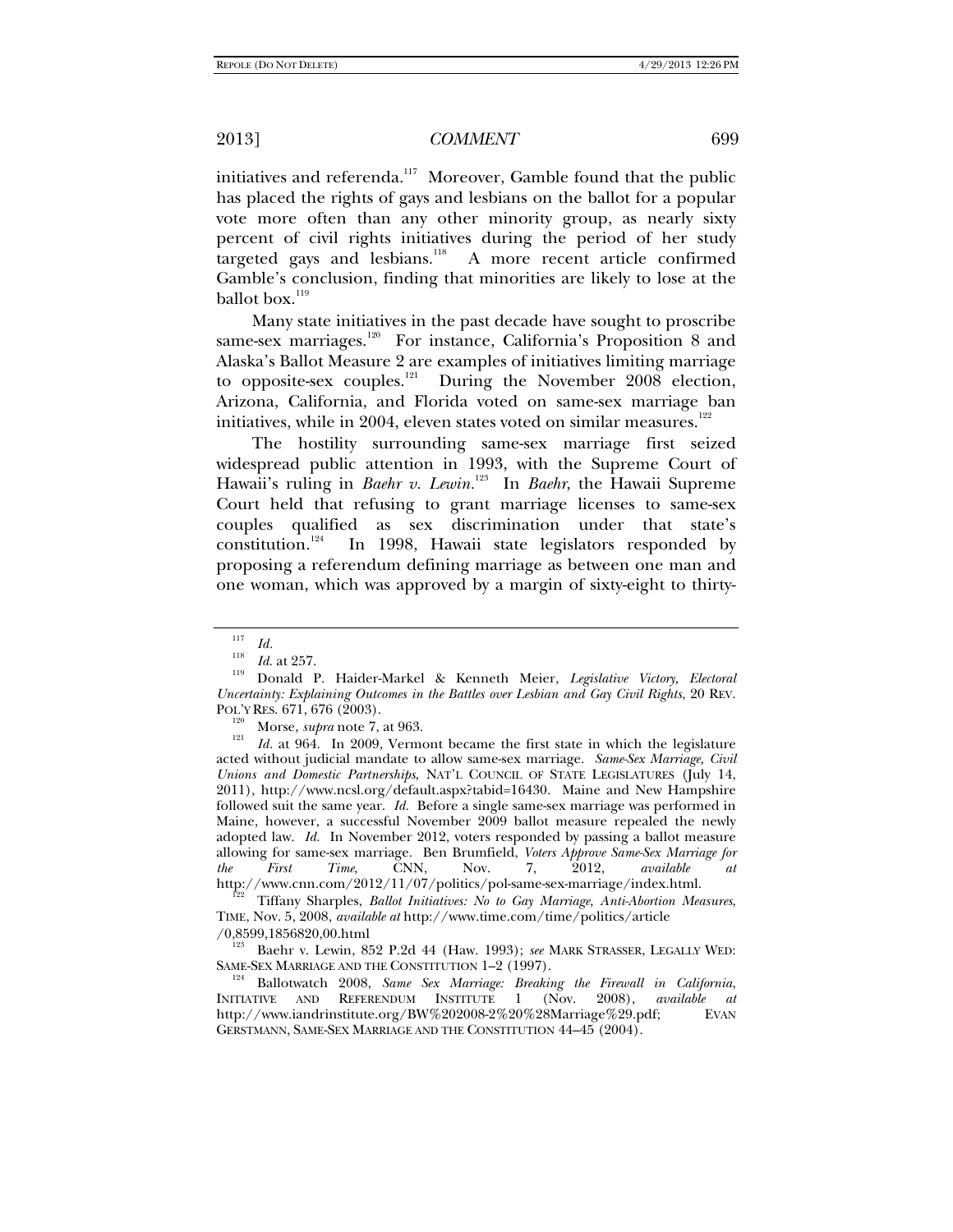two percent.<sup>125</sup> Around this time, opponents of same-sex marriage in other states—Alaska in 1998 and California, Nebraska, and Nevada in 2000— placed "defense of marriage" measures on their ballots; the states' electorates approved all of these measures.<sup>126</sup> Unlike the other states, which sought the ban by constitutional amendment, through the passage of Proposition 22, California approved the ban by a statutory initiative.<sup>127</sup> According to the Initiative and Referendum Institute, same-sex marriage has been a particularly pervasive issue since the February 2004 Massachusetts Supreme Judicial Court case of *Goodridge v. Department of Public Health*,<sup>128</sup> in which that court found a right to same-sex marriage in the state's constitution.<sup>129</sup> Responding to the 2004 decision, same-sex marriage opponents throughout the country organized to adopt state constitutional amendments defining marriage as that between a man and a woman in order to thwart a similar ruling in their respective states.<sup>130</sup> For instance, the highest profile initiative in 2009 was Maine's Question 1, which repealed a statute legalizing same-sex marriage, by a fifty-three to forty-seven percent margin.<sup>131</sup> As of November 2009, electorates across the country have rejected same-sex marriage in thirty-three of thirty-four ballot measures.<sup>132</sup> The conflicting case law analyzed in Part III evidences the tensions between direct democracy and vulnerable and disempowered minorities.

## III. THE BALLOT INITIATIVE IN THE SAME-SEX MARRIAGE CONTROVERSY: A CASE-BY-CASE COMPARISON OF TWO RECENT CASES

This section will discuss two recent cases, *Strauss v. Horton* and *Jackson v. District of Columbia Board of Elections and Ethics*, in which the respective courts considered the validity of initiatives, one statutory and one constitutional, attempting to restrict the rule of law allowing same-sex couples to marry.<sup>133</sup> The review of these two cases and their disparate holdings will lead to the discussion of the District of

<sup>&</sup>lt;sup>125</sup> Ballotwatch 2008, *supra* note 124.

<sup>&</sup>lt;sup>127</sup> Id. <sup>128</sup> 798 N.E.2d 941 (Mass. 2003).<br><sup>129</sup> Ballotwatch, *Election 2009: Same-Sex Marriage and TELS*, INITIATIVE AND<br>REFERENDUM INSTITUTE 1 (Nov. 4, 2009), *available at* REFERENDUM INSTITUTE 1 (Nov. 4, 2009), *available at*  http://www.iandrinstitute.org/BW%202009-2%20Results%20%28v1%29.pdf.<br><sup>130</sup> *Id.*<br><sup>131</sup> *IJ* 

<sup>131</sup> *Id.*<br>
132 *Id.*<br>
<sup>132</sup> *Id.*<br>
<sup>133</sup> ackson v. Bd. of Elections & Ethics, 999 A.2d 89 (D.C. 2010); Strauss v. Horton, 207 P.3d 48 (Cal. 2009).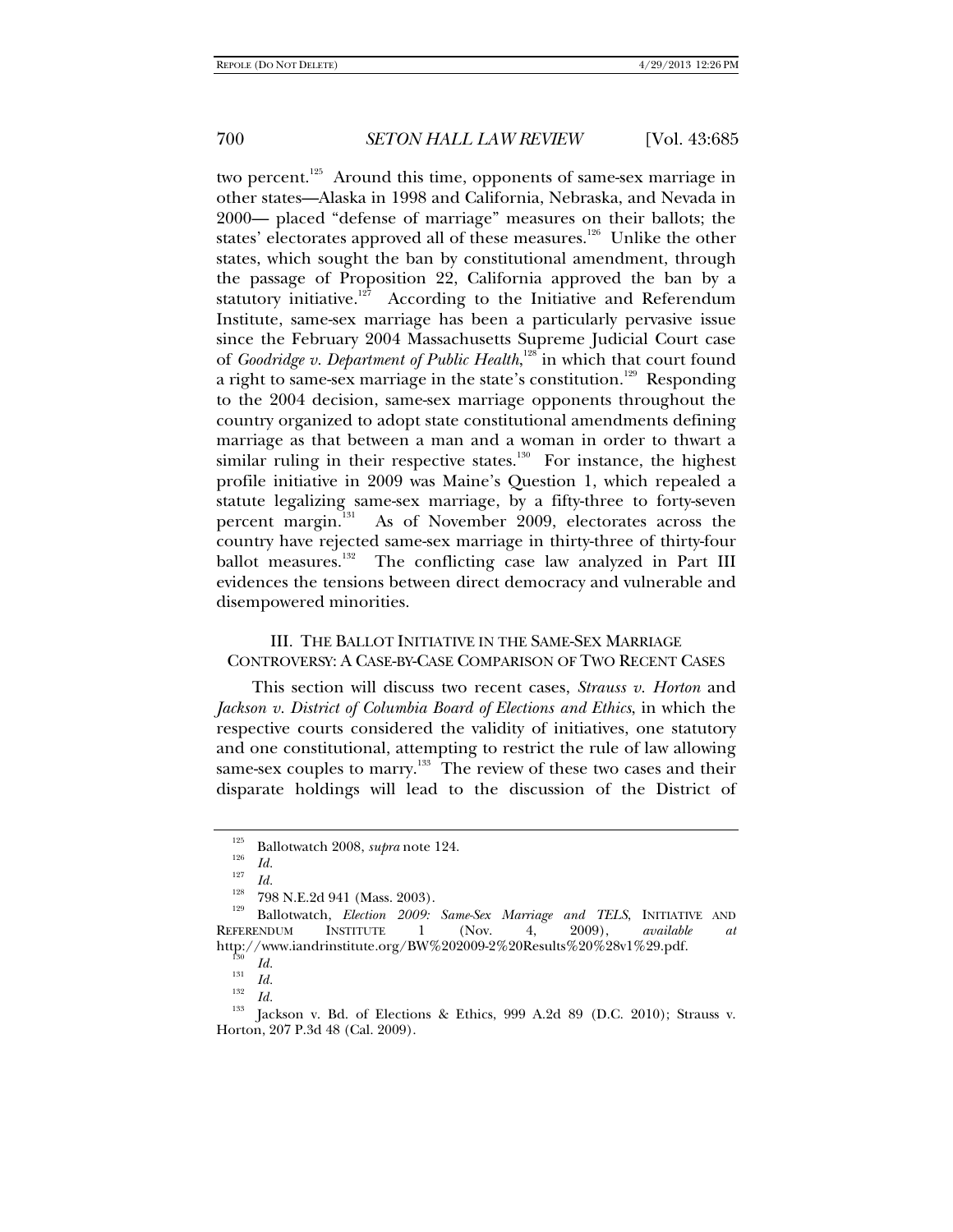Columbia's use of the Human Rights Safeguard to protect minority rights against an omnipotent attack via direct initiative. Moreover, the comparison will advance the proposition that other jurisdictions ought to adopt direct initiative reforms modeled after the District of Columbia's Human Rights Safeguard.

*A.* Strauss v. Horton

1. Background and Majority Opinion

Legislating by initiative has been an important feature of California governance since the process's adoption in  $1911.^{134}$  On November 4, 2008, a majority of California voters approved notorious Proposition 8, which was the center of the controversy leading to the California Supreme Court's decision in *Strauss v. Horton*. 135 Proposition 8 added the following section to the state's constitution: "Only marriage between a man and a woman is valid or recognized in California."136 California's initiative procedure distinguishes between constitutional amendments, which are permissible subjects of direct initiatives, and constitutional revisions, which are not.<sup>137</sup> A revision is characterized as a "wholesale or fundamental alteration of the constitutional structure that appropriately could be undertaken only by a constitutional convention," while an amendment includes "any and all of the more discrete changes to the Constitution that thereafter might be proposed."138 This distinction was important to the court's analysis in determining the validity of Proposition  $8^{139}$ . In *Strauss*, the question before the California Supreme Court was whether Proposition 8, a constitutional initiative defining marriage in the state as marriage between a man and a woman, was a constitutional amendment, and therefore valid under California's Constitution, or a constitutional revision, and therefore invalid and unconstitutional.<sup>140</sup>

In upholding the validity of Proposition 8, the majority reasoned that its role was not "to determine whether the provision at issue is wise or sound as a *matter of policy*" or whether the justices "believe[d]

<sup>&</sup>lt;sup>134</sup> DUBOIS & FEENEY, *supra* note 56, at 3.<br><sup>135</sup> Strauss, 207 P.3d at 59.

<sup>&</sup>lt;sup>136</sup> Proposition 8, located at CAL. CONST. Art. I, § 7.5; *see Strauss*, 207 P.3d at 59.<br> *Strauss*, 207 P.3d at 61.<br> *Id.* 

<sup>&</sup>lt;sup>139</sup> Id. at 60. Oregon also draws this distinction between a constitutional amendment and a constitutional revision. OR. CONST. art. XVII, § 2.

*Strauss*, 107 P.3d at 59.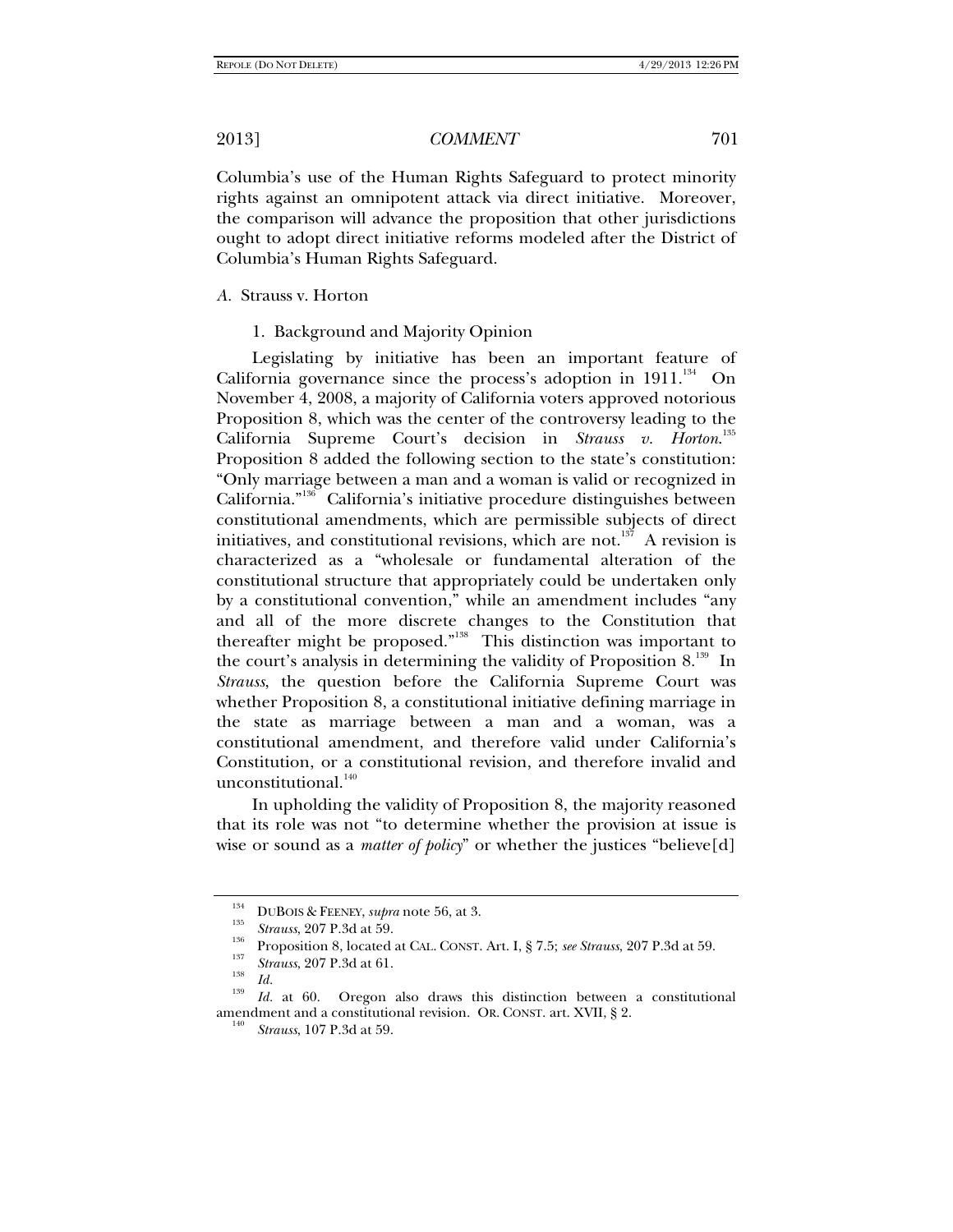it *should* be a part of the California Constitution."<sup>141</sup> Holding that Proposition 8 constituted a mere amendment, the majority reasoned that "the act of limiting access to the designation of marriage to opposite-sex couples does not have a substantial or, indeed, even a minimal effect on the *governmental plan or framework of California*" existing prior to Proposition  $8^{142}$  In holding that the new constitutional amendment denying the recognition of same-sex marriages carved out merely a "limited exception" to the scope of the state constitution's equal protection clause and principles, $143$  the court effectively held that the designation of "inalienable" rights in California's constitution did not signify that these rights are exempt from limitation or restriction by popular vote. $144$ 

 *Id.* at 116. As noted *supra*, note 15, a recent decision of the United States Court of Appeals for the Ninth Circuit concluded that Proposition 8 is unconstitutional. Perry v. Brown, 671 F.3d 1052 (9th Cir. 2012) (formerly Perry v. Schwarzenegger, 704 F. Supp. 2d 921 (N.D. Cal. 2010)). In *Perry*, a three-judge panel of the 9th Circuit affirmed the judgment of the United States District Court for the Northern District of California, concluding that the initiative power may not be employed to single out a disfavored group for unequal treatment and to strip that group, without a legitimate justification, of a right as important as the right to marry. *Id*. at 1064. In so ruling, the court acknowledged but did not address what the majority characterized as "[b]roader issues": "[w]hether under the Constitution same-sex couples may *ever* be denied the right to marry a right that has long been enjoyed by opposite-sex couples, is an important and highly controversial question" and "currently a matter of great debate in our nation. . . over which people of good will may disagree, sometimes strongly." *Id.* Instead, the court adhered to the principle of only ruling on the constitutional questions squarely presented in the case and, thereby, decided the case on a much narrower basis. *Id.* More specifically, the court focused its analysis on the "singular and limited change" that Proposition 8 worked to the California State Constitution, namely "stripp[ing] same-sex couples of the right to have their committed relationships recognized by the State with the designation of 'marriage,' which the state constitution had previously guaranteed them," while leaving in place all of their other rights and responsibilities that are identical to those of married spouses and integral to a partnership. *Id.* at 1076.

 The court went on to phrase the question presented for its consideration as follows:

[D]id the People of California have legitimate reasons for enacting a constitutional amendment that serves only to take away from same-sex couples the right to have their lifelong relationships dignified by the official status of 'marriage,' and to compel the State and its officials and all others authorized to perform marriage ceremonies to substitute the label of 'domestic partnership' for their relationships?

*Id.* at 1079. Answering this question in the negative, the court considered and rejected a series of proffered justifications in support of Proposition 8, including furthering the state's interest in childrearing and responsible procreation, protecting religious freedom, and preventing children from being taught about same-sex marriage in schools. *Id.* at 1076–79. In so ruling, the court expressly relied heavily

<sup>141</sup>

 $\frac{141}{142}$  *Id.* at 62.

 $\frac{143}{144}$  *Id.* at 78.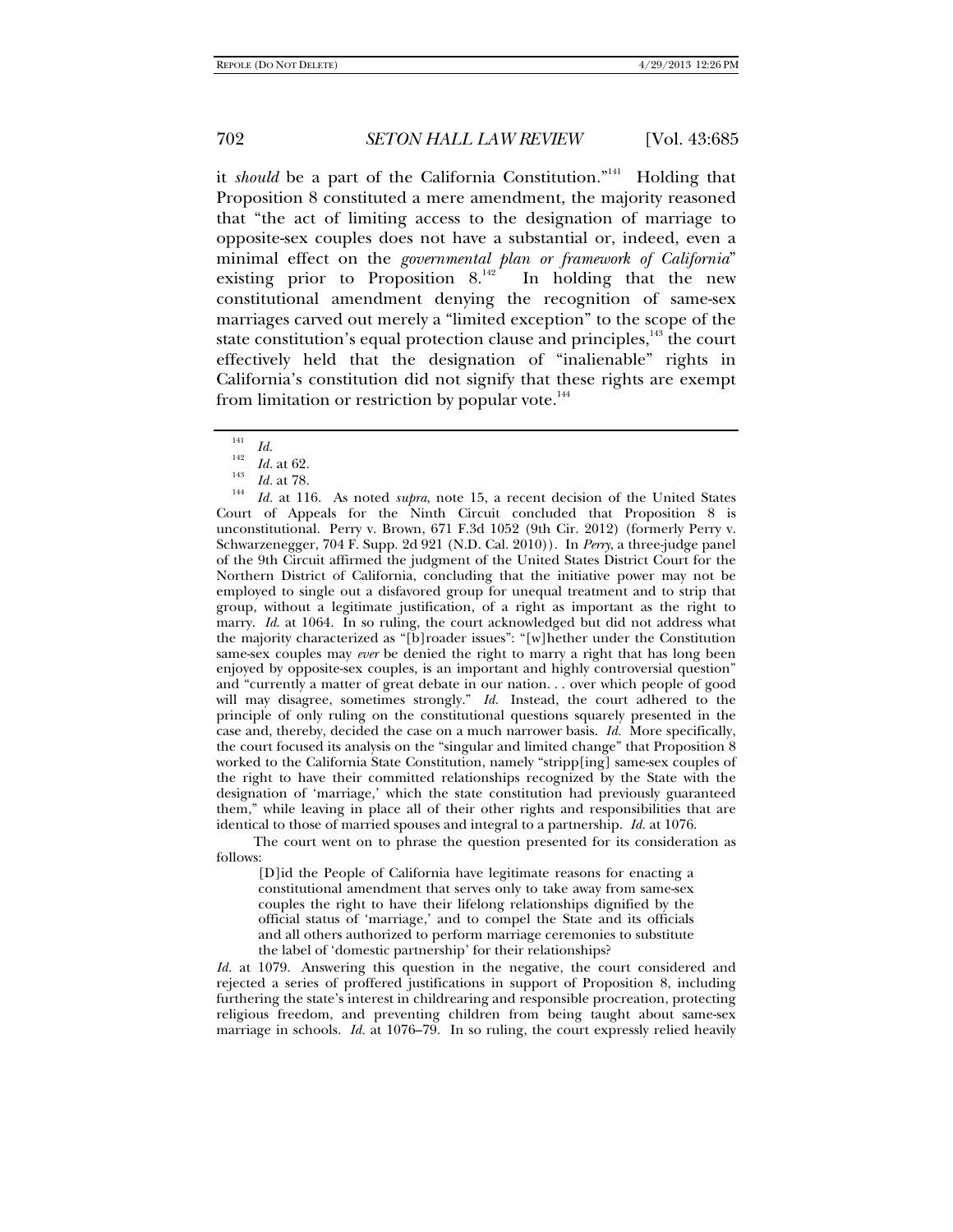## 2. Justice Moreno's Dissent: The Promise of Equality, Compelling "the Will of the Majority to Be Tempered by Justice" $145$

Justice Moreno sharply criticized the majority's finding that Proposition 8 was merely a constitutional amendment and not a constitutional revision.<sup>146</sup> In response to the majority's holding, Justice Moreno asserted that:

[d]escribing the effect of Proposition 8 as narrow and limited fails to acknowledge the significance of the discrimination it requires. But even a narrow and limited exception to the promise of full equality strikes at the core of, and thus fundamentally alters, the guarantee of equal treatment that has pervaded the California Constitution since 1849. Promising equal treatment to some is fundamentally different from promising equal treatment to all. Promising treatment that is almost equal is fundamentally different from ensuring truly equal treatment. Granting a disfavored minority only some of the rights enjoyed by the majority is fundamentally different from recognizing, as a constitutional imperative, that they

Though the court in *Perry* invalidates Proposition 8 under a rational basis analysis and not because Proposition 8 violates an individual's human rights per se, the *Perry* decision is important because the court restrains the right to initiative, prioritizing equal protection under the law over the majority's right to direct democracy. *Id*. at 1064 ("The People may not employ the initiative power to single out a disfavored group for unequal treatment and strip them, without a legitimate justification, of a right as important as the right to marry. Accordingly, we affirm the judgment of the district court."). 145 *Strauss*, 207 P.3d at 130 (Moreno, J., concurring in part and dissenting in

 $part.$ 

*Id.*

on the reasoning of the Supreme Court in *Romer v. Evans*, 517 U.S. 620 (1996), particularly the presence or absence of a legitimate state interest constituting a rational basis for the proposition, and rejected as inappropriate any reliance on *Crawford v. Board of Education*, 458 U.S. 527 (1982). *Perry*, 671 F.3d at 1083–84 (firmly rejecting the position that "unless the Fourteenth Amendment actually requires that the designation of 'marriage' be given to same-sex couples in the first place, there can be no constitutional infirmity in taking the designation away from that group of citizens, whatever the People's reason for doing so"). Ultimately, the court concluded that the absence of any legitimate purpose for Proposition 8 compelled "'the inevitable inference that the disadvantage imposed is borne of animosity toward,' or, as is more likely with respect to Californians who voted for the Proposition, mere disapproval of, 'the class of persons affected.'" *Id.* at 1080 (quoting *Romer*, 517 U.S. at 634). Judge Smith filed a partial concurrence and partial dissent, in which he said he would have distinguished *Romer* because of certain differences he identified between Proposition 8 and the Colorado state constitutional amendment at issue in *Romer*. *Id.* at 1096 (Smith, J., concurring in part and dissenting in part).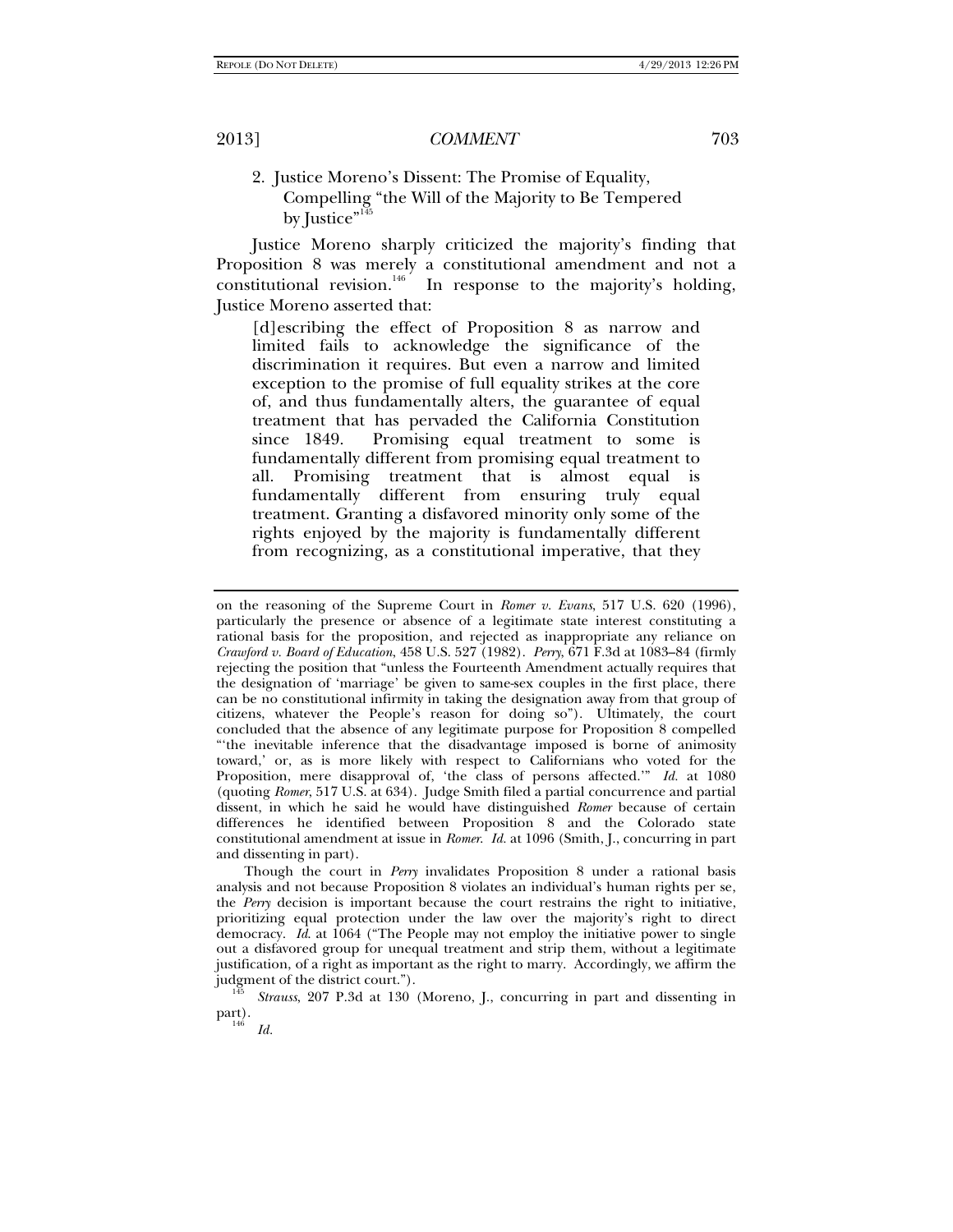must be granted all of those rights.<sup>147</sup>

Justice Moreno reasoned that Proposition 8 does not merely amend, but instead revises the California Constitution because it struck the core of the constitutional guarantee of equal treatment by limiting the rights of the disfavored minority.<sup>148</sup> In so doing, Justice Moreno rejected the majority's reasoning that Proposition 8 is only an amendment because it alters *only* certain rights of a small segment of the population.<sup>149</sup> Justice Moreno further reasoned that the Equal Protection Clause's role in protecting vulnerable minorities from the will of the majority constitutes an underlying principle of California's Constitution.<sup>150</sup> Therefore, the disintegration of a fundamental right enjoyed by gays and lesbians as inflicted by Proposition 8 amounted to a constitutional revision, not a mere amendment.<sup>151</sup>

Contending that Proposition 8 should be invalidated because of its implications on the fundamental rights of gays and lesbians, and warning about the impact of the majority's ruling on the rights of vulnerable minorities, Justice Moreno further disagreed with the majority:

Unlike modifying legislative or judicially created remedies, withholding a fundamental right from a minority group on the basis of a suspect classification is inherently antithetical to the core principle of equal protection that minorities are to be protected against the prejudice of majorities by requiring that laws apply equally to all segments of society.<sup>15</sup>

Justice Moreno emphasized the intrinsic inequality in withholding a fundamental right from a minority group on the basis of a suspect classification, stressing that equal protection means protecting minorities against the whim of the majority.<sup>153</sup>

<sup>147</sup>

 $\frac{147}{148}$  *Id.* 

<sup>&</sup>lt;sup>149</sup>*Id.* 150<br> *Id.* at 133–34.<br> *Strauss*, 207 P.3d at 134.<br>
152 *L1* at 136 Colifornia

*Id.* at 136. California Attorney General Edmund G. "Jerry" Brown proposed an interesting alternative argument to Justice Moreno's argument. Attorney General Brown argued that the court should find Proposition 8 invalid because it abrogated inalienable rights protected by Article 1, Section 1 of the California Constitution without a compelling justification. Attorney General's Response to Amicus Curiae Briefs, Strauss v. Horton, No. S168047 2009 WL 853622 (Cal.), at \*2. While Attorney General Brown analyzed Proposition 8 under a fundamental rights framework and Justice Moreno based his analysis on an equal protection framework, both analyses resulted in the same conclusion—that Proposition 8 was an unlawful constitutional amendment under the California Constitution.

*Strauss*, 207 P.3d at 133.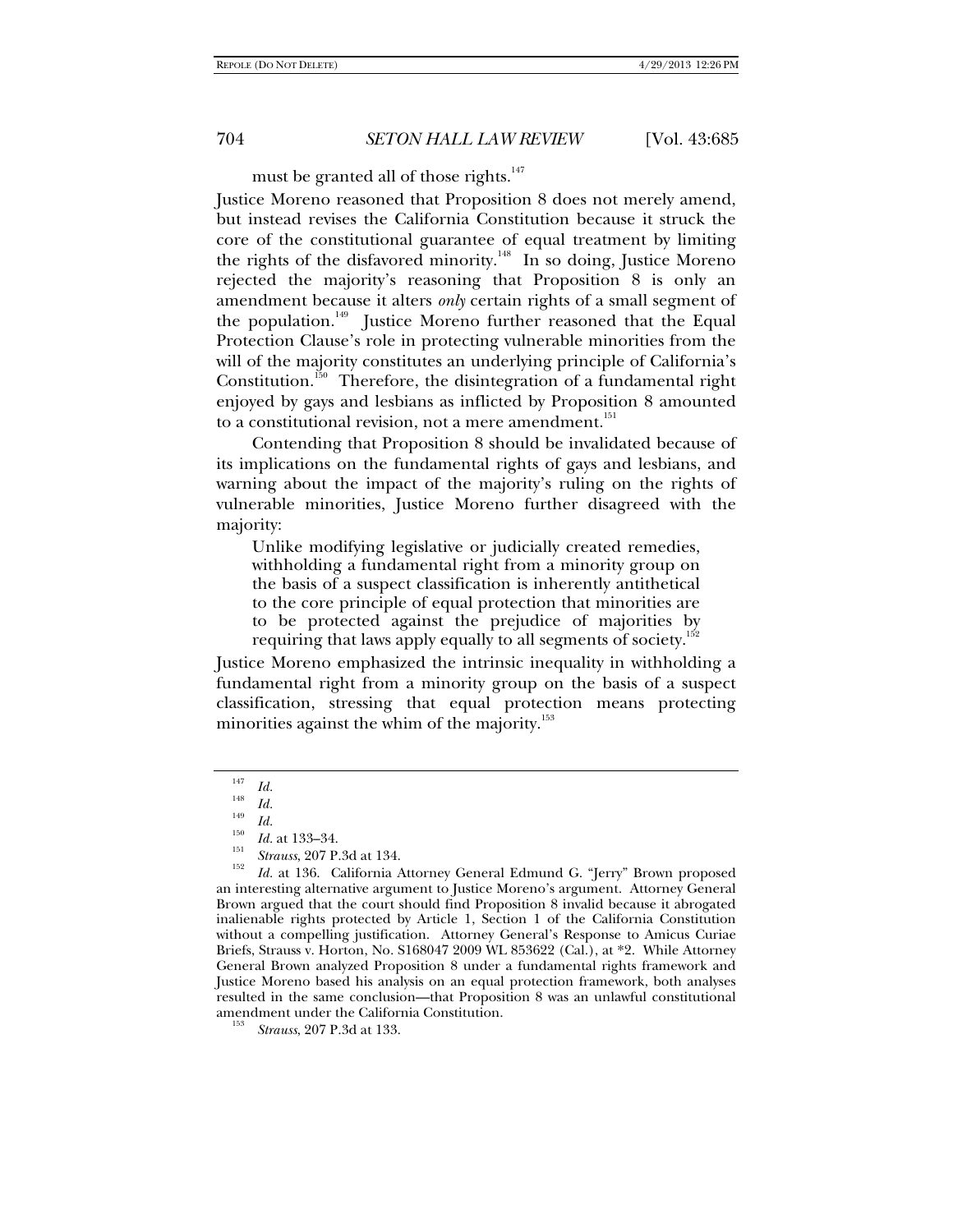Justice Moreno recognized that the initiative process in California was intended to remedy government corruption, serving as an antidote to powerful special interests and the state legislature's "own self-serving inertia."154 Justice Moreno likewise acknowledged that it was well-known that the widespread adoption of the direct initiative came from the Progressive movement, but found no evidence that the Progressives intended to preclude the court's protection of vulnerable minorities from the will of the majority, or to abolish the judiciary's role as protector of the fundamental rights of the politically vulnerable.<sup>155</sup> Justice Moreno distinguished between preventing the influence of politically powerful minority groups, a key purpose for direct initiatives, and "preventing courts from protecting the rights of disfavored minorities unable to obtain equal rights through the usual majoritarian processes."156

Proposition 8 began as a reaction to the consolidated California Supreme Court case, *In re Marriage Cases*. 157 In *In re Marriage Cases*, the California Supreme Court decided by a four to three margin that California's exclusion of same-sex couples from civil marriage violated the state constitution's equal protection guarantee.<sup>158</sup> Critics characterize Proposition 8 as a "statement of disapproval."<sup>159</sup> By limiting the use of the term "marriage" to opposite-sex couples, Proposition 8 implicitly rendered same-sex couples unacceptable and abnormal, labeling same-sex couples inferior and disfavored.<sup>160</sup> Justice Moreno proposed that equal protection is not simply a discrete constitutional right, but a "basic constitutional principle that guides all legislation and compels the will of the majority to be tempered by justice."<sup>161</sup>

Rather than take the technical, quantitative approach the *Strauss* majority utilized, Justice Moreno appeared to adopt a more holistic, qualitative approach to analyzing the constitutionality of Proposition 8, finding that the proposition drastically altered the nature and operation of the California system of government.<sup>162</sup> Therefore, such a far-reaching change could not be achieved by constitutional

<sup>&</sup>lt;sup>154</sup> *See id.* at 136.<br><sup>155</sup> *Id.* 

<sup>&</sup>lt;sup>156</sup> *Id.*<br><sup>157</sup> In re Marriage Cases, 183 P.3d 384 (Cal. 2008).<br>*Id.* 

<sup>&</sup>lt;sup>159</sup> *See* Morse, *supra* note 7 at 984.<br> *Id.* 

<sup>&</sup>lt;sup>161</sup> *Strauss*, 207 P.3d at 130.

*Id.* at 129.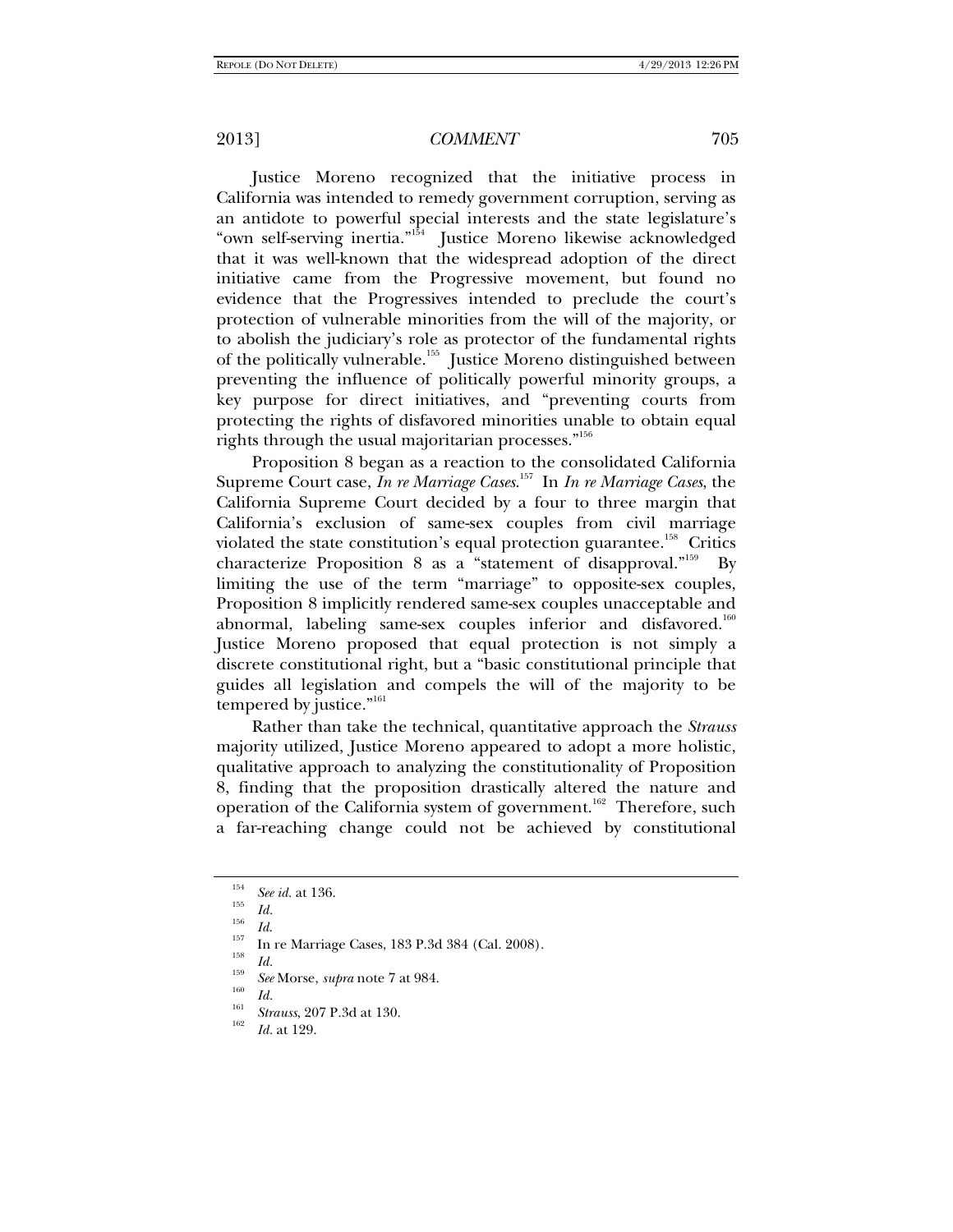amendment, but rather only by revision.<sup>163</sup> Moreover, Justice Moreno warned that the majority's holding weakened the status of California's Constitution "bulwark of fundamental rights for minorities protected from the will of the majority."<sup>164</sup> Even nearequal treatment, according to Justice Moreno, violates the promise of equality under the law.165 This concern is also evident in the District of Columbia's utilization of the Human Rights Safeguard in its direct initiative process.<sup>166</sup> The importance of the Human Rights Safeguard as a tool to protect minority rights is evidenced in the case of *Jackson v. District of Columbia Board of Elections and Ethics*. 167

#### *B.* Jackson v. District of Columbia Board of Elections and Ethics

This section seeks to compare the disparate outcomes of the *Strauss* and *Jackson* decisions. In *Strauss*, the majority validated a direct initiative that limited the rights of same-sex couples.<sup>168</sup> While the *Jackson* decision addressed the same issue, the *Jackson* majority came to an entirely different conclusion by ultimately upholding the rights of same-sex couples.169 The long and technical history of the District of Columbia's sovereignty is also important in order to place the significance of the *Jackson* decision in its proper context, and therefore it is addressed below, along with a detailed discussion of the case itself.

### 1. Home Rule for the District of Columbia

To understand the importance of the Human Rights Safeguard as part of the District of Columbia's initiative process, it is essential first to consider the recent history of the District's home rule, which created the Council and gave the Council the authority to adopt the initiative process.<sup>170</sup> The District of Columbia Court of Appeals has characterized the District of Columbia as "a unique and complex governmental structure."171 Article I of the United States Constitution

<sup>&</sup>lt;sup>163</sup> *Id.*<br><sup>164</sup> *Id.* 

<sup>&</sup>lt;sup>165</sup> *Id.* at 131 ("Promising treatment that is almost equal is fundamentally different from ensuring truly equal treatment.").

<sup>&</sup>lt;sup>106</sup> See infra Parts III.B.1–2.<br><sup>167</sup> Jackson v. D.C. Bd. of Elections & Ethics, 999 A.2d 89 (D.C. 2010), *cert. denied*, 131 S. Ct. 1001 (2011).<br><sup>168</sup> *Strauss*, 207 P.3d 48.<br><sup>169</sup> Jackson, 999 A.2d 89.<br><sup>170</sup> *See* Pub. L. No. 93-198, 87 Stat. 777 (1973).<br><sup>171</sup> Convention Ctr. Referendum Comm. v. D.C. Bd. of Elections & Ethics, 441

A.2d 889, 916 (D.C. 1981).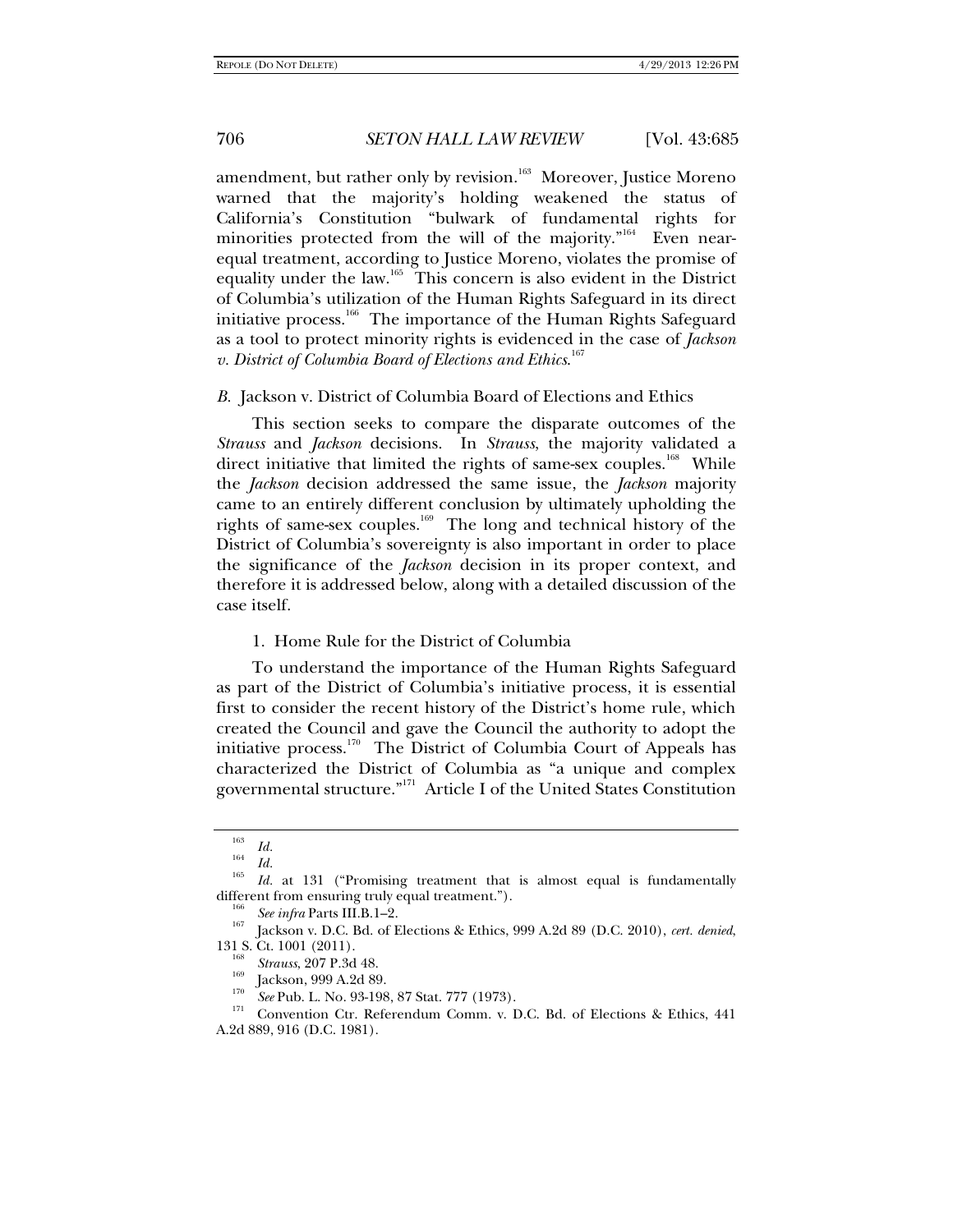grants Congress complete legislative authority over the District of Columbia.172 The fight for sovereignty in the District of Columbia has a long history.173 In 1912, United States Representatives Tavenner and Prouty introduced home rule bills that incorporated initiative and referendum procedures.<sup>174</sup> Neither of the bills passed, and it was not until 1973 that Congress granted the District of Columbia partial home rule.<sup>175</sup> Direct democracy soon followed the successful campaign for sovereignty.

The 1973 passage of the District of Columbia Self-Government and Government Reorganization Act ("Home Rule Act") brought home rule to the District.<sup>176</sup> The District of Columbia Charter, Title IV of the Home Rule Act, established the District's ruling elected body, the District of Columbia Council.<sup>177</sup> The Charter granted the Council considerable legislative authority.<sup>178</sup>

<sup>176</sup> Pub. L. No. 93-198, 87 Stat. 777 (1973). Importantly, the original Home Rule Act contained two types of legislative vetoes. First, there was a two-house veto for most actions, whereby Congress could block the District of Columbia Council's actions by majority vote of both houses. There was also a distinct one-house veto from criminal laws, whereby one house could block the Council's actions in the criminal law context by a majority vote. Memorandum from Richard A. Hauser, Deputy Counsel to the President, to J. Steven Rhodes, Assistant to the Vice President for Domestic Policy 1 (Apr. 6, 1984), *available at* http://www.reagan.utexas.edu/roberts/Box09JGRChadhareDistrictofColumbia10 .pdf. The landmark decision of *INS v. Chadha*, which invalidated the one-house legislative veto provision of the Immigration and Nationality Act as unconstitutional, called into question the validity of any previously enacted law that contained a legislative veto mechanism. Immigration & Naturalization Services v. Chadha, 462 U.S. 919 (1983). Due to the constitutional questions raised by the *Chadha* decision, Congress replaced the legislative vetoes in the Home Rule Act with a joint resolution of disapproval, which places the burden on Congress to nullify an act of the Council. Louis Fisher, *The Legislative Veto: Invalidated, It Survives*, 56 LAW & CONTEMP. PROBS.<br>273, 286 (1993), *available at* http://www.loufisher.org/docs/lv/legyeto93.pdf.

Subject to Congressional oversight, as required by article I, section 8, of the United States Constitution, the Home Rule Act delegated legislative self-rule to the District of Columbia, authorized the election of local officials by the D.C. electorate, granted District of Columbia citizens the powers of self-government, "modernize[d], reorganize[d], and otherwise improve[d] the governmental structure" of the District, and relieved Congress of the burden of legislating local issues for the District. D.C. CODE  $\S 1\n-102(a)$  (2001).

Id. at § 1-203.03. Generally, once the Council passes legislation, it becomes effective after a thirty-legislative-day layover so long as the D.C. mayor does not veto the act within ten days of its passage. *Id.* at  $\S$  1-206.02(c)(1). Congress may disapprove a measure by passing a concurrent resolution to defeat it. *Id.*

<sup>&</sup>lt;sup>172</sup> U.S. CONST. art. I, § 8, cl. 17.

<sup>&</sup>lt;sup>113</sup> See generally SCHMIDT, *supra* note 48.<br><sup>174</sup> *Id.* at 228.<br>*175 Id.*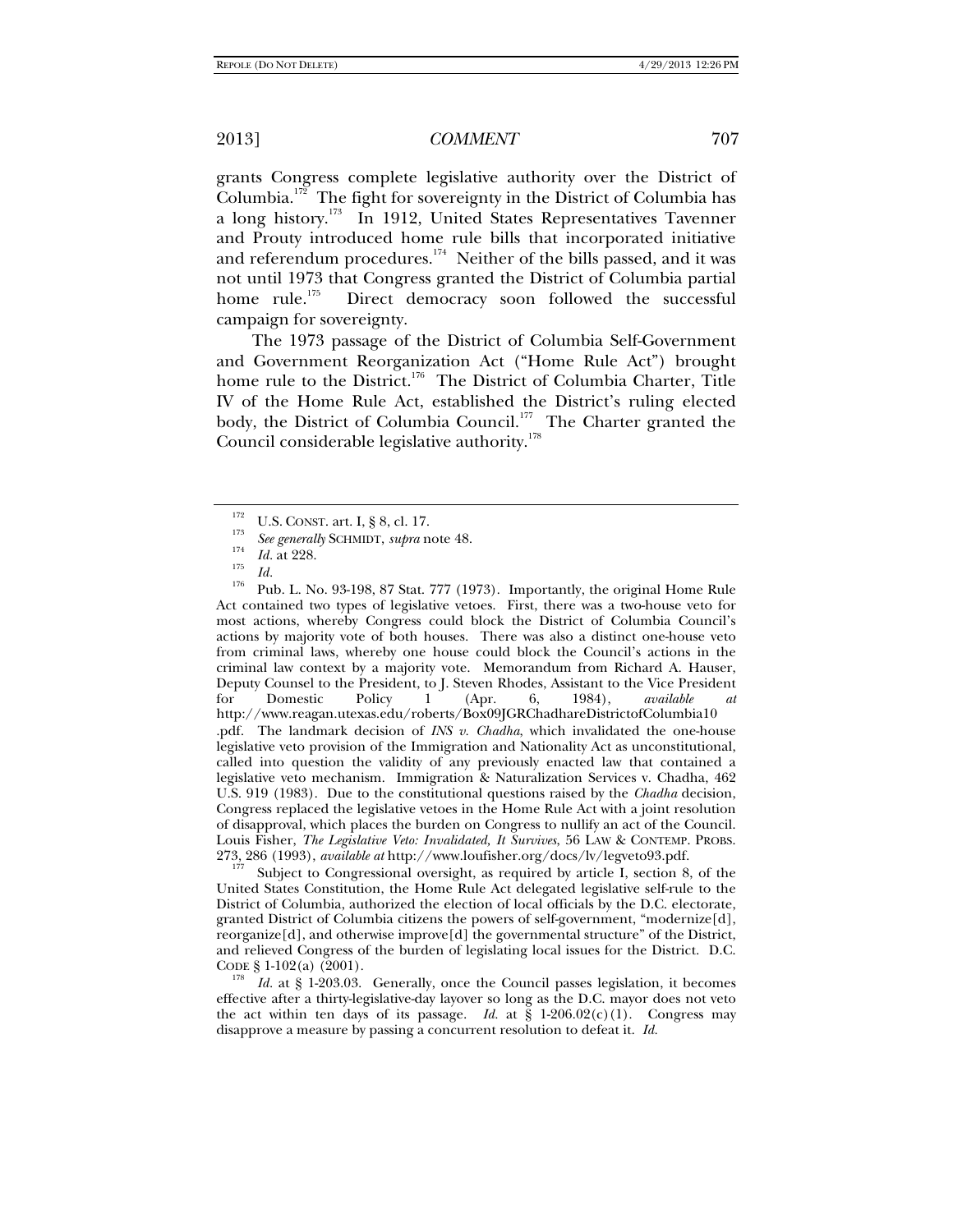## 2. The Human Rights Act: A History of Prioritizing the Eradication of Government-Sanctioned Discrimination

The Human Rights Act in the District of Columbia is not only significant to the holding in *Jackson*, but critical to understanding the policy priorities in the District. The District's historical prioritization of human rights is evidenced by the adoption of the Human Rights Safeguard.<sup>179</sup> The pre-Home Rule Council adopted the first manifestation of the Human Rights Act in 1973, as Title thirty-four of the D.C. Rules and Regulations, known as the "Human Rights Law."<sup>180</sup> On June 16, 1977, members of the Council of the District of Columbia introduced the "Human Rights Act of 1977," Bill-2-179, by which the Council intended to codify the Human Rights Law to make it a permanent part of the District Of Columbia Code.<sup>181</sup> The Committee on Public Services and Consumer Affairs Chairperson, John A. Wilson, reported that the codification of the Human Rights Law would serve three primary purposes: (1) to remove any questions "as to certain provisions of Title thirty-four because of its present status as a police regulation issued by the pre-Home Rule city government;" (2) to reinforce the Council's stance that the Act was among the District's "most important laws" and was to be "vigorously enforced by all agencies and officials" of D.C. government; and (3) to assure that licensing laws and other provisions of the code are interpreted and enforced to give full effect to the provision.<sup>182</sup> To resolve concerns, the Council enacted the Human Rights Act of 1977, which put the Human Rights Law on "firm legal footing"<sup>183</sup> by bestowing upon it "the increased dignity and force of a statute."<sup>184</sup>

With the codification of the preexisting Human Rights Law as

<sup>179</sup> *See generally* D.C. Council Comm. on Pub. Serv. and Consumer Affairs Report, B. 2-179, at 1 (July 5, 1977) [hereinafter 2-179 Report] (on file with author). 180 Blodgett v. Univ. Club, 930 A.2d 210, 217 (D.C. 2007) (citing 34 DCRR § 3.1)

<sup>(1973). 181 2-179</sup> Report, *supra* note 179. The bill made no substantive changes to the

<sup>&</sup>quot;Human Rights Law" as part of the then-current D.C. Rules and Regulations. *Id.* 182 *Id.*; *see Blodgett*, 930 A.2d at 217 (positing that the Council re-enacted the

Human Rights Law regulation as a statutory provision in order to give the Human Rights Law the force and effect of a statute). With re-enactment of the Human Rights Law, the Council hoped to both clarify the district's commitment to the protection of human rights and to facilitate the enforcement of the law in the post-<br>Home Rule district. *Id.* at 217–18.

<sup>&</sup>lt;sup>183</sup> 2-179 Report, *supra* note 179.<br><sup>184</sup> *Id.* Furthermore, in the committee report, Chairman Wilson acknowledged that several court cases had questioned the pre-Home Rule government's authority to enforce some of the provisions contained in Title 34. *Id.* at 2. The Chairman was concerned about the efficacy and enforceability of the Human Rights Law in light of various D.C. Court of Appeals decisions at the time. *Id.* at 5.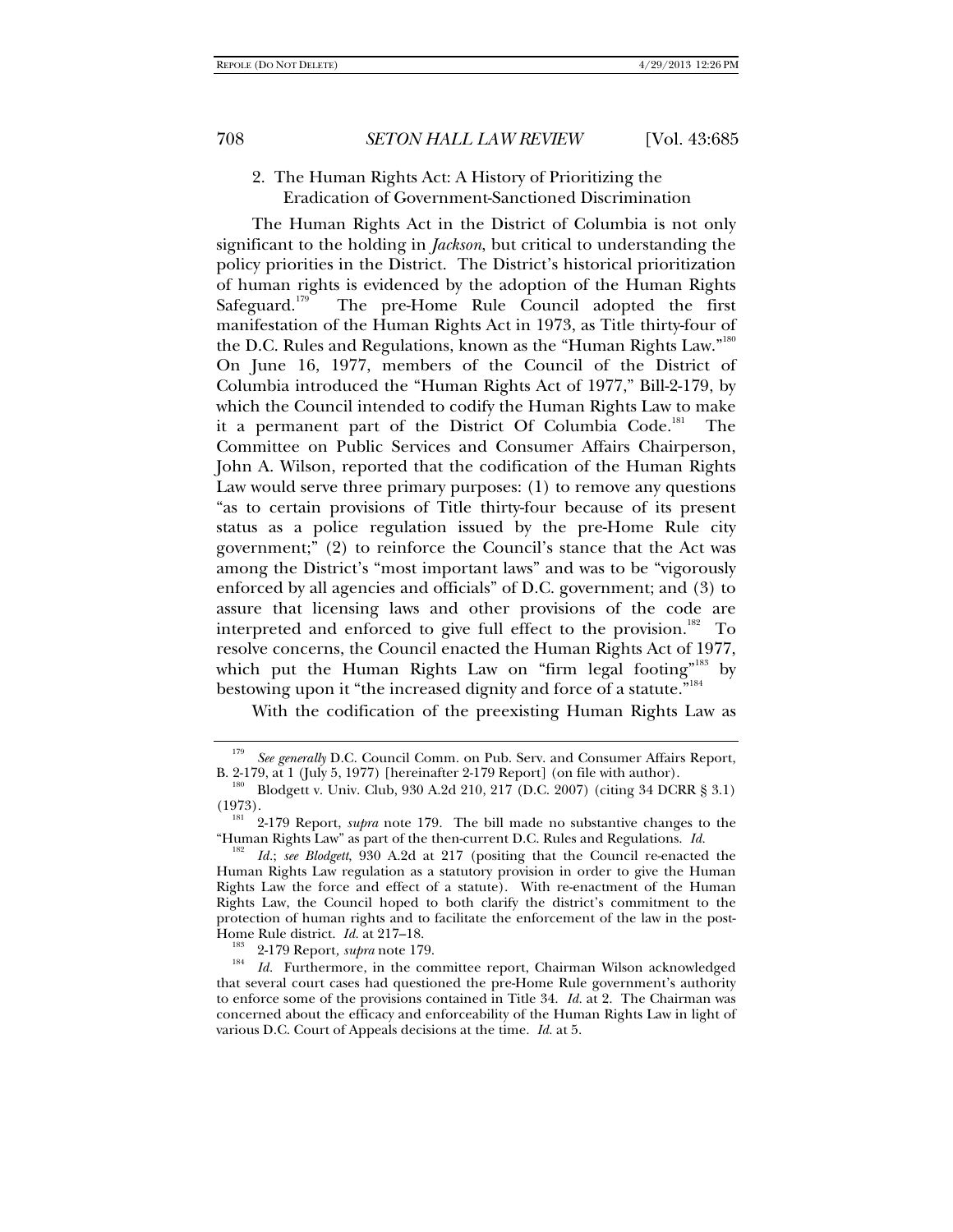the Human Rights Act, the Council reaffirmed its commitment to eliminating discrimination in the District as "the highest priority."<sup>185</sup> In this regard, the D.C. Code provides:

It is the intent of the Council of the District of Columbia, in enacting this chapter, to secure an end in the District of Columbia to discrimination for any reason other than that of individual merit, including, but not limited to, discrimination by reason of race, color, religion, national origin, sex, age, marital status, personal appearance, sexual orientation, gender identity or expression, familial status, family responsibilities, matriculation, political affiliation, genetic information, disability, source of income, status as a victim of an intrafamily offense, and place of residence or business.<sup>186</sup>

### i. The Initiative, Referendum, and Recall Charter Amendment Act of 1977

While one might think that a measure allowing for the ballot initiative would be unrelated to human rights concerns, the District of Columbia's experience proves quite the opposite.<sup>187</sup> As discussed in the previous section, the District of Columbia's history of sovereignty demonstrates a prioritization of human rights. $188$  A concern for the preservation of human rights is likewise evident throughout the District of Columbia Council's process to adopt the direct initiative in the District.<sup>189</sup> This prioritization would ensure that

<sup>185</sup>

<sup>&</sup>lt;sup>186</sup> *Id.* at 4.<br><sup>186</sup> D.C. CODE § 2-1401.01 (West 2001). The original, pre-Home Rule Human Rights Act explicitly precluded discrimination based on the following categories: "race, color, religion, national origin, sex, age, marital status, personal appearance, sexual orientation, family responsibilities, matriculation, political affiliation, physical handicap, source of income, and place of residence or business." Jackson v. Dist. of Columbia Bd. of Elections & Ethics, 999 A.2d 89, 97 (D.C. 2010), *cert. denied*, 131 S. Ct. 1001 (2011). The Council has left the Human Rights Act largely unchanged since 1977, but has amended it to include new classifications to the list of protected categories. In *Blodgett*, the court enumerated the following amendments to the original act: "'[P]hysical handicap' replaced with 'disability,' D.C. Law 10-129, 41 D.C.Reg. 2583 (June 28, 1994); 'familial status' added by D.C. Law 12-242, 46 D.C.Reg. 952 (April 20, 1999); 'genetic information' added by D.C. Law 15-263, 52 D.C.Reg. 237 (April 5, 2005); 'gender identity or expression' added by D.C. Law 16- 58, 53 D.C.Reg. 14 (March 8, 2006); 'status as a victim of an intrafamily offense' added by D.C. Law 16-273, 54 D.C.Reg. 18 (May 4, 2007)." *Blodgett*, 930 A.2d at 218  $n.4.$ <sub>187</sub>

<sup>&</sup>lt;sup>161</sup> See supra text accompanying notes 179–86; *see infra* text accompanying notes 201–27.

<sup>&</sup>lt;sup>188</sup> *See supra* text accompanying notes 179–86.

*See infra* text accompanying notes 201–27.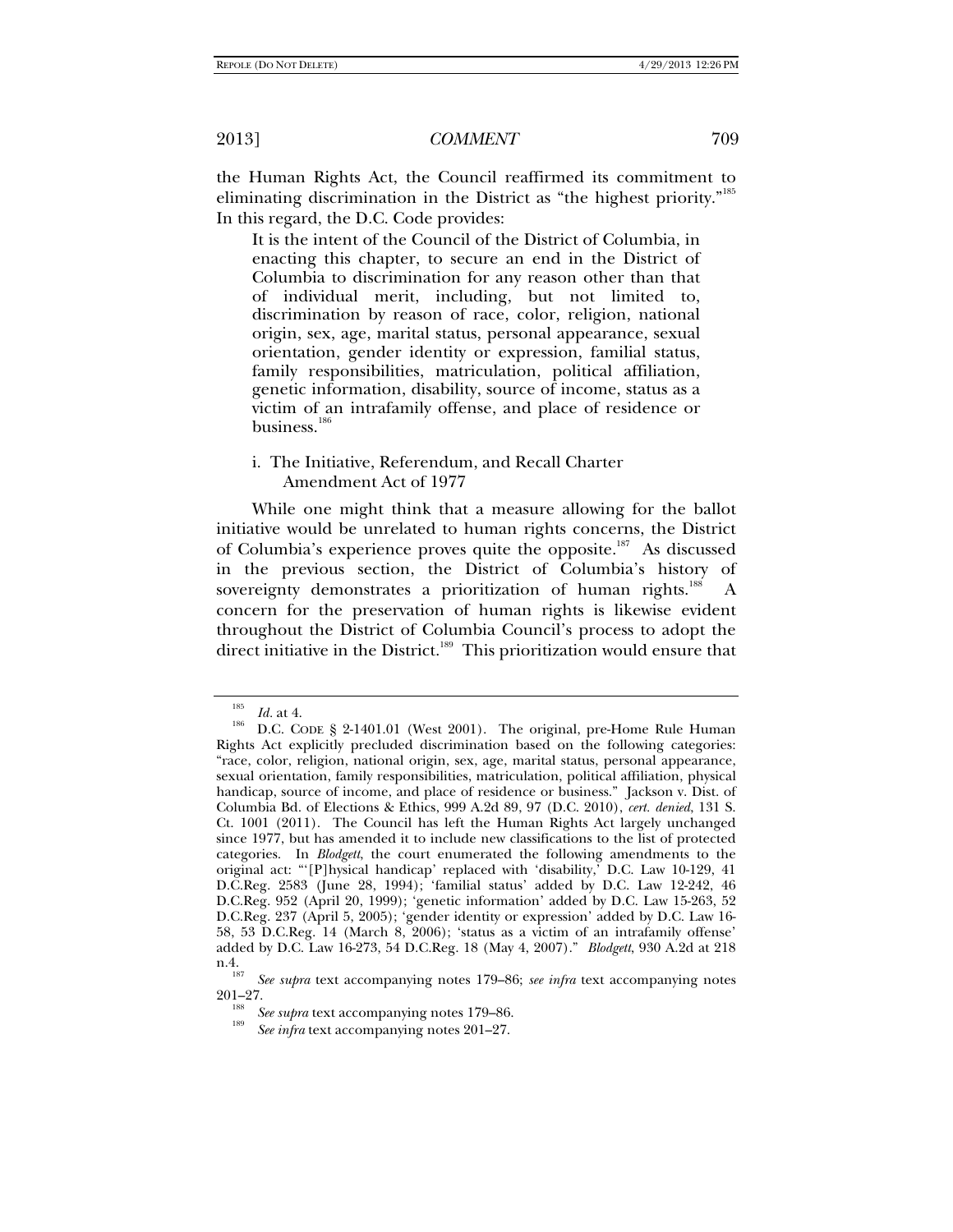the advent of the direct initiative would not mean the demise of minority rights in the district.

The 1977 Initiative, Referendum, and Recall Charter Amendment Act ("CAA") authorized the initiative process for citizens in the District of Columbia.<sup>190</sup> The District of Columbia's original Charter, as adopted in 1973, did not contain any initiative, referendum, or recall procedures.<sup>191</sup> The Charter set forth an amendment procedure to allow for flexible governing.<sup>192</sup> Before submission to Congress for a layover period, the Council must pass a proposed amendment and a majority of registered voters must ratify it.<sup>193</sup> The process to adopt the CAA began in 1976, when D.C. Council Member Julius W. Hobson, Sr., made the first serious attempt to adopt an initiative procedure.<sup>194</sup> The Council passed the CAA in 1977 and, following ratification by a majority of registered voters on November 7, 1977, Congress approved the CAA as part of the District's Charter.<sup>195</sup>

In a memorandum from Councilman-at-Large and bill sponsor, Julius W. Hobson, to his fellow councilmembers, Councilman Hobson heralded the CAA as the "only means through which the people of the District of Columbia can participate directly in their government."196 Councilman Hobson further described the impetus for the CAA: in the post-Watergate atmosphere of the time, publicopinion polls suggested that the public had become increasingly suspicious of public officials and the traditional political process, both of which were largely influenced by high-paid lobbyists and special interests.<sup>197</sup>

Section 1(a) of the CAA defines "initiative" as a "process by which the electors of the District of Columbia may propose laws (except laws appropriating funds) and present such proposed laws directly to the registered qualified electors of the District of Columbia for their approval or disapproval."<sup>198</sup> The CAA became effective on March 10, 1978, following concurrent resolution by the Senate and

<sup>&</sup>lt;sup>190</sup> *Jackson*, 999 A.2d 89, 96 (discussing 24 D.C. Reg. 199 (July 8, 1977)).

<sup>&</sup>lt;sup>192</sup> *Id. See* D.C. CODE § 1-203.03 (West 2001).

<sup>&</sup>lt;sup>193</sup> *Id.*<br>SCHMIDT, *supra* note 48, at 228.<br>Hessey v. D.C. Bd. of Elections & Ethics, 601 A.2d 3, 12 (D.C. 1991).<br><sup>196</sup> Memorandum from Julius Hobson, Councilman-at-Large, D.C. Council, to all Councilmembers 1 (Jan. 3. 1977) [hereinafter Jan. 1977 Memo] (on file with

<sup>&</sup>lt;sup>197</sup> *Id.* at 3.<br><sup>198</sup> D.C. CODE § 1-204.101 (West 2001).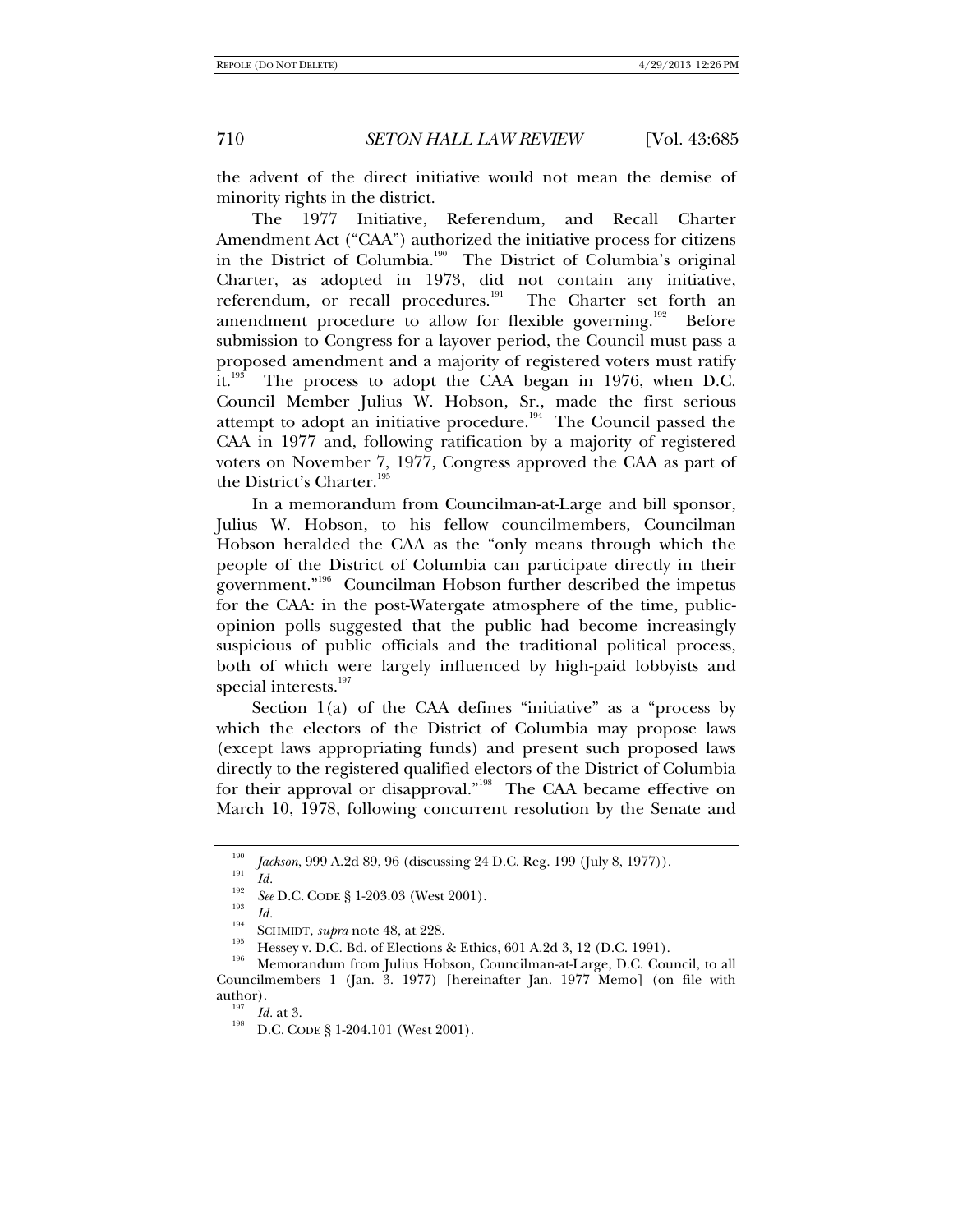House of Representatives.<sup>199</sup> As adopted, the CAA was not selfexecuting, and did not include specific procedures to ensure its implementation. $200$ 

## ii. The Human Rights Act as a Safeguard Embedded in the Initiative Process

The CAA authorized the D.C. Council to adopt implementing legislation.<sup>201</sup> As codified, the CAA provided the Council with the authority to adopt acts "necessary to carry out the purpose of this subpart within 180 days of the effective date  $\dots$ ."<sup>202</sup> In addition to adopting technical procedures to facilitate implementation, the Council promptly debated a proposal to substantively limit the scope of initiative issues by "tie-barring"203 the Human Rights Act to the Initiative, Referendum, and Recall Procedures Act of 1979 ("IPA").<sup>204</sup> Prior to inclusion, the Council extensively debated incorporating the Human Rights Act.<sup>205</sup> Ultimately, in June 1979, the Council approved implementing legislation, the IPA, which included the Human Rights Act Safeguard.<sup>206</sup>

Nationwide events implicating gay rights occurring simultaneously with the Council's decision to include the Human Rights Safeguard in the IPA undoubtedly played a role in the Council's deliberations. This influence is evidenced by the *Jackson* court noting that "recent events would have afforded the Council good reason to anticipate that an initiative or referendum that would have the effect of authorizing discrimination could be a threat to the peace and to life and limb.<sup>3207</sup> In June 1977, activist and evangelist Anita Bryant led a successful campaign to repeal a Dade County, Florida ordinance prohibiting discrimination based on an

<sup>199</sup> D.C. Council Comm. on Gov't Operations Report, B. 3-2, at 1 (Jan. 31, 1979)

<sup>[</sup>hereinafter 3-2 Report] (on file with author).<br><sup>200</sup> Jackson v. Bd. of Elections & Ethics, 999 A. 2d 89, 96–97 (D.C. 2010).<br><sup>201</sup> Convention Ctr. Referendum Comm. v. Bd. of Elections & Ethics, 399 A.2d<br>550, 551 (D.C. 1979

<sup>&</sup>lt;sup>202</sup> D.C. CODE § 1-204.107 (2012). <sup>203</sup> Tie-barring is a legislative tactic by which one bill is written to correspond to, or be read in tandem with, a provision in another bill or statute.

 $\frac{^{204}}{^{205}}$  *Jackson*, 999 A.2d at 97.

*See* D.C. COUNCIL COMM. ON GOV'T OPERATIONS, B. 2-317, 2–11. (May 3, 1978) [hereinafter 2-317 Report] (on file with author). The legislative history, legal background, and public commentary surrounding the adoption of the IPA are evidence that the Council extensively debated the inclusion of the Human Rights Act.<br><sup>206</sup> *Id.*<br><sup>207</sup> *Id.* 

*Jackson,* 999 A.2d at 112 n.44.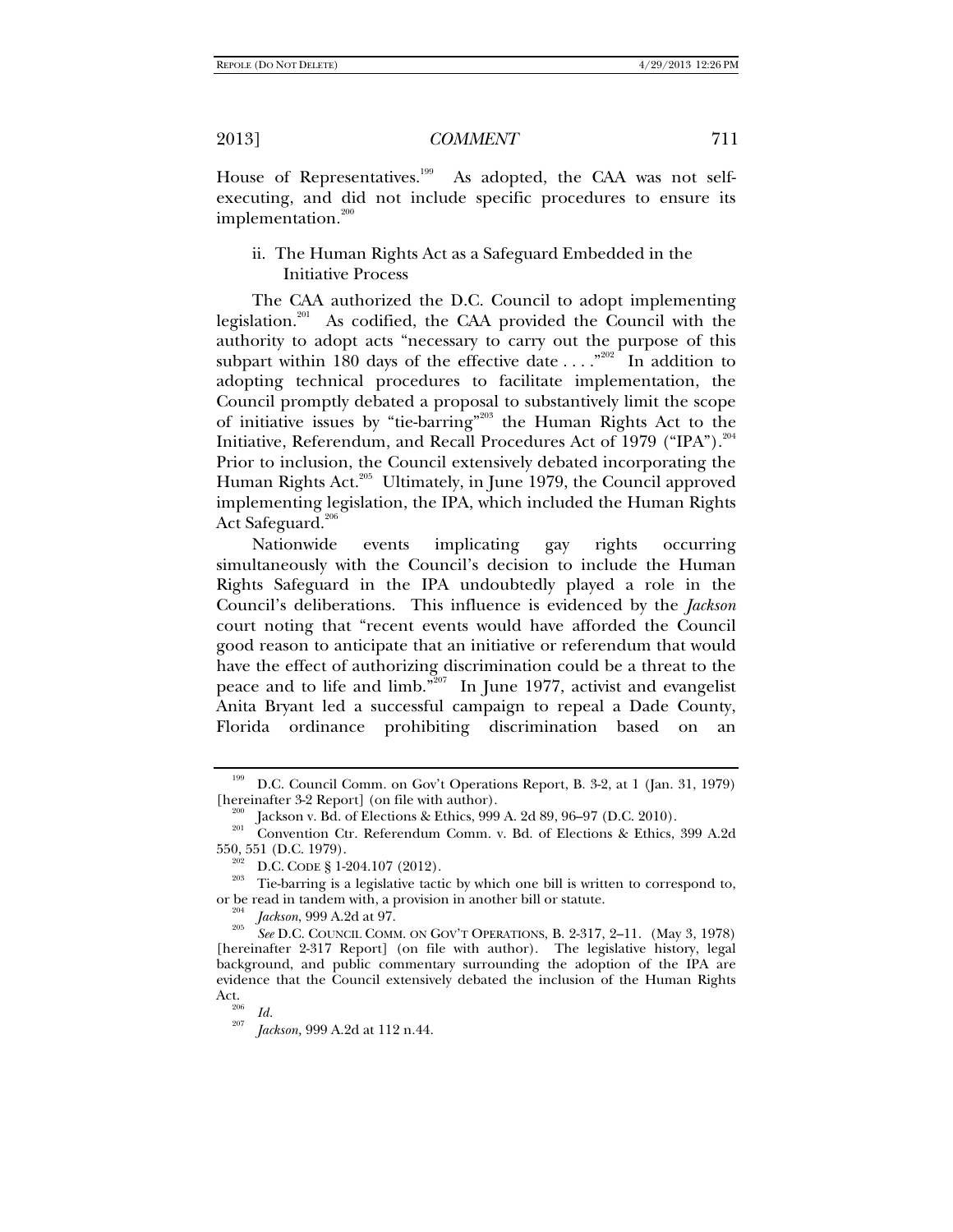individual's sexual orientation.<sup>208</sup> Bryant's campaign incited violent clashes between the opponents and proponents of the campaign.<sup>209</sup> Bryant's efforts to repeal the sexual orientation anti-discrimination ordinance in Dade County marked the first wave of anti-gay initiatives.<sup>210</sup> Contemporaneously, California State Senator Iohn Contemporaneously, California State Senator John Briggs successfully led a campaign to place Proposition 6 on the  $ballot<sub>1</sub><sup>211</sup>$  which, if passed, would have severely limited the rights of homosexual public school teachers in the state.<sup>212</sup> The court in *Jackson* reasoned that, at the time the Council included the Human Rights Act in the IPA, recent events gave the Council good reason to anticipate that the direct initiative could be used to threaten civil rights and, therefore, that the Council had grounds to cautiously incorporate the Human Rights Safeguard into the IPA.<sup>213</sup>

This heightened awareness of the prevalence of anti-gay and anti-lesbian social campaigns is evident in the legislative history of the IPA; interest groups' support also weighed into the Council's deliberations.<sup>214</sup> As the D.C. Court of Appeals noted, many As the D.C. Court of Appeals noted, many individuals who testified before the Council's Committee on Government Operations expressed support for the adoption of the Human Rights Safeguard as a part of the implementing legislation.<sup>215</sup> Importantly, the Gay Activists Alliance of Washington, D.C. and other citizens participated in the public hearings and deliberations, providing materials expressing support for the human rights exception from the right to the initiative. $216$  Prior to the committee's public hearing on the IPA, the staff "received myriad telephone calls" supporting an amendment that would limit initiatives promoting discrimination.<sup>217</sup> Given the record of support for the inclusion of the Human Rights Act, one can fairly infer the connection that the *Jackson* court expressly drew between the heightened attention to the first wave of anti-gay and anti-lesbian initiatives<sup>218</sup> and the Council's incorporation of the Human Rights Safeguard in the IPA.

<sup>&</sup>lt;sup>208</sup> *Id.*<br><sup>209</sup> *Id.* 

<sup>&</sup>lt;sup>210</sup> Adams, *supra* note 93, at 606.<br><sup>211</sup> CRONIN, *supra* note 24, at 94.<br><sup>213</sup> *Id.* 

<sup>&</sup>lt;sup>214</sup> See 2-317 Report, *supra* note 205, at 4–6.<br><sup>215</sup> Jackson v. D.C. Bd. of Elections & Ethics, 999 A.2d 89, 97 (D.C. 2010), *cert*. *denied*, 131 S. Ct. 1001 (2011).

*See* 2-317 Report, *supra* note 205, at 4–5. 217 *Id.* at 5. 218 Adams, *supra* note 93, at 606.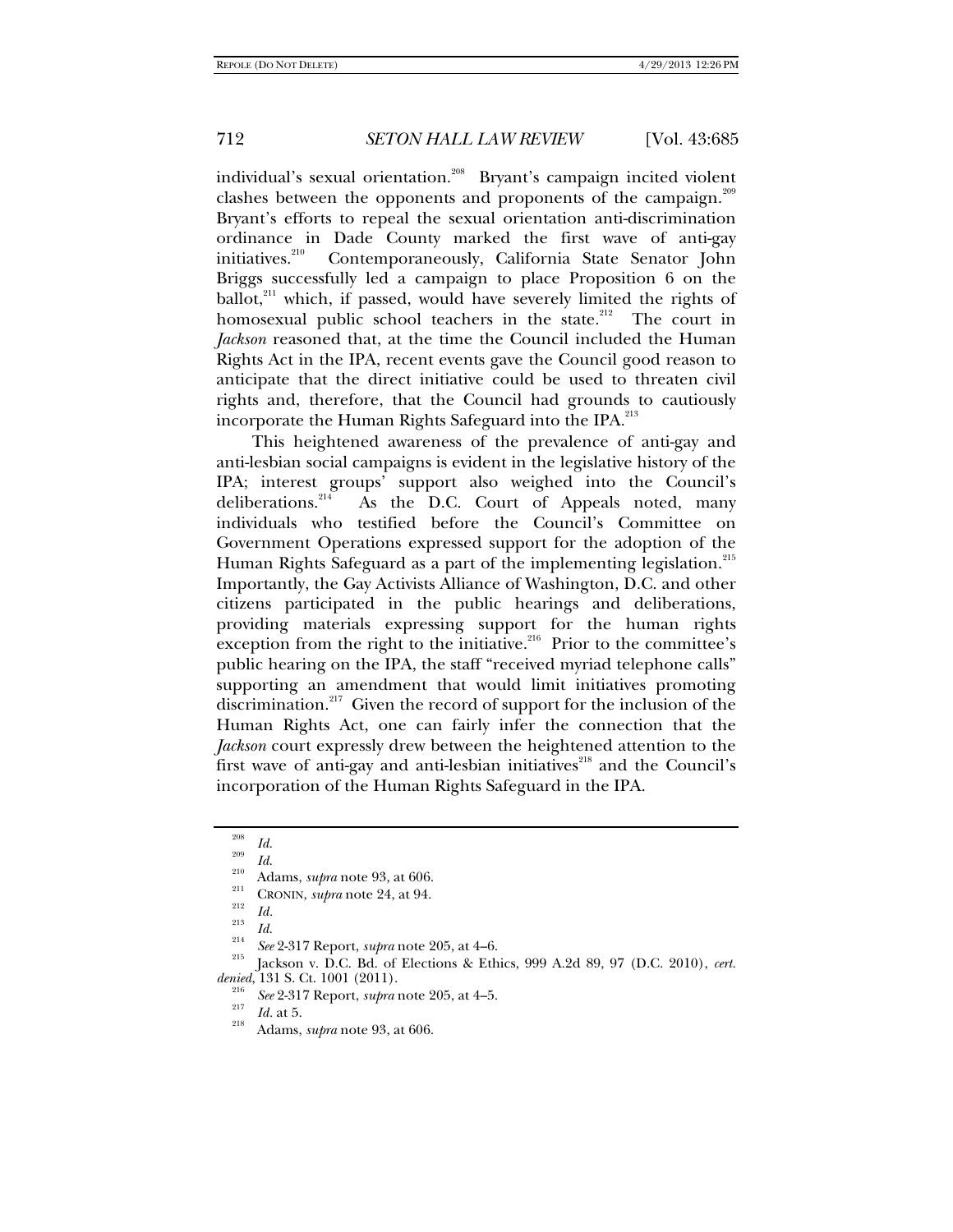*Reitman v. Mulkey*<sup>219</sup> also played a prominent role in the Council's deliberations on limiting the scope of the electorate's authority to directly legislate through initiative. $220$  *Reitman* was a landmark decision.<sup>221</sup> Proposition 14, the California initiative at issue in *Reitman*, forbade the state from abridging the rights of an individual to sell or not to sell his or her property as he or she chose.<sup>222</sup> Its drafters designed Proposition 14 to overturn state laws that prohibited the practice of housing discrimination involving the state affirmatively endorsing racial discrimination related to property rights.<sup>223</sup> The United States Supreme Court upheld the Supreme Court of California's decision to invalidate Proposition 14 as violative of the Fourteenth Amendment's Equal Protection Clause.<sup>224</sup> The Council's Committee on Government Operations reasoned that *Reitman* turned on whether the state could allow an initiative that affirmatively promoted discrimination as a matter of law, not whether the initiative violated a constitutional right.<sup>225</sup> The Committee determined that "the initiative process may not be used to place the government in the posture of affirmatively condoning discrimination" and that an initiative stripping the government of "neutrality toward protected minority classifications" must fail.<sup>226</sup> Reflecting on the framework of *Reitman*, the Committee on Government Operations concluded that to establish an initiative and referendum procedure that allowed for discrimination "would involve the District government in condoning and assisting with discrimination."<sup>227</sup>

#### 3. Background and Facts of the Case

The D.C. Court of Appeals considered *Jackson* at a time of tremendous conflict over gay rights in the District of Columbia.<sup>228</sup> In 2009, the District of Columbia Council passed two statutes promoting same-sex marriage: the Jury and Marriage Amendment Act of 2009  $("PAMA")<sup>229</sup>$  and the Religious Freedom and Civil Marriage Equality

<sup>&</sup>lt;sup>219</sup> 387 U.S. 369 (1967).<br><sup>220</sup> 2-317 Report, *supra* note 205, at 10–11.<br>*Id. Reitman*, 387 U.S. at 370–71.

Reitman, 387 U.S. at 370–71.<br>
<sup>223</sup> Id. at 374.<br>
<sup>224</sup> Id. at 370–71.<br>
<sup>225</sup> 2-317 Report, *supra* note 205, at 10.<br>
<sup>226</sup> Id. at 9.<br>
Id. at 9.<br>
<sup>227</sup> Jackson v. D.C. Board of Elections & Ethics, 999 A.2d 89, 112 (D.C. 20

<sup>&</sup>lt;sup>229</sup> *Id.* (citing D.C. CODE § 46-405.01 (2009)).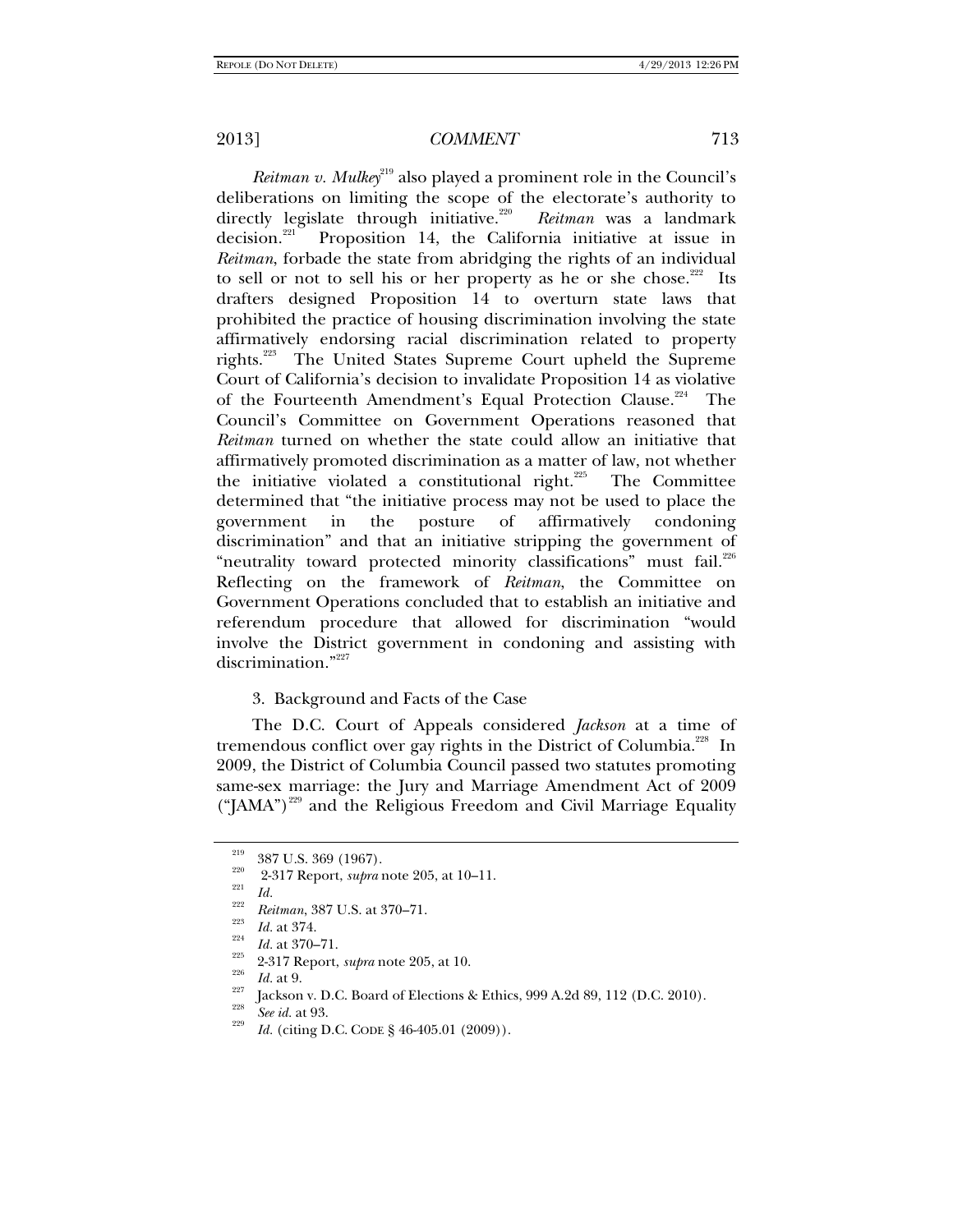Amendment Act of  $2009$ <sup>230</sup> The Council's approval of same-sex marriage provoked action by citizens opposed to same-sex marriage, leading to the proposal of the "Marriage Initiative of 2009."<sup>231</sup> The Jackson court considered the validity of this initiative.<sup>232</sup> In May 2009, the District of Columbia Council passed the JAMA, which recognized the validity of same-sex marriages entered into in other jurisdictions.<sup>233</sup> In an effort to undo the effects of JAMA, on September 1, 2009, appellants filed a proposed initiative, the "Marriage Initiative of 2009," with the District of Columbia Board of Elections and Ethics ("Board"). $^{234}$  Appellants proposed an initiative aimed to amend Title 46, Subtitle I, Chapter 4 of the D.C. Code ("Code") to state: "Only marriage between a man and a woman is valid or recognized in the District of Columbia.<sup>"235</sup> During the course of the *Jackson* proceedings, the D.C. Council adopted the Religious Freedom and Civil Marriage Equality Amendment Act of 2009 ("Marriage Equality Act"), which expanded the legal definition of marriage in D.C. to provide for same-sex marriages.<sup>236</sup> It became effective as D.C. Law 18-110 on March 3,  $2010^{237}$  The passage of the Marriage Initiative Act therefore would have nullified both JAMA and the Marriage Equality Act.<sup>238</sup>

The D.C. Code permits the Board to reject a proposed initiative if it finds that the measure is "not a proper subject of initiative or referendum."239 The Code explicitly outlines what types of measures are improper, requiring the Board to reject any measure that

<sup>235</sup> *Id.* The language proposed in the initiative is the standard text for a Defense of Marriage Act. Nevertheless, this version was milder than other acts in that it did not repeal previously recognized same-sex marriages. *See* ANDREW KOPPLEMAN, SAME SEX, DIFFERENT STATES 137–48 (2006). Koppleman explains that many states adopted "mini-DOMA" statutes in three waves in response to the progress of the same-sex marriage movement. *Id.* at 137. The first wave occurred in 1970s following a few lawsuits filed by same-sex couples seeking the right to marry, while the second phase occurred in the 1990s following the 1993 Hawaii Supreme Court case *Baehr v. Lewin*, leading many opponents to worry that the state would soon recognize same-sex marriage. *Id.* at 137–138; *see* Baehr v. Lewin, 852 P.2d 44 (Haw. 1993). The final wave occurred in the 2000s, following the Massachusetts and Vermont State Supreme Court decisions constitutionally mandating the recognition of same-sex marriage. *Id.*

<sup>230</sup> <sup>230</sup> Id. (citing 57 D.C. Reg. 1833 (Mar. 5, 2010)).

 $\frac{1}{232}$  *Id.*  $\frac{1}{d}$ 

<sup>&</sup>lt;sup>233</sup> D.C. CODE § 46-405.01 (2010).<br><sup>234</sup> *Jackson*, 999 A.2d at 93.

<sup>&</sup>lt;sup>250</sup> *Jackson*, 999 A.2d at 93.<br><sup>237</sup> *Id.* 

<sup>&</sup>lt;sup>238</sup> *See id. D.C.* CODE § 1-1001.16(b)(1)(2012).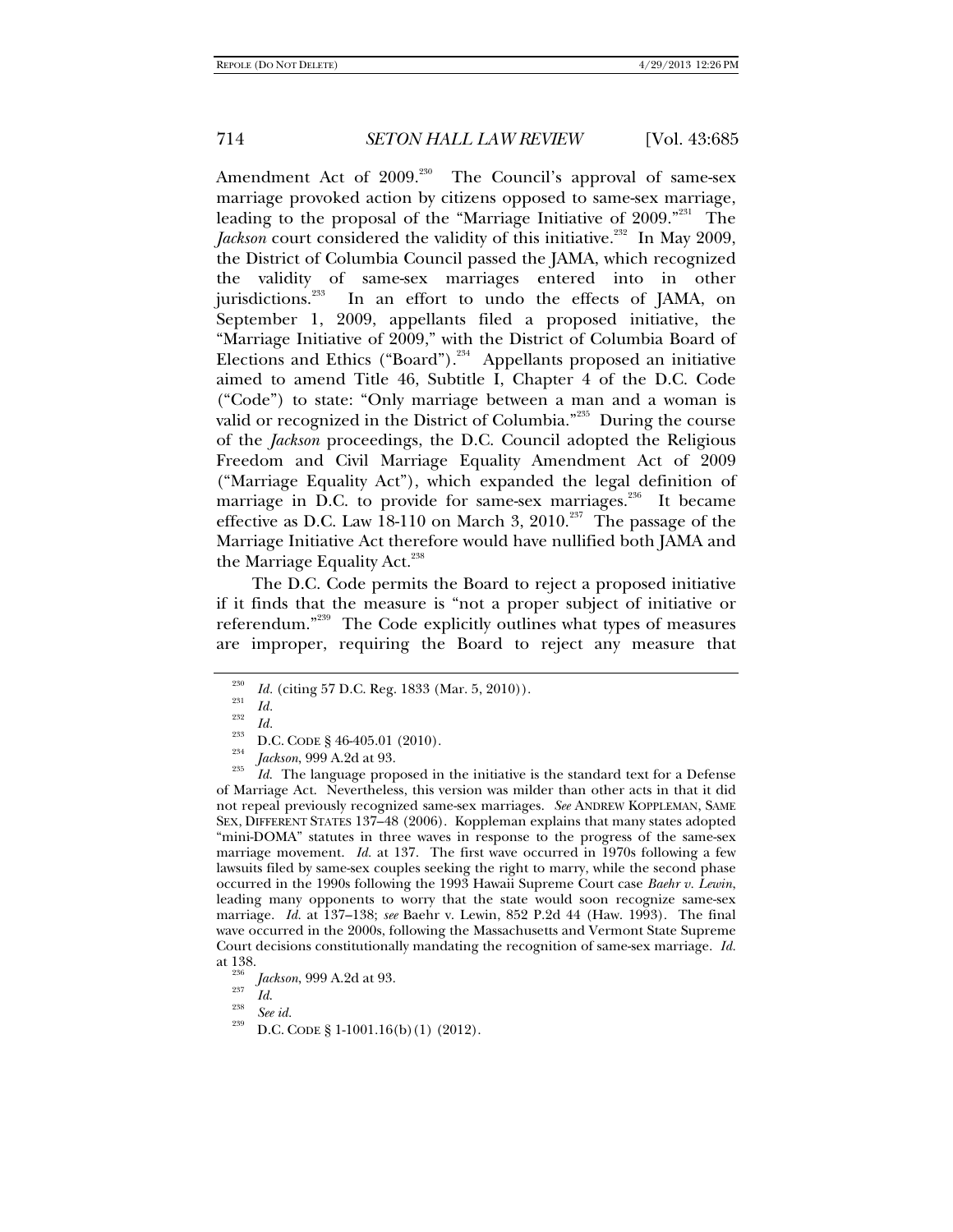"authorizes, or would have the effect of authorizing, discrimination prohibited under [the Human Rights Act]."<sup>240</sup> After a public hearing on October 26, 2009, the Board rejected the Marriage Initiative Act, finding that it was not a proper subject of initiative under the CAA because it had the effect of authorizing discrimination.<sup>241</sup> The Board concluded that "[w]hile neither the HRA nor its legislative history explicitly mentions same-sex marriage, it is without question that the HRA must 'be read broadly to eliminate the many proscribed forms of discrimination in the District."<sup>242</sup> Appellants, following the applicable procedures, then sought a writ of mandamus requesting that the D.C. Superior Court review and certify the initiative. $243$  The Superior Court found in favor of the District, holding that the Human Rights Act is a valid limitation on the initiative process and that the Marriage Initiative of 2009 would authorize discrimination.<sup>244</sup> An appeal followed the Superior Court's ruling.<sup>245</sup>

4. The D.C. Court of Appeals' Holding and Analysis

Before the District of Columbia Court of Appeals, appellants argued that the Human Rights Safeguard of the IPA improperly expanded the Council's authority under the CAA, and therefore the Council lacked the authority to reject appellants' initiative.<sup>246</sup> To provide historical context, the court observed that a comparison to other jurisdictions' initiative mechanisms would not be constructive

<sup>244</sup> *Id.* at 94.<br><sup>245</sup> *Id.* <sup>246</sup> *II.* 28

<sup>&</sup>lt;sup>240</sup> § 1-1001.16(b)(1)(C).<br><sup>241</sup> *Jackson*, 999 A.2d at 93.

<sup>&</sup>lt;sup>242</sup> Marriage Initiative of 2009, No. 09-006 11 (D.C. Bd. of Elections & Ethics Nov. 17, 2009) (Memorandum Opinion and Order) (quoting Dean v. District of Columbia, 653 A.2d 307, 320 (D.C. 1995)), *available at* Columbia, 653 A.2d 307, 320 (D.C. 1995)), *available at* http://www.dcboee.org/popup.asp?url=/pdf\_files/09006.pdf. In *Dean v. District of Columbia*, the District of Columbia Court of Appeals upheld a decision denying a same-sex couple a marriage license. Dean v. District of Columbia, 653 A.2d 307 (D.C. 1995). The court found that the District of Columbia's marriage statute did not include same-sex marriages despite being written to be gender-neutral, that denying the license did not violate the Human Rights Act, and that denying the license did not violate the U.S. Constitution. *Id.* at 309. The Board found *Dean* instructive in that *Dean* clarified that a court must look to the legislative history, current statutory context, and legislative intent when determining whether a particular form of discrimination is proscribed by the HRA. Marriage Initiative of 2009, No. 09-006 11 at 10–11. Unlike when *Dean* was decided, when the Board was deliberating, the Council had already enacted JAMA. Therefore, it held that denying couples who fall within JAMA's purview the same benefits afforded heterosexual married couples would contravene the HRA. *Id.* <sup>243</sup> *Jackson*, 999 A.2d at 93.

*Id.* at 99.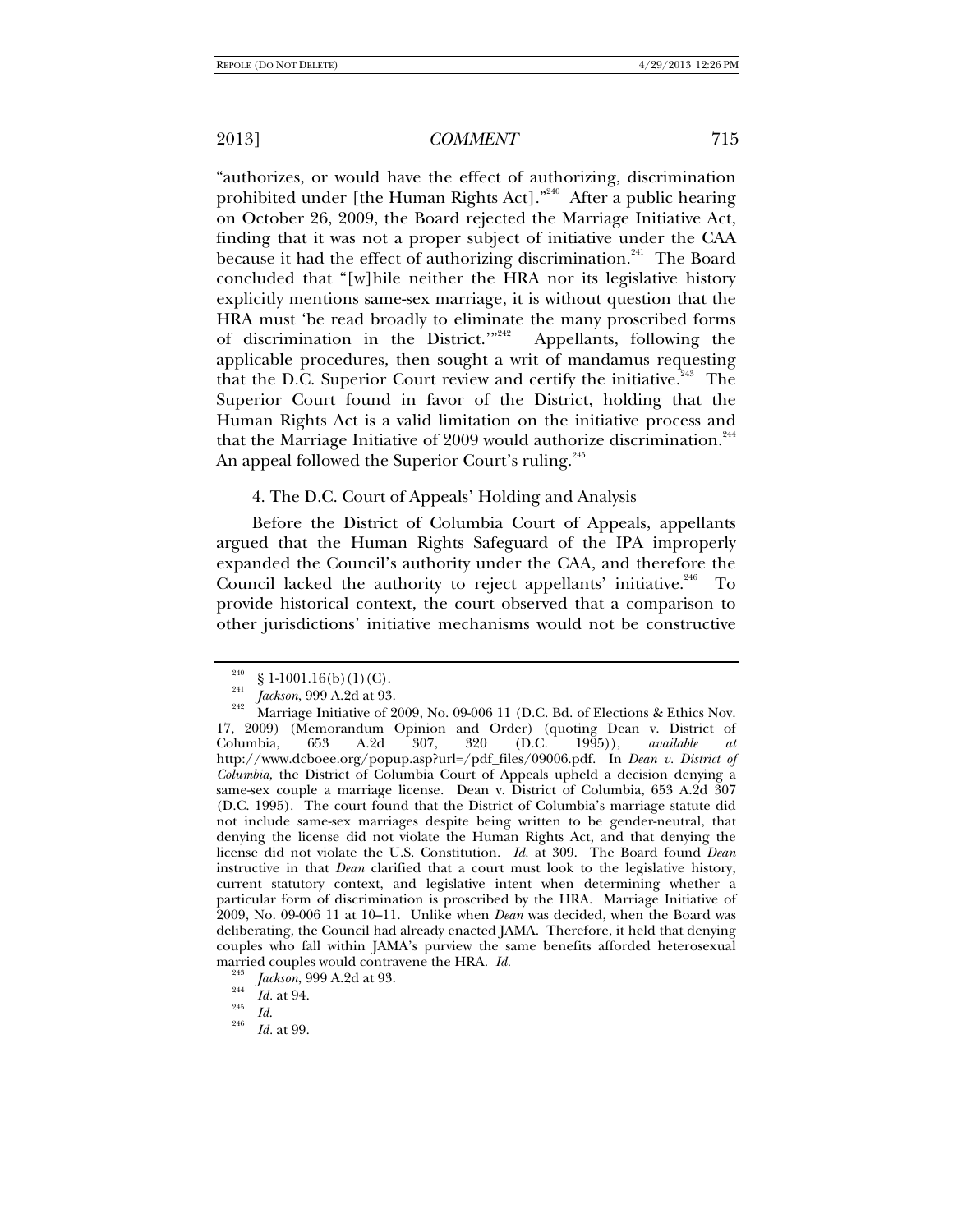because of the unique nature of D.C.'s governmental structure. $^{247}$ Moreover, as the District of Columbia is its own distinct jurisdiction, any comparison is merely instructive. In the states, the people retain certain authority for themselves by granting power to the legislature through the ratification process. $248$  In the District of Columbia, however, Congress granted legislative authority to the Council, and, through the CAA, the Council has granted certain power to its residents.249 Essential to the court's determination of whether the Human Rights Act Safeguard was a valid limitation on the people's right to avail themselves of the initiative process was establishing the intent of the Council when enacting the CAA to share certain legislative power with the electorate. $250$ 

Considering this question, the court focused on the legislative history of the HRA and, more specifically, on the District's progressive tradition of being at the forefront of human rights and anti-discrimination legislation.<sup>251</sup> A co-sponsor of the HRA, Councilmember Rolark, publicly testified about the importance of the HRA in light of the hard-fought battle for rights for all of the District's citizens.<sup>252</sup> Historically, the District of Columbia has housed a predominately minority population;<sup>253</sup> the Council's awareness of the significance of minority rights, or lack thereof, undoubtedly played a role in its deliberations.<sup>254</sup>

The court found that the HRA Safeguard was not contrary to the purpose of the  $CAA$ <sup>255</sup> and that it would be inconceivable for the Council to adopt the CAA in a form that would allow the public to circumvent the HRA.<sup>256</sup> Moreover, the court held that the Council had the authority to direct the Board to review the subject matter of a proposed initiative prior to an election to determine if the initiative addresses a proper subject matter.<sup>257</sup> The court further agreed with

<sup>253</sup> *See generally* U.S. CENSUS BUREAU, DISTRICT OF COLUMBIA QUICKFACTS FROM THE U.S. CENSUS BUREAU (2010), *available at* http://quickfacts.census.gov/qfd/states /11000.html. While African-Americans comprise 12.6% of the U.S. population, African Americans make up 50.7% of the District of Columbia's population. *Id.* <sup>254</sup> *See Jackson*, 999 A.2d at 110. <sup>255</sup> *Id.* at 106.

<sup>247</sup>  $\frac{^{247}}{^{248}}$  *Id.* at 101.

 $\frac{248}{249}$  *Id.* 

<sup>&</sup>lt;sup>249</sup> *Jackson*, 999 A.2d at 100–01.<br>
<sup>250</sup> *Id.* at 100.

 $\frac{^{251}}{^{252}}$  *Id.* at 110.

<sup>&</sup>lt;sup>256</sup> *Id.* at 110.

*Id*. at 115.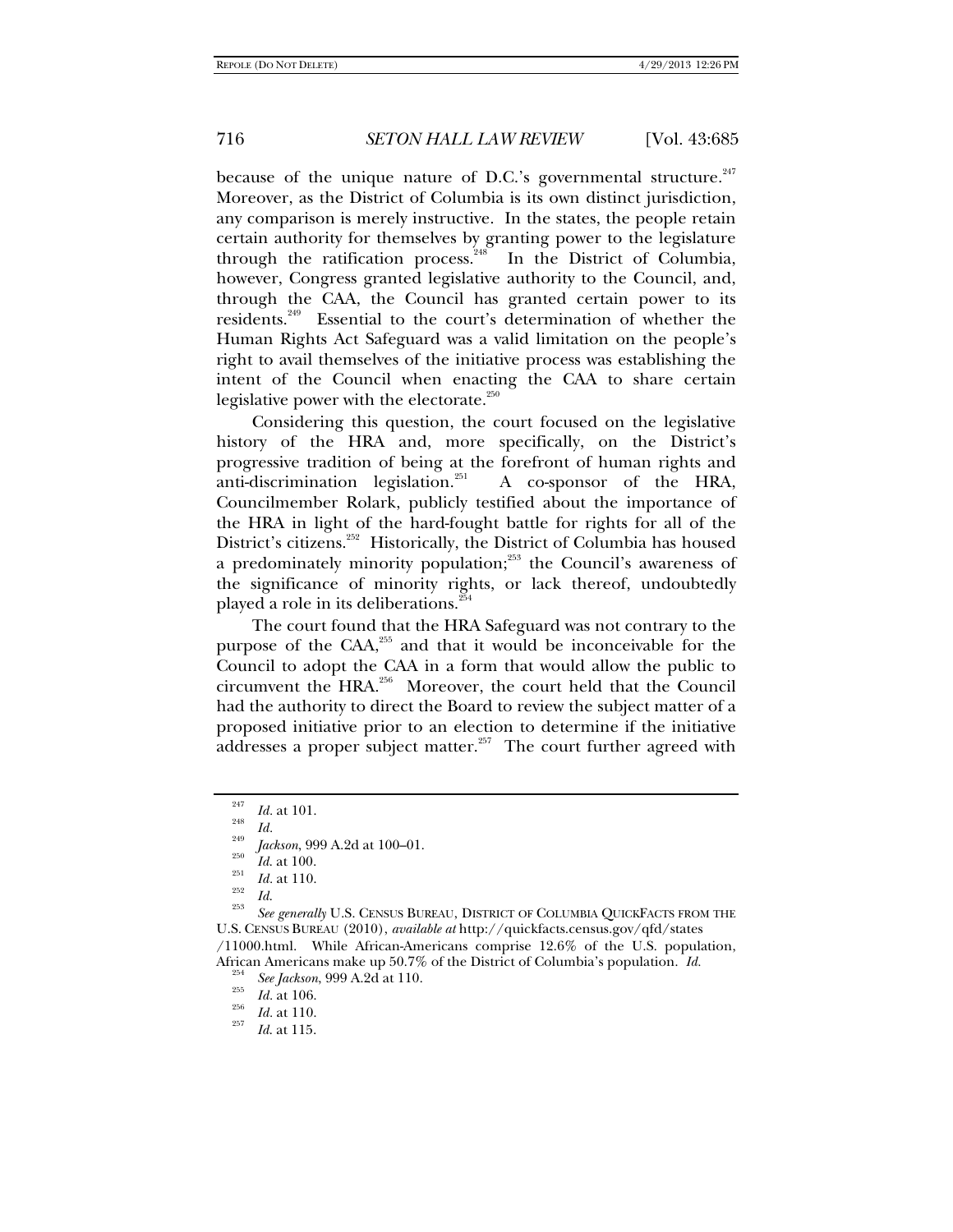the Board that the initiative would have the effect of discriminating based on sexual orientation.<sup>258</sup> In so ruling, the court focused closely on the CAA's legislative history.<sup>259</sup> The Council's Committee on Government Operations Report reveals the legislative intent behind the adoption of the CAA, noting that, "the initiative, referendum, and recall political processes are designed to provide direct and continual accountability of public officials to the electorate."<sup>260</sup> The court reasoned that if the broad purpose of the CAA is to provide for the accountability of the elected to the electorate, then the Council could reasonably have intended that this measure was necessary to fulfill that purpose: "the purpose of helping to ensure that the Council was accountable to the entire electorate."<sup>261</sup> The Council's intention was to proscribe the use of the initiative "to enact legislation that would have the effect of discriminating against sectors of the electorate who might need protection" from threats of discrimination.<sup>262</sup>

In affirming the district court's ruling that the HRA safeguard in the IPA was consistent with the CAA's intent, the D.C. Court of Appeals pointed to the Committee on Government Operations' reliance on Supreme Court Justice Douglas's concurrence in *Reitman v. Mulkey*. 263 In *Reitman*, Justice Douglas responded to the argument that Proposition 14 represented the will of the people by quoting James Madison, who warned about the necessity of protecting minorities from the "acts in which the Government is the mere instrument of the major number of the Constituents."264 Focusing on Madison's teachings, Justice Douglas suggested that the will of the majority is not only an insufficient justification to condone a discriminatory policy, but that the will of the majority constitutes an especially powerful danger that can lead to oppression without proper resistance.<sup>265</sup> To allow the will of the majority to oppress others in the community is tantamount to government-sanctioned discrimination.<sup>266</sup> Therefore, the Committee on Government

<sup>&</sup>lt;sup>258</sup> Id. at 116.<br><sup>259</sup> D.C. COUNCIL COMM. ON GOV'T OPERATIONS REPORT, B. 2-2, 2–3 (Mar. 16, 1977) [hereinafter 2-2 Report] (on file with author).<br><sup>260</sup> *Id. Jackson*, 999 A.2d at 105.

*Jos*<br>*Id. Id.* at 105 n.27 (citing Reitman v. Mulkey, 387 U.S. 369 (1967) (Douglas, J., concurring)).

<sup>&</sup>lt;sup>264</sup> *Reitman*, 387 U.S. at 387 (Douglas, J., concurring).<br>
<sup>265</sup> *Id.* 266 2015 **D** 

*See* 2-317 Report, *supra* note 205, at 9.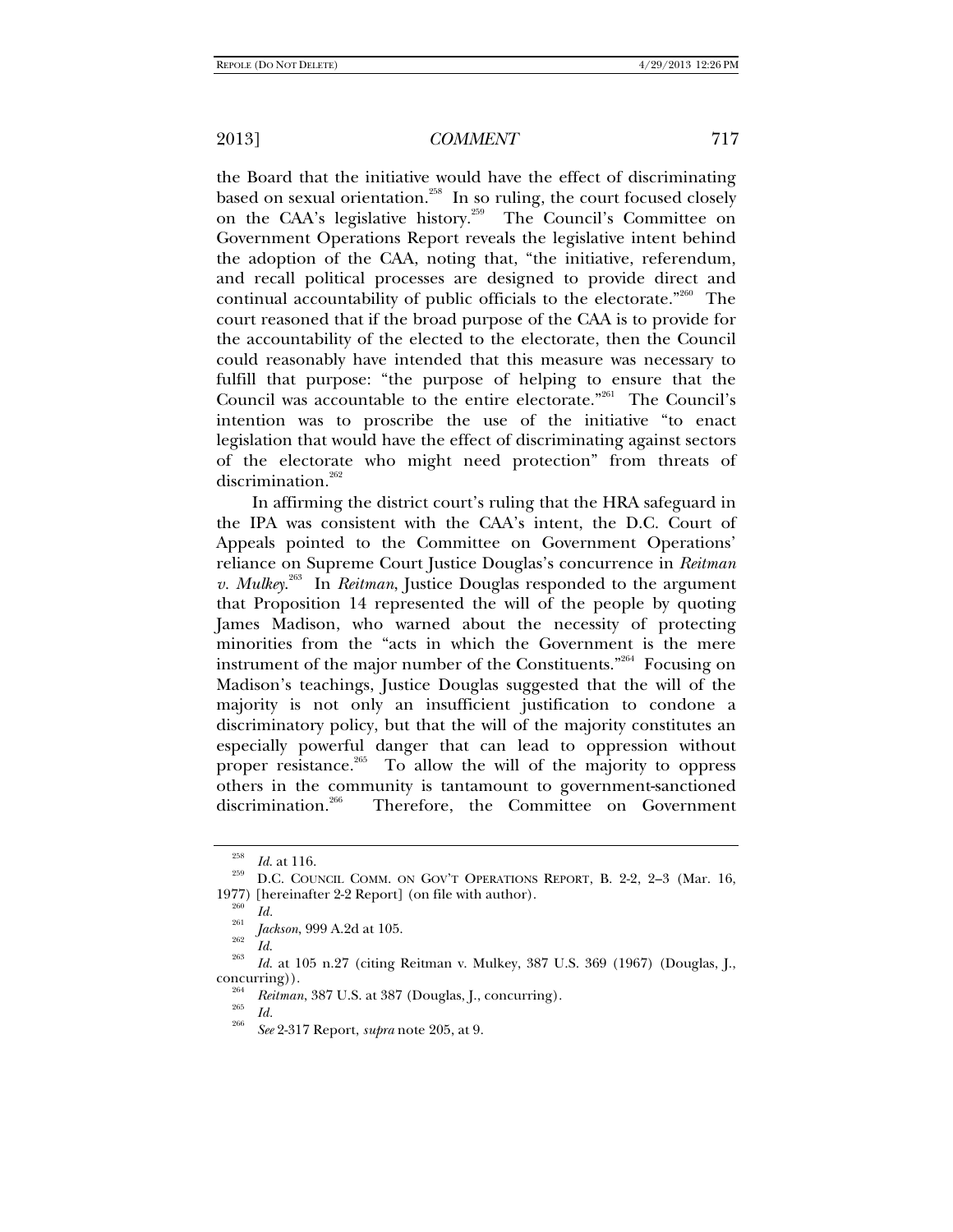Operations concluded that "[t]he teaching of *Reitman* is that the initiative process may not be used to place the Government in the posture of affirmatively condoning discrimination."267

In summary, the court concluded that the Council did not contravene its authority under the CAA and the HRA when it adopted the Human Rights Safeguard of the IPA.<sup>268</sup> Finding that the proposed Marriage Initiative Act of 2009 would authorize discrimination proscribed under the HRA, the appellate court agreed with the district court that the Board properly determined that the initiative was invalid. $269$ 

The advantageous effects of the Human Rights Safeguard are evident in the *Jackson* decision. Before one can assess whether the Human Rights Act Safeguard is a desirable component of the initiative process, it is instructive to first examine other regulatory methods that other jurisdictions currently use in the direct democracy process.

### IV. CURRENT METHODS UTILIZED TO REGULATE DIRECT DEMOCRACY

Jurisdictions across the nation employ various methods to regulate the direct democratic process, but no jurisdiction has a method as substantively comprehensive as the District of Columbia's Human Rights Safeguard.<sup>270</sup> This section will assess various measures that jurisdictions use to regulate the initiative process. First, many jurisdictions implement pre-election legislative and administrative review of proposed initiatives. $271$  Some jurisdictions also use subjectmatter restrictions on the right to use the initiative as a means of regulating the content of proposed initiatives.<sup>272</sup> Nevertheless, no other jurisdiction proscribes all initiatives infringing upon any human rights, as does the District of Columbia.<sup>273</sup> Finally, this part will evaluate the efficacy of judicial review to temper the initiative process. This section will not argue that current methods to regulate the initiative process are ill-founded. Rather, this section will suggest that the current methods are insufficient to regulate the initiative

<sup>267</sup>

<sup>&</sup>lt;sup>267</sup> *Id.* <sup>268</sup> Jackson v. Bd. of Elections & Ethics, 999 A.2d 89, 120 (D.C. Cir. 2010), *cert. denied*, 131 S. Ct. 1001 (2001).

<sup>&</sup>lt;sup>269</sup> *Id.*; *see generally* Jackson v. D.C. Bd. of Elections & Ethics, No. 2009 CA 008613 **B**, 2010 WL 171913 (D.C. Super. Jan. 14, 2010).

 $\frac{270}{271}$  See, e.g., *infra* text and notes accompanying Parts IV.A–C.

<sup>&</sup>lt;sup>271</sup> *See, e.g., infra* text and notes accompanying Part IV.A. <br><sup>272</sup> *See infra* text accompanying notes 291–97.

*Id.*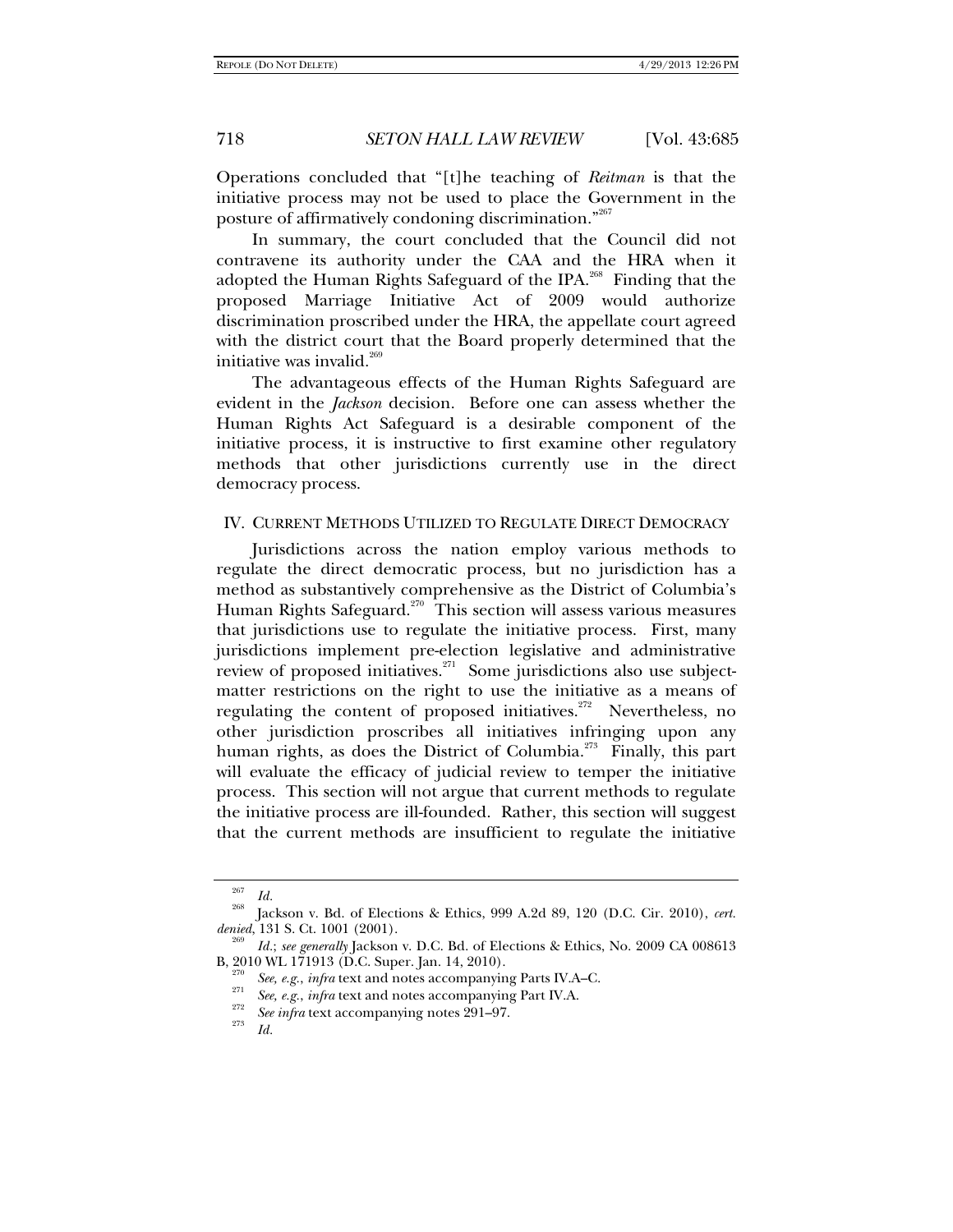process to protect minority rights. As such, further regulation is necessary. To that end, the Human Rights Safeguard, though an outlier in practice, is a valuable reform measure that other jurisdictions ought to adopt to ensure that direct democracy does not lead to oppression by the many of the few.<sup>274</sup>

#### *A. Pre-Election Legislative and Administrative Review*

State legislatures that have authorized an indirect initiative procedure generally hold hearings to discuss a proposal.<sup>275</sup> This process serves as an opportunity to educate the legislators and public about the implications of adopting a proposal.<sup>276</sup> California is the only state that uses a direct initiative that formally requires a legislative hearing, even though the legislature has no authority to change the proposed initiative.<sup>277</sup> While informative, these hearings generally do not garner public or media attention.<sup>278</sup> There are no studies that discuss the extent to which these hearings and subsequent reports are later used, but it does not appear that these hearings impact the overall discourse concerning the initiative process.<sup>279</sup>

In most states, the official who conducts the pre-election administrative review of a proposal is not authorized to review its legality under state and federal law.<sup>280</sup> The official merely reviews the initiative's format and the sufficiency of the signature-gathering process.<sup>281</sup> Seven states authorize regulatory oversight with greater review powers.<sup>282</sup> None approach the breadth of the District of Columbia's review to ensure that an initiative does not contravene the broad range of rights protected under the Human Rights Act.<sup>283</sup>

<sup>274</sup>

*See generally* 2-317 Report, *supra* note 205, at 9. 275 DUBOIS & FEENEY, *supra* note 56, at 42; *see supra* Part II.A for a discussion on the difference between an indirect and a direct initiative. While the indirect initiative must be submitted to the legislature for approval, a direct initiative is submitted directly to the electorate for approval or disapproval.<br><sup>276</sup> DUBOIS & FEENEY, *supra* note 56, at 42.<br><sup>277</sup> *Id.* 278 *Id.* 

 $\frac{279}{280}$  *Id.* 

 $\frac{^{280}}{^{281}}$  *Id.* at 39.

<sup>&</sup>lt;sup>282</sup> DUBOIS & FEENEY, *supra* note 56, at 39–40. Alaska, Arkansas, Massachusetts, Missouri, Nebraska, Oregon, and Utah authorize various methods of review that have more regulatory bite than the other states. *Id.* Additionally, seven jurisdictions, including the District of Columbia, provide for some form of drafting review. *Id*. at 42. 283

*Id.* at 39.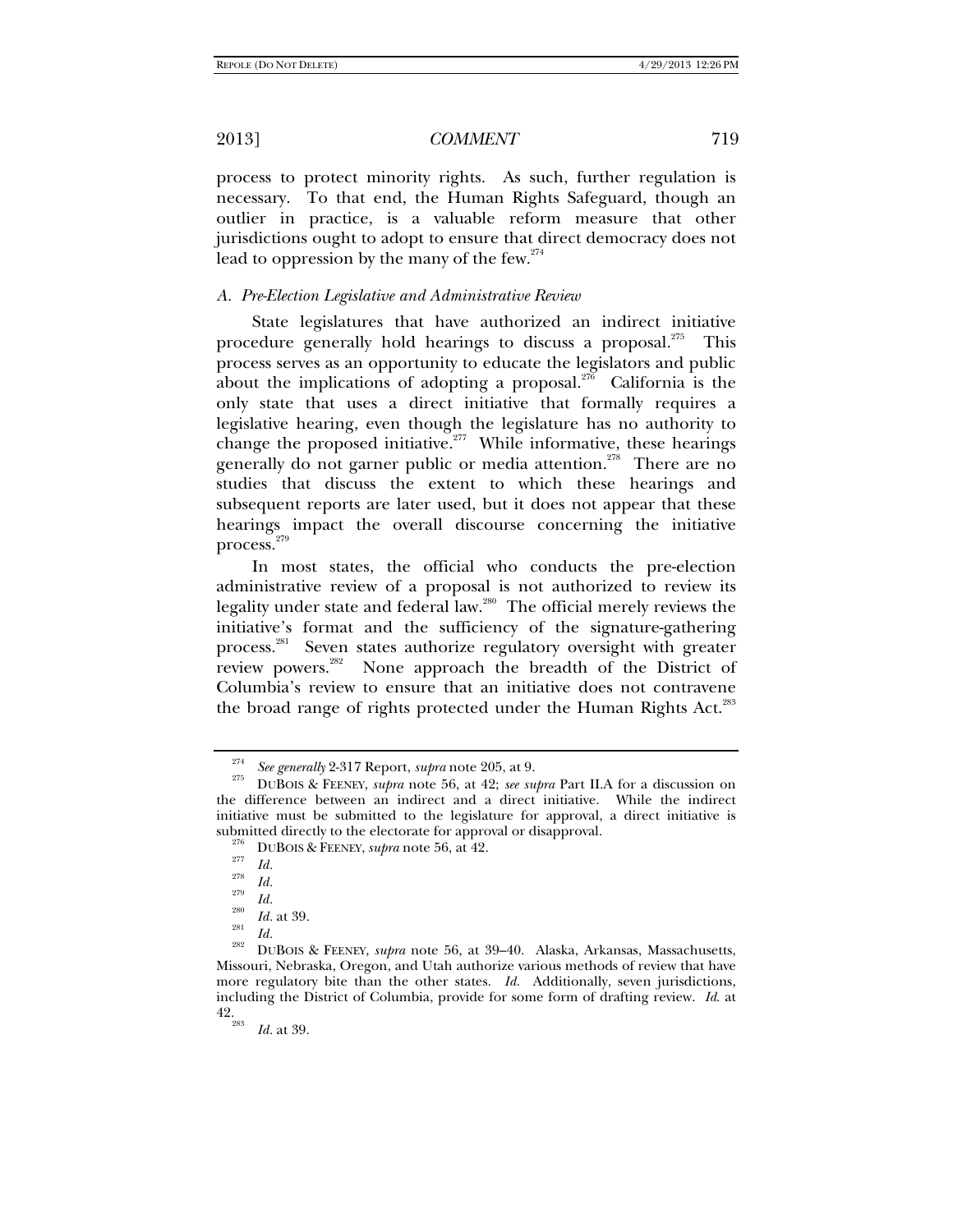For instance, in Massachusetts, prior to a petition's circulation, the Attorney General has the authority to preliminarily review a proposal to ensure that the measure does not include any matters that are excluded from the initiative process by the state's constitution.<sup>284</sup> Nevertheless, the Massachusetts Attorney General is not authorized to review the constitutionality or validity of the proposal, but must certify only that the proposal facially conforms to the explicit requirements and subject-matter exclusions set forth in the state's constitution even when there are other constitutionality concerns outside the precise restrictions on the initiative process.<sup>285</sup> The exclusion of certain subjects restricts the right to utilize the initiative process, but is not nearly as all-encompassing as the Human Rights Safeguard.<sup>286</sup> Specifically, the Attorney General will not certify a petition that relates to matters concerning the following: religion and religious institutions; judges and the court; local government; and specific appropriations of money.<sup>287</sup> Accordingly, a petition related to the rights of gays and lesbians would not be precluded under the Massachusetts Constitution.<sup>288</sup> Therefore, even if the Attorney Therefore, even if the Attorney General questioned the constitutionality of such a provision, the Attorney General would still be obligated to certify the petition if it conforms to the other requirements.<sup>28</sup>

<sup>284</sup> Alexander Gray, Jr. & Thomas Kiley, *The Initiative and Referendum in Massachusetts*, 26 NEW ENG. L. REV. 27, 29 (1991); *see* MASS. CONST. amend. art. XLVIII, pt. 2, § 2. While review of proposed initiatives is more comprehensive in Massachusetts than in most jurisdictions, Massachusetts does not proscribe a human rights violation in its initiative procedure. Moreover, in Mississippi, the state department makes advisory recommendations regarding the language of the initiative, which the sponsor of the initiative can either accept or reject. INITIATIVE AND REFERENDUM INSTITUTE, COMPARISON OF STATEWIDE INITIATIVE PROCESSES 8, http://www.iandrinstitute.org/New%20IRI%20Website%20Info/Drop%20Down%2 0Boxes/Requirements/A%20Comparison%20of%20Statewide%20I&R%20Processes .pdf. While twelve states require some form of pre-election review regarding language, content or constitutionality, in all but four of these states, the results of the review are advisory only. *Id.* 285 Gray & Kiley, *supra* note 284, at 40–41; *see* MASS. CONST. amend. art. XLVIII,

pt. 2, § 3 (outlines the criterion for the Attorney General's certification).<br><sup>286</sup> *See* MASS. CONST. amend. art. XLVIII, pt. 2, § 2.<br>*287 Id.* 

*Id.* <sup>288</sup>*See id.* 289 Gray & Kiley, *supra* note 284, at 40–41; *see* MASS. CONST. amend. art. XLVIII, pt. 2, § 3 (outlining the criterion for the Attorney General's certification).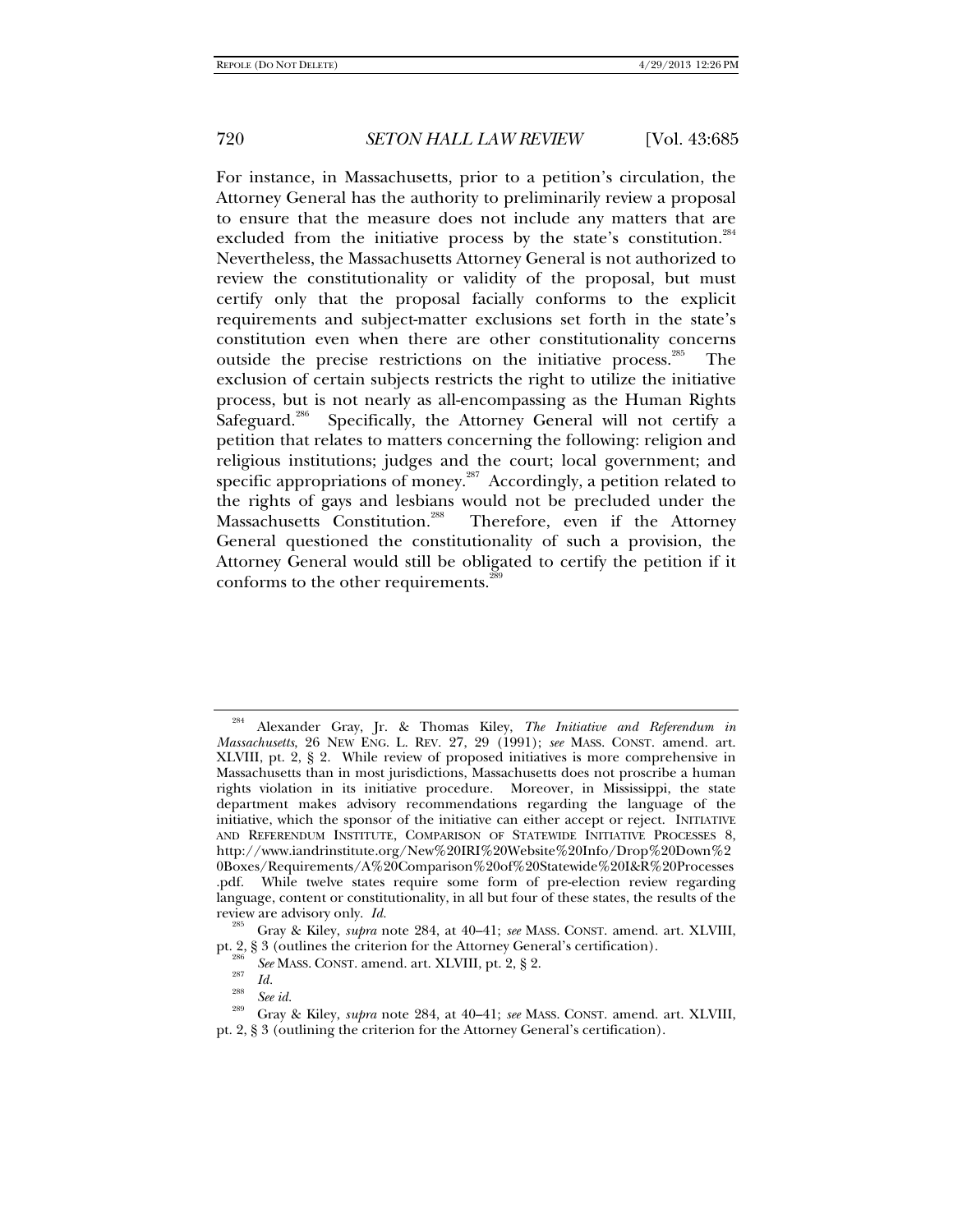#### *B. Subject-Matter Restrictions*

Most states' initiative processes include some type of restriction on the use of the initiative.<sup>290</sup> The most common restriction is the "single-subject rule," which limits the subject matter of a proposal to one certain area of change.<sup>291</sup> Similarly, four states enforce a waiting period for reintroducing a measure that previously failed.<sup>292</sup> Moreover, all states forbid an initiative to address an issue that is beyond the purview of the state legislature.<sup>293</sup> Alaska, Massachusetts, and Wyoming prohibit initiatives creating courts or otherwise impacting the judicial process.<sup>294</sup> In this regard, Mississippi and Massachusetts go further than other states in limiting initiatives.<sup>295</sup> Massachusetts excludes any initiative broaching religious issues, as well as initiatives limiting the right to free speech, to trial by jury, to just compensation for property takings, and to court access; Mississippi prohibits initiatives that would impact its state constitution's Bill of Rights and right to work guarantee.<sup>296</sup> Both Mississippi and Massachusetts prohibit an initiative that would change the initiative process itself. $297$  In sum, while states have implemented some limitations on the right to employ the initiative process, no state has a restriction that mirrors the District of Columbia's Human Rights Safeguard.<sup>298</sup>

#### *C. Judicial Review: A Crucial Component of the Initiative Process*

While courts play an important role in the effective functioning of the initiative process, the function of the courts proves insufficient in protecting the rights of minorities whose liberties are put to a majority vote. Generally, the courts become engaged in the initiative process only after a majority of voters have approved an initiative, as the courts must interpret and enforce initiatives that the jurisdiction's electorate has approved.<sup>299</sup> Courts generally are reluctant to review

<sup>290</sup>

<sup>&</sup>lt;sup>290</sup> See text accompanying notes 270–72.<br><sup>291</sup> DUBOIS & FEENEY, *supra* note 56, at 81.<br>*292 Id.* at 82.

<sup>&</sup>lt;sup>293</sup><br>
INITIATIVE AND REFERENDUM INSTITUTE, *supra* note 284, at 13.<br> *Id.*<br>
295<br>
295<br> *Id.*; *see* MASS. CONST. art. XLVIII, pt. 2, § 2; MISS. CONST. art. 15, §273(5).<br> *Id.*<br> *See supra* text accompanying notes 201–27.

<sup>&</sup>lt;sup>299</sup> DUBOIS & FEENEY, *supra* note 56, at 43. Additionally, courts are sometimes called upon to determine whether the procedural requirements for submission or adoption have been satisfied, whether the initiative falls within the jurisdiction's specified subject-matter limitations, *see supra* text accompanying notes 291–98 or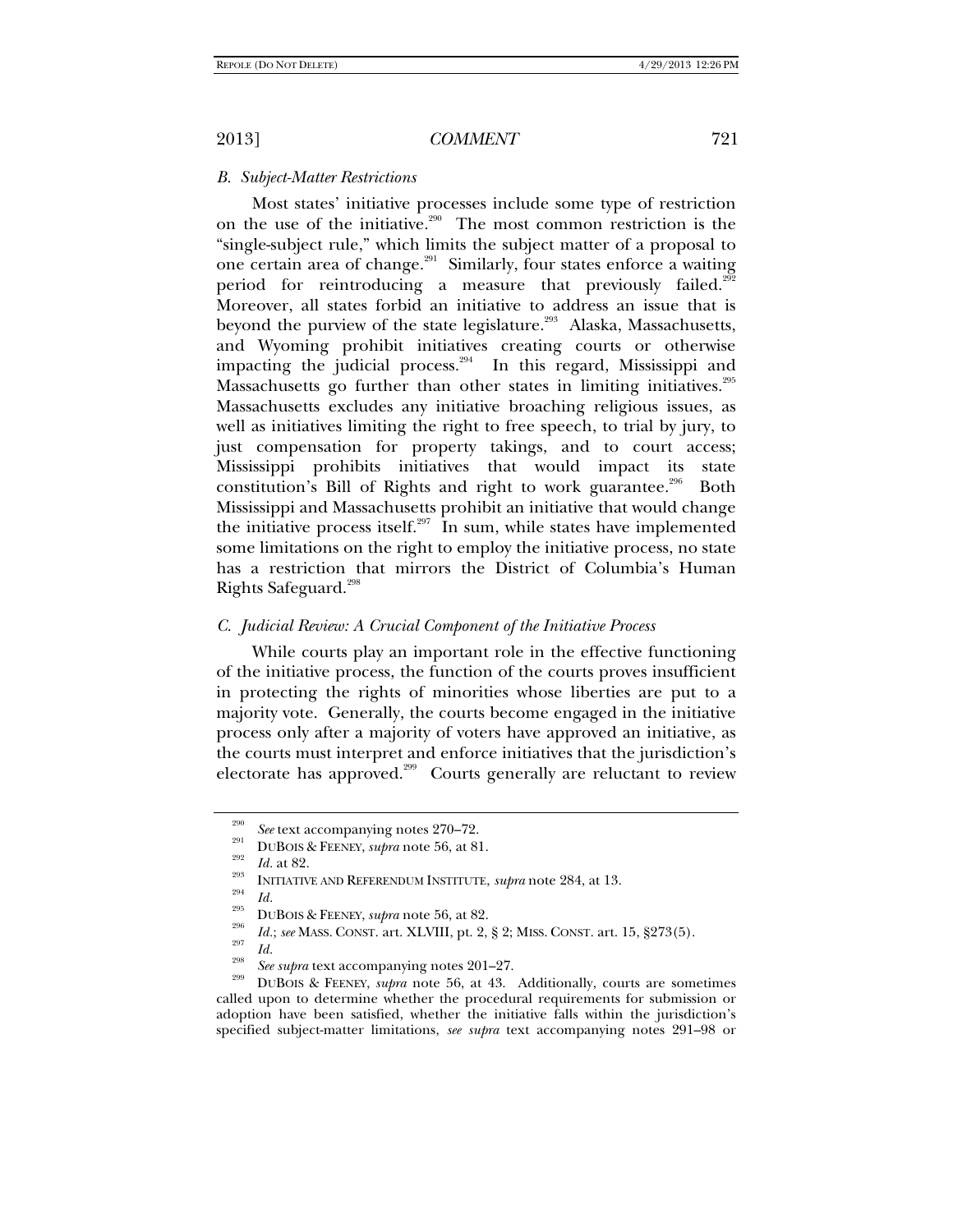substantive constitutional challenges prior to election.<sup>300</sup> There also is concern that pre-election judicial review can slow down the initiative process and place the judiciary in the middle of a contentious political debate.<sup>301</sup> Nevertheless, one could argue that pre-election judicial review is more efficient, as resources and energies could be reserved at the front end of the process, before any campaign or vote ever takes place.<sup>302</sup> Furthermore, many scholars argue for broader judicial scrutiny, because the traditional vetting and deliberation process inherent in the legislative process is generally absent in the direct initiative process.<sup>303</sup>

Most jurisdictions allow pre-election judicial review concerning issues of procedural compliance, while about half of jurisdictions allow pre-election judicial review for questions about whether the subject matter of a proposal complies with subject-matter restrictions.<sup>304</sup> Still, as courts generally are reluctant to review questions of constitutionality prior to an initiative's placement on the ballot,<sup>305</sup> ballot measures implicating the rights of minorities will routinely go on the ballot without review by the judiciary.<sup>306</sup> Legal scholar and former jurist Hans Linde warns of the increased likelihood of direct initiatives "to enact ordinary laws . . . in the form of constitutional text so as to insulate a law from change by elected lawmakers as well as from review of its constitutionality."<sup>307</sup> Most scholars agree that direct initiatives ought not to be insulated from

considered in the election cycle and exacerbate timing issues.<br><sup>302</sup> DUBOIS & FEENEY, *supra* note 56, at 43.<br><sup>303</sup> Ronald Steiner, *Understanding the Prop 8 Litigation: The Scope of Direct Democracy*<br>*and Role of Judicial* 

207 P.3d 48, 59 (Cal. 2009). 307 Hans Linde, *Who is Responsible for Republican Government?*, 65 U. COLO. L. REV. 709, 710 (1994).

whether the initiative is valid under the federal or state constitutions. DUBOIS  $\&$ FEENEY, *supra* note 56, at 43.<br><sup>300</sup> Id.

<sup>&</sup>lt;sup>301</sup> *Id.* Because a majority of jurisdictions require that a statewide initiative be placed on the general election ballot, INITIATIVE AND REFERENDUM INSTITUTE, *supra*  note 284, at 22, pre-election judicial review has the potential to delay the consideration of an initiative depending on the point at which the initiative is

<sup>&</sup>lt;sup>304</sup> DUBOIS & FEENEY, *supra* note 56, at 43.<br><sup>305</sup> *Id.*<br><sup>306</sup> For the purposes of further explaining the deficiencies of the current practice of judicial review, it is important to note that prior to the approval of Proposition 8, the petitioners in the case of *Strauss v. Horton* sought a stay of the initiative or, in the alternative, injunctive relief pending judicial review in November 2008. *See* Strauss v. Horton*,* No. S168047, 2008 WL 5516861, at \*2, \*7 (Cal. Nov. 7, 2008). Nevertheless, the Court did not issue a decision as to the validity of Proposition 8 until May 2009, after the approval by a majority of voters on November 4, 2008. Strauss v. Horton,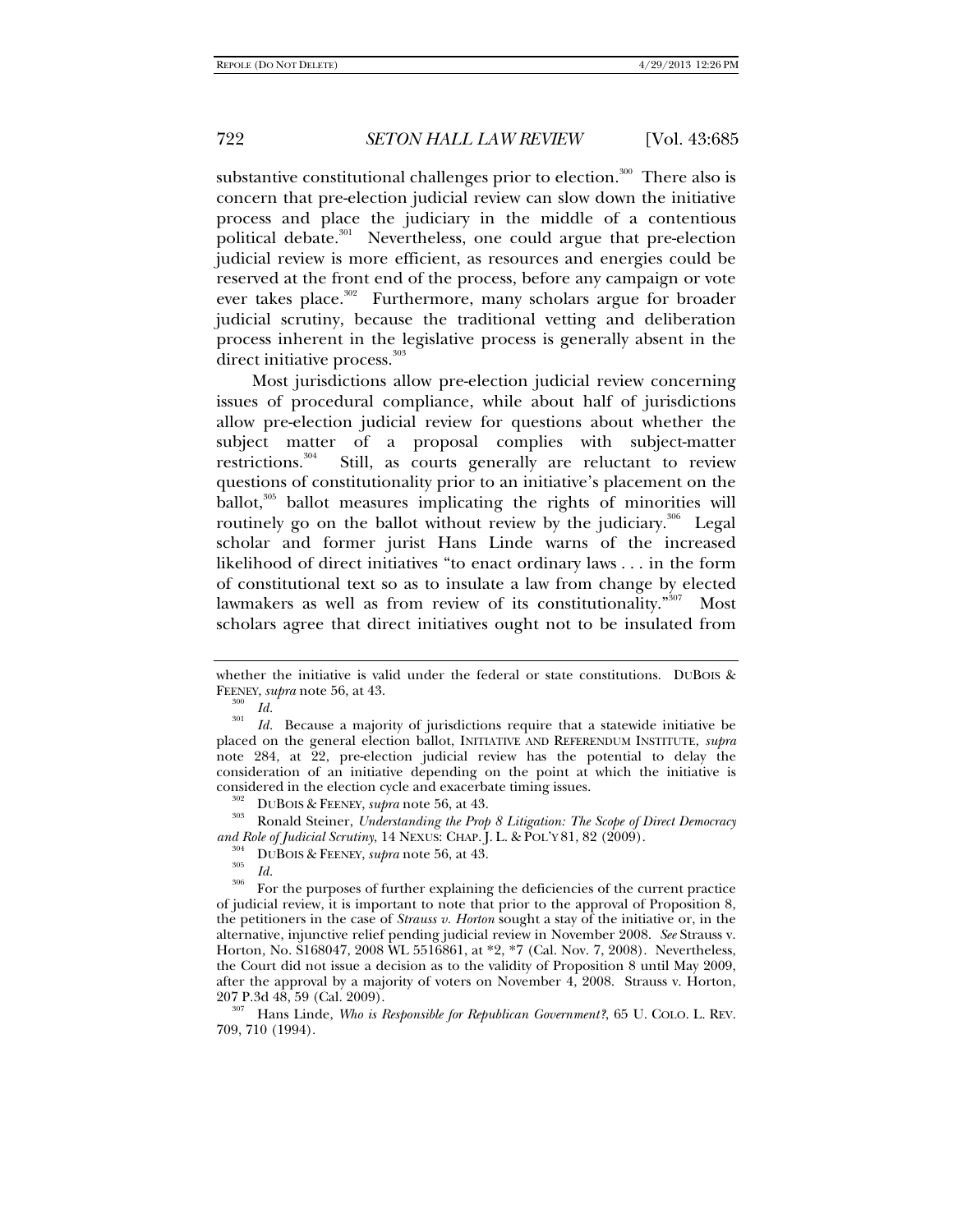scrutiny and that courts should inspect ballot initiatives with greater vigor than ordinary legislative measures.<sup>308</sup> Without change or other safeguards, such as the Human Rights Safeguard, the will of the majority remains a threat to minority interests.

Moreover, even when ballot measures are ultimately reviewed, the courts apply inconsistent standards of review.<sup>309</sup> Scholars complain about the divergent manner in which courts review ballot measures.<sup>310</sup> Federal and state courts, for example, use varying measures.<sup>310</sup> Federal and state courts, for example, use varying standards.<sup>311</sup> Furthermore, while some courts apply a more Furthermore, while some courts apply a more deferential standard of review, reasoning that a direct initiative comes directly from the people, other courts apply a stricter level of scrutiny.<sup>312</sup> To combat the harmful majoritarianism that initiatives pose, scholars argue that courts should preemptively and stringently enforce constitutional protections and technical requirements.<sup>313</sup> Because the structural protections of checks and balances inherent in the ordinary legislative process are absent in the direct initiative process,<sup>314</sup> compelling reasons exist for stricter review of direct initiatives.

## V. THE INSUFFICIENCY OF PRE-ELECTION REVIEW AND JUDICIAL INTERVENTION: THE HUMAN RIGHTS ACT SAFEGUARD AS A MODEL FOR **REFORM**

As current and customary methods used to regulate the direct initiative process reveal, the Human Rights Safeguard is an outlier and is otherwise unprecedented in every other jurisdiction in this country.315 Nevertheless, while unique in practice, the Human Rights Safeguard embodies an essential tool to mitigate the threat of oppression. Other jurisdictions ought to follow the District of Columbia and adopt similar reforms.

#### *A. A Political Philosophical Justification for Reform*

Regulating direct democracy poses a particular challenge precisely because it is antithetical to the American form of

<sup>&</sup>lt;sup>308</sup> Steiner, *supra* note 303, at 90.<br><sup>309</sup> *See* Tushnet, *supra* note 17, at 1.<br><sup>310</sup> MANWELLER, *supra* note 62, at 27.<br>*Id.* 

*Id.* <sup>312</sup>*Id.* 313 Adams, *supra* note 93, at 628. 314 Chemerinsky, *supra* note 3, at 296. 315

*See supra* Parts IV.A–C.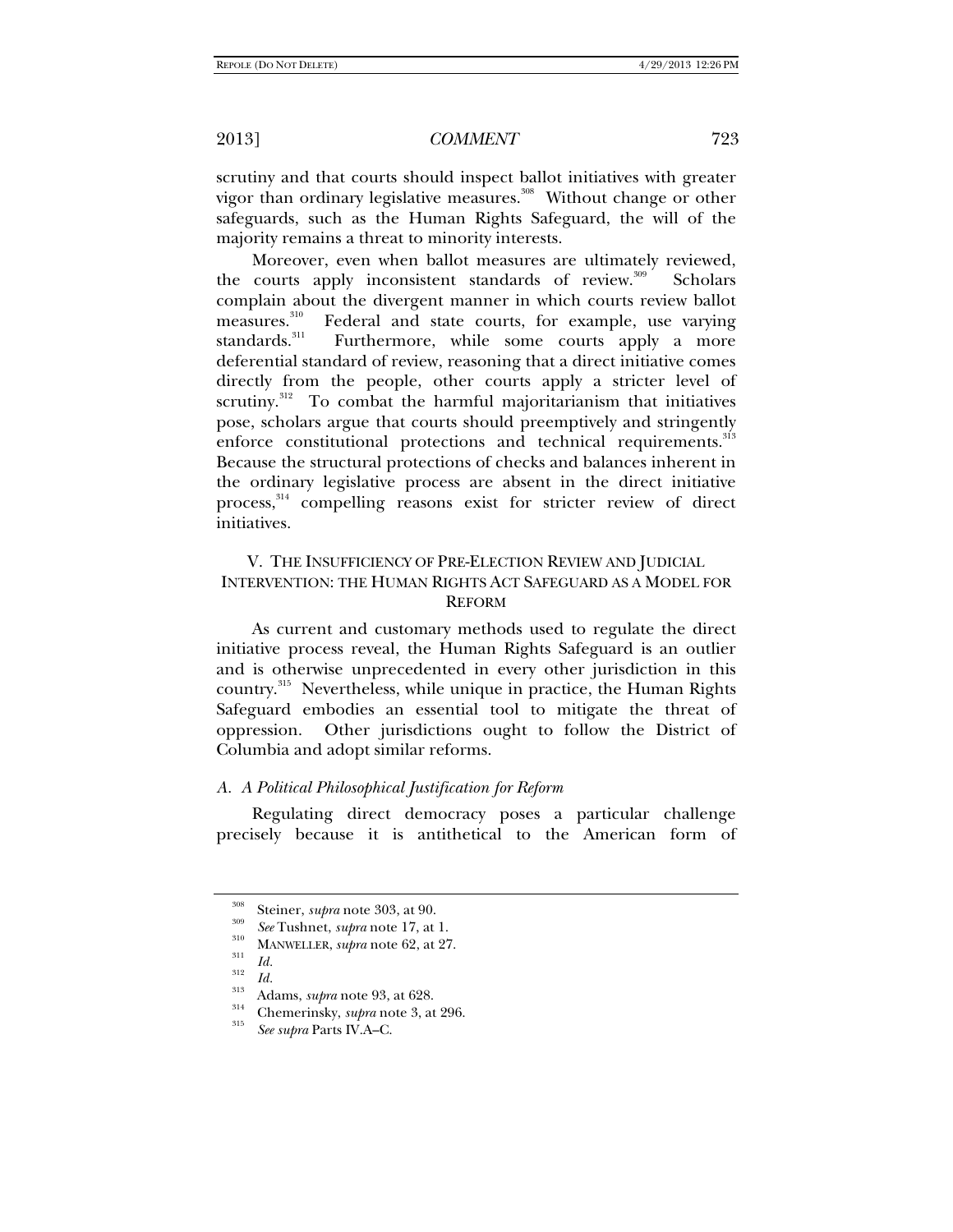government.<sup>316</sup> As Erwin Chemerinsky notes, the structure of the United States Constitution is largely guided by distrust of majorities.<sup>317</sup> The debate about the power that the people should properly hold in a modern democracy is as old as government itself.<sup>318</sup> Scholars and leaders have struggled to find a balance between self-government and fair and equal representation of all of society's voices.<sup>319</sup> Thomas Jefferson, whose philosophy many proponents of direct democracy revere, proposed the ideology that government is invalid unless founded upon the will of the people. $320$  Town hall-style government, under which everyone gathers to discuss and debate policy, while perhaps ideal, certainly is impractical in an expansive and diverse nation: "In a large society, inhabiting an extensive country, it is impossible that the whole should assemble to make laws."<sup>321</sup>

Political thinkers have long posited theories cautioning against the government by the will of majority factions. $322$  While a government may well be founded upon the will of the people, the government also must be constructed to rein in that will when necessary and appropriate. James Madison, architect of the United States Constitution, warned of the need for establishing checks and balances to protect the governed from the proclivities of human nature: "If men were angels, no government would be necessary. If angels were to govern men, neither external nor internal controls on government would be necessary."<sup>323</sup> Eschewing the notion of true direct democracy, Madison and his peers determined that, while elected representatives should be sensitive to the governed, regular elections served as a sufficient measure to ensure that officials were attuned to the wishes of the people, and, accordingly, America would function under a republican democracy.<sup>324</sup> The founders structured a representative democracy devoid of a national right to create laws via popular initiative. $325$ 

<sup>&</sup>lt;sup>316</sup> Chemerinsky, *supra* note 3, at 294.<br><sup>317</sup> *Id. Id. See* CRONIN, *supra* note 24, at 18–20.<br><sup>320</sup> *Id.* at 40.

<sup>&</sup>lt;sup>321</sup> John Adams, *quoted in* CRONIN, *supra* note 24, at 14 (discussing John Adams, *Thoughts on Government* (1776)).

*See generally* Chemerinsky, *supra* note 3, at 296. Chemerinsky argues that the framers' support of representative democracy did not result from elitism, but from the framers' study of history and of their well-founded fear of the tyranny of consolidated power in government. *Id.* at 295.<br><sup>323</sup> THE FEDERALIST No. 51 (James Madison).<br><sup>324</sup> CRONIN, *supra* note 24, at 8.<br><sup>325</sup> Chemerinsky, *supra* note 3, at 295. Chemerinsky also notes that the framers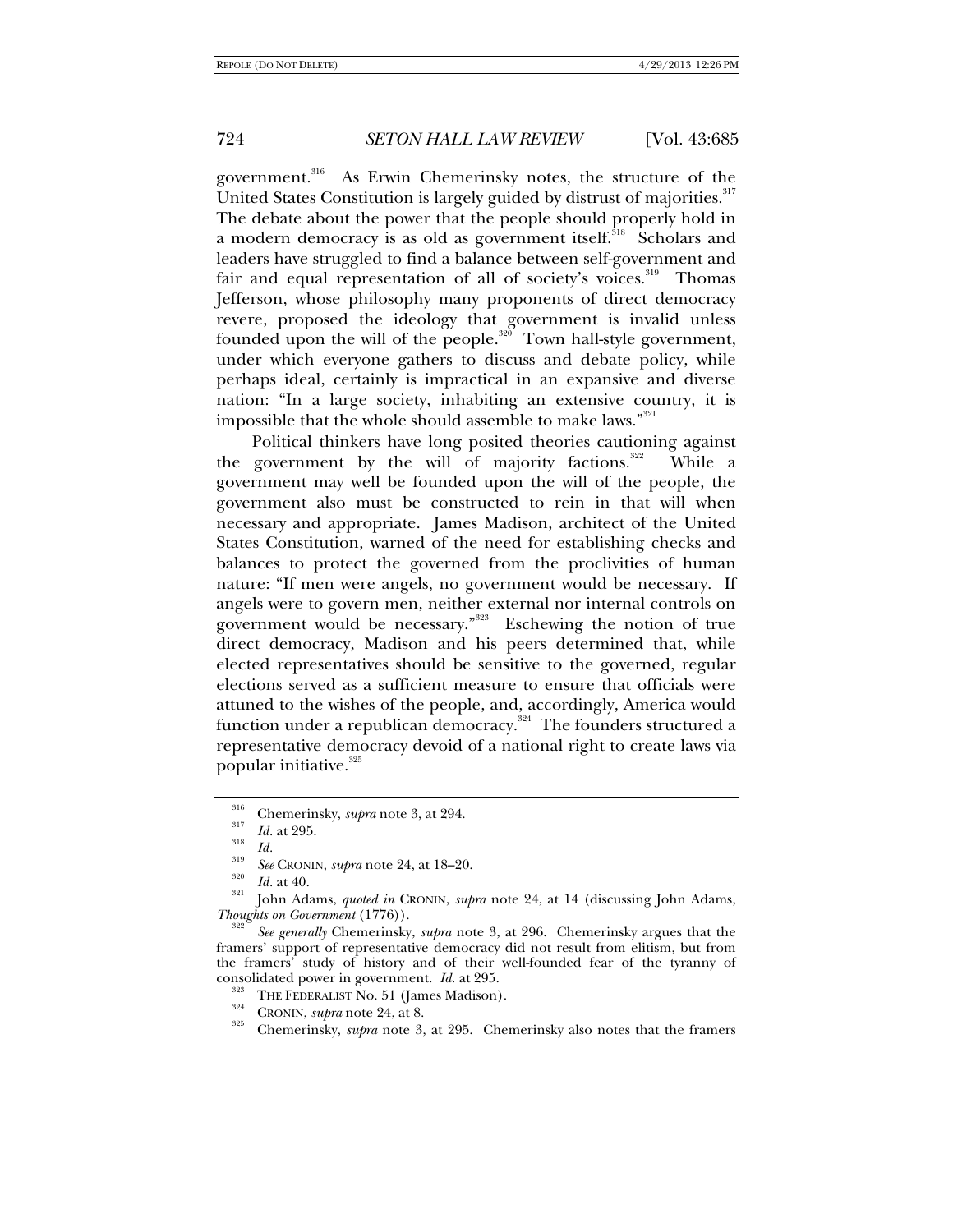The founders' wariness of direct democracy stemmed from their fear of the tyranny of the majority, especially in regard to minority rights oppressed by the will and fancy of the politically powerful.<sup>326</sup> A healthy fear of tyranny of the majority has remained a constant consideration from America's beginning and certainly remains today.<sup>327</sup> From the founding of this nation, the pervasive struggle to find the proper balance between effective government and individual rights and liberties has plagued both the governors and the governed.<sup>328</sup> Ultimately, the framers drafted the Constitution to ensure that no institution could assume a concentration of power by "(i) investing primary lawmaking authority in representatives rather than the people themselves; (ii) dividing the power of the lawmakers so that each unit may check the others; and (iii) placing certain principles beyond the reach of ordinary majorities."<sup>329</sup> Direct democratic procedures, such as the direct ballot initiative, serve to break down this wall, allowing ordinary majorities to affect principles not otherwise alterable by popular will.<sup>330</sup>

While the framers of the Constitution purposefully created an indirect democracy—a republican democracy—the use of, and campaign for, direct democracy dates back to the English settlers.<sup>331</sup> This campaign has resurfaced throughout American history, as seen in the Populist and Progressive Movements, and again in the 1970s through today.<sup>332</sup> While this nation has progressed from an emerging republic to an established and powerful democracy, jurisdictions utilizing direct democracy would be well advised not to forget the lessons of the founding fathers. Casting aside the founders' experience risks violence to the liberties upon which this country was established.

As Magleby notes, the issue of checks and balances in direct democratic processes is particularly important when dealing with measures targeting minority groups.<sup>333</sup> By the very nature of direct legislation, campaigns "appeal to passions and prejudices, spotlight

- 
- 
- 

would have strongly condemned a national plebiscite and that direct democracy is inconsistent with the structure and philosophy of the U.S. Constitution. *Id.* at 294–  $95_\text{\tiny{326}}$ 

<sup>&</sup>lt;sup>320</sup> See CRONIN, supra note 24, at 19.<br>
<sup>327</sup> Id. at 90.<br>
<sup>328</sup> See id. at 21.<br>
<sup>329</sup> Eule, *supra* note 22, at 1549.<br>
<sup>330</sup> See generally Chemerinsky, *supra* note 3.<br>
CRONIN, *supra* note 24, at 1.<br> *See supra* Parts I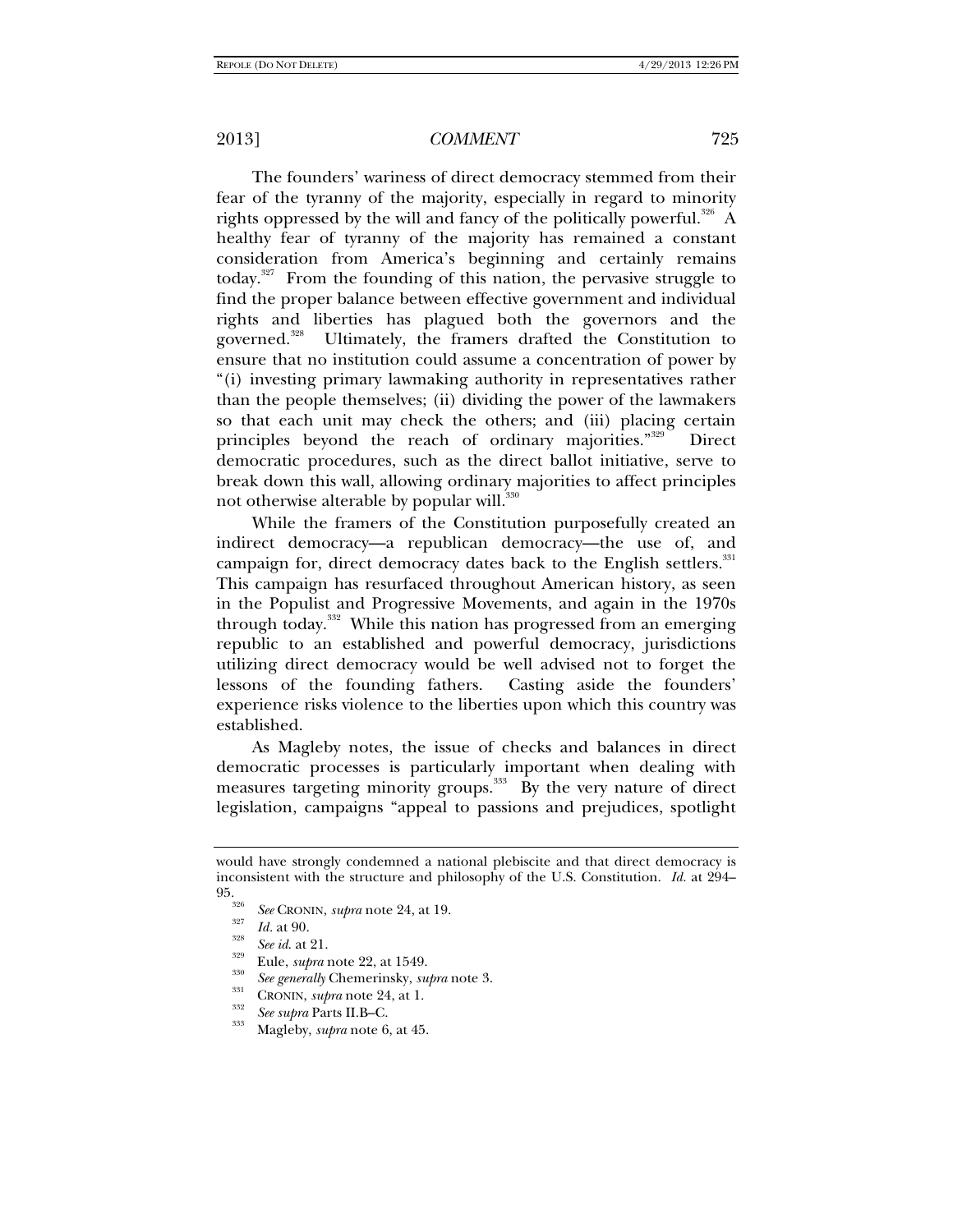tensions, and may foster even greater conflict and disagreement."<sup>334</sup> While there has always existed a tension between the will of the electorate and the potential for tyranny and oppression, political leaders and thinkers historically have tempered this tension through representative governmental structures.<sup>335</sup> The introduction of direct democratic practices, as has been established, has reinforced this persistent tension, and therefore is more properly addressed through regulatory reform.

## *B. Initiatives Addressing Same-Sex Marriage: A Compelling Argument for Reform*

Professor Adam Morse proposes that "initiatives addressing same-sex marriage provide an ideal case study for balancing the political rights of minority groups with those of the majority."<sup>336</sup> Ballot initiatives aimed at defining marriage as between opposite-sex couples have the effect of rendering gays and lesbians second-class citizens, and raise serious questions about the rights of political participation in the United States. $337$  A significant issue that remains unaddressed is whether gays and lesbians fall precisely within the suspect classification characterized in footnote four of *United States v. Carolene Products Company*: "whether prejudice against discrete and insular minorities may be a special condition, which tends seriously to curtail the operation of those political processes ordinarily to be relied upon to protect minorities, and which may call for a correspondingly more searching judicial inquiry."<sup>338</sup> Nevertheless,

<sup>334</sup>

<sup>&</sup>lt;sup>334</sup> *Id.* at 44.<br><sup>335</sup> *See generally* CRONIN, *supra* note 24, at 8–9.<br><sup>336</sup> *Id. Id.* United States v. Carolene Products Co., 304 U.S. 144, 152 n.4 (1938). The debate about whether gays and lesbians qualify as a suspect class highlights the fact that the legal status of this group is in flux. Many current court decisions and political and scholarly debates focus on the issue of the legal protections gays and lesbians should be afforded. Such discussions will not be examined in detail, but it is nonetheless important to highlight the current uncertainty surrounding this ongoing debate. *See generally* Perry v. Schwarzenegger, 704 F. Supp. 2d 921 (N.D. Cal. 2010); *see also* In re Marriage Cases, 183 P.3d 384 (Cal. 2008) (finding a state constitutional right to same-sex marriage under the equal protection clause); Kerrigan v. Comm'r of Pub. Health, 957 A.2d 407 (Conn. 2008); Letter from Eric H. Holder, Jr., Attorney General, the U.S. Dep't of Justice, to John A. Boehner, Speaker of the House of Representatives (Feb. 23, 2011), *available at* http://www.justice.gov/opa/pr/2011 /February/11-ag-223.html [hereinafter "Holder Letter"]. The Attorney General Eric Holder notified the House Speaker John Boehner that sexual orientation should receive heightened scrutiny, and therefore declared his opinion that the Defense of Marriage Act ("DOMA") is unconstitutional as applied to legally married same-sex couples. He further stated that Section 3 of DOMA violates the equal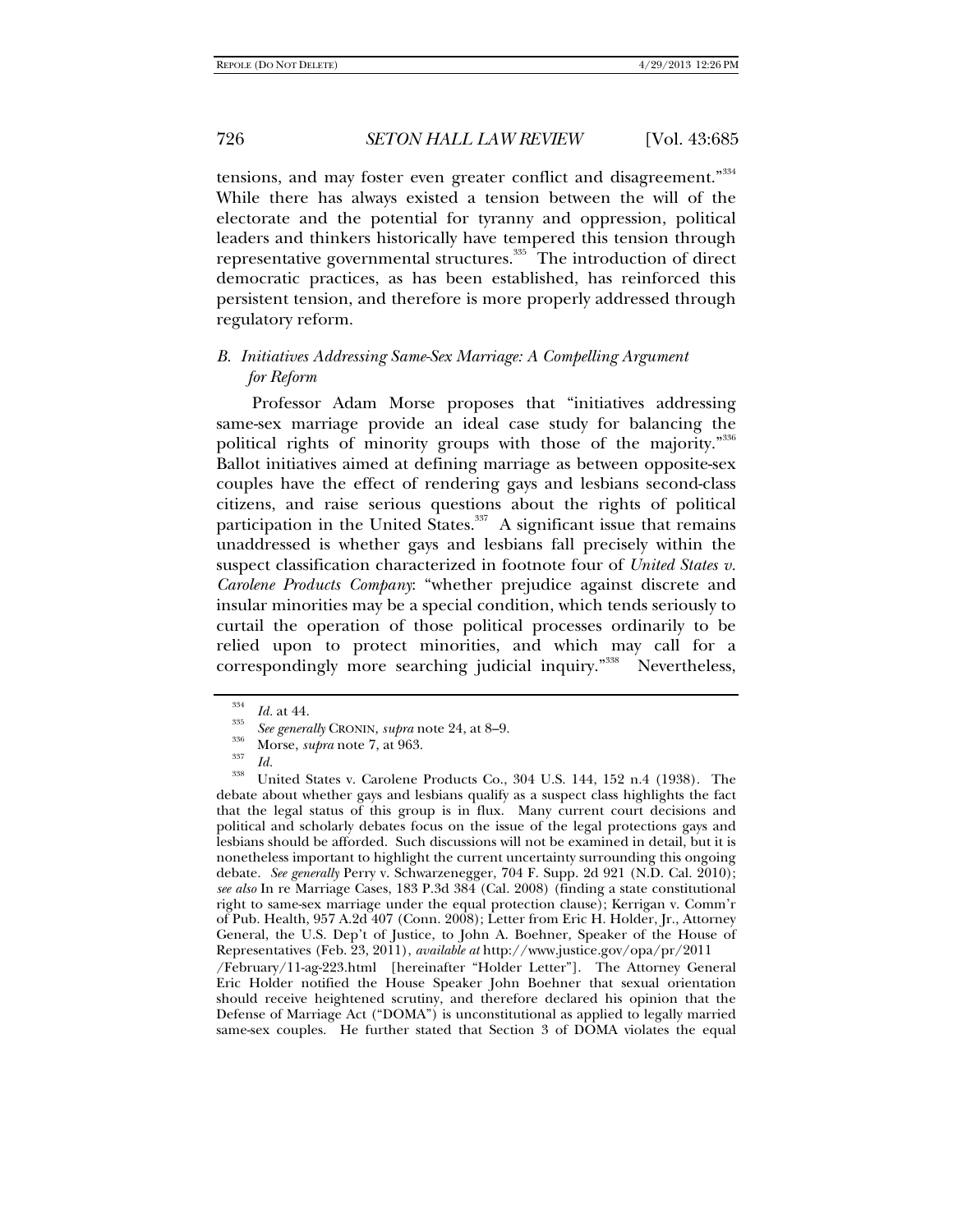initiatives addressing same-sex marriage raise critical concerns regarding the interplay between minority and majority political rights in part because gays and lesbians are a minority group that the federal courts have yet to identify as a suspect or quasi-suspect class.<sup>339</sup>

The initiative process allows individuals harboring "animus towards disempowered minorities to make careless and unexamined decisions without ever enduring a sustained confrontation with the individuals who stand to lose a great deal as a direct result of their voting decisions."<sup>340</sup> Any philosophical rationale for giving deference to ballot initiatives targeting vulnerable minorities seems constitutionally unwarranted, and appears contrary to the original intellectual justifications for the process of direct democracy.<sup>341</sup> Proponents of such measures frequently supply misinformation, which offsets any educative advantage of direct democracy.<sup>342</sup> The use of these proposals does not merely provide an alternative to the republican democracy, but can supplant it by weakening the power of elected officials to consider these issues. $343$  Furthermore, the use of initiatives in this area "demonstrate[s] the problems of permitting voters to contemplate complex, emotionally charged issues." 344 Without proper checks and balances, the majority can, will, and already has subjugated minority rights through the use of ballot initiatives.<sup>345</sup> The town hall ideal does not accurately reflect reality, and without proper limitations, direct democracy threatens the balance that the founders deliberately wove into the Constitution.

## *C. Judicial Review as a Necessary but Insufficient Safeguard Against Discrimination*

Responding to the criticism that initiatives lead to a tyranny of the majority, scholar David D. Schmidt argues that lawmaking by popular vote cannot lead to such tyranny in part because constitutional initiatives are subject to federal judicial review and

protection component of the Fifth Amendment. Further, the Attorney General invited the Speaker to defend the constitutionality of DOMA because the President and his administration could not and would not defend DOMA. The importance of

this letter cannot be understated.<br><sup>339</sup> Morse, *supra* note 7, at 963.<br><sup>340</sup> Smith, *supra* note 17, at 545.<br><sup>341</sup> Adams, *supra* note 93, at 601.<br>*Id.* at 602.

 $\frac{344}{345}$  *Id.* 

*See supra* text accompanying notes 97–117.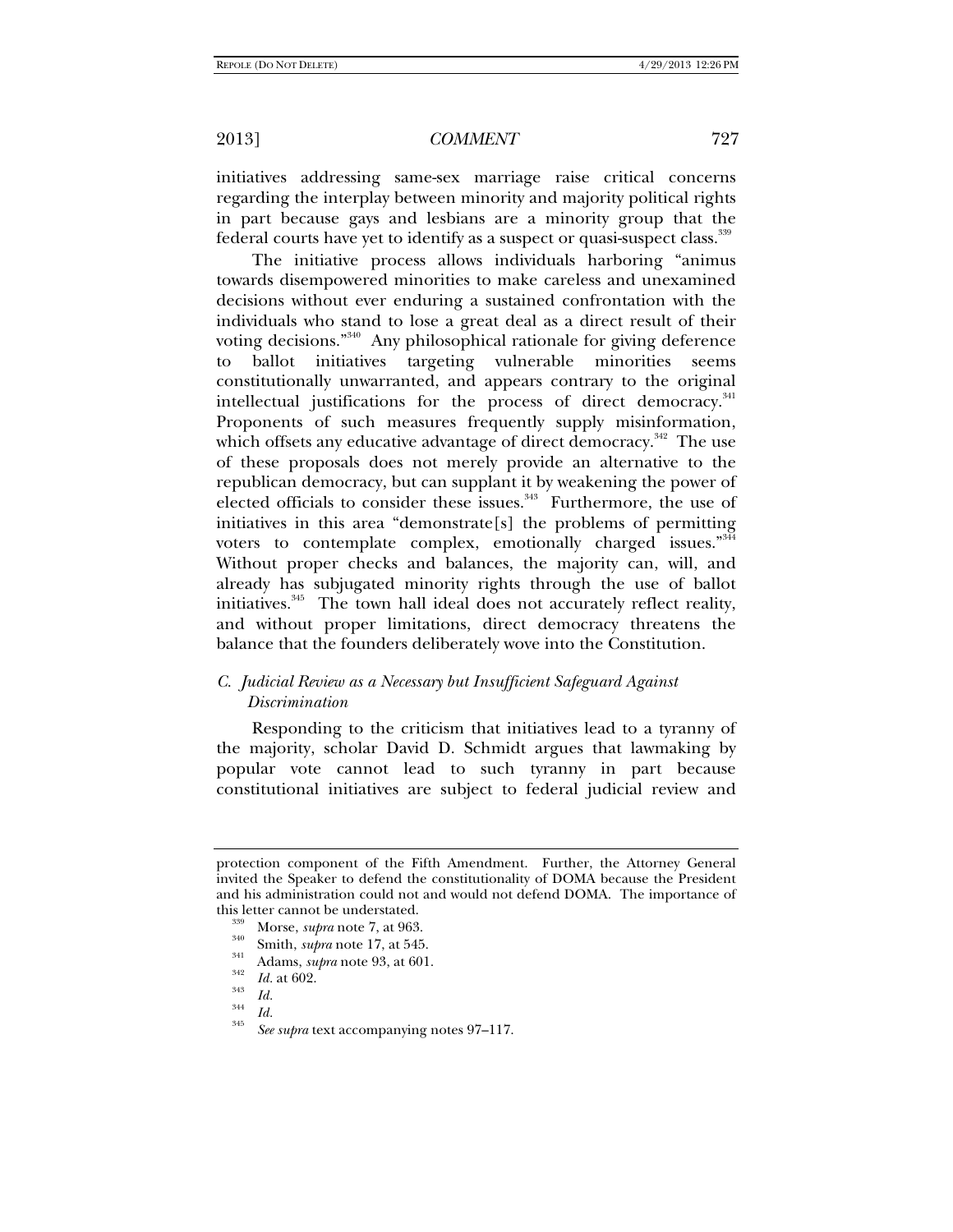therefore must conform to the United States Constitution.<sup>346</sup> Nevertheless, same-sex couples continue to be the target of successful initiative campaigns throughout the country and judicial review has not proven to be a sufficient safeguard.<sup>347</sup> Until recently, gays and lesbians have not been deemed to be a suspect or quasi-suspect class.348 Accordingly, judicial review of ballot measures is simply an insufficient safeguard in all cases.<sup>349</sup>

Eule argues that the judiciary must play a larger role in reviewing measures adopted by initiative because of the absence of the filtering system inherent in representative democracy; consequently, "the judiciary stands *alone* in guarding against the evils incident to transient, impassioned majorities that the Constitution seeks to dissipate."350 Eule further proposes that where the people choose to eschew representation, as with the use of the direct initiative, the courts must step in to "protect the Constitution's representational values."<sup>351</sup> Under Eule's reasoning, the courts should be suspicious of and strictly scrutinize plebiscites that concern individual rights and equal treatment under the law.<sup>352</sup>

Nonetheless, some argue that the judiciary, deferential to methods of direct democracy such as the ballot initiative, is insufficient in fully protecting minority rights from majority political action.<sup>353</sup> Moreover, empirical research suggests that both state and federal courts are inconsistent in their approach to judicial review of ballot initiatives.<sup>354</sup> While some courts apply a strict standard, others are more deferential to the initiatives.<sup>355</sup> This concern is compounded by the problem of federal courts sometimes applying different standards than state courts.<sup>356</sup> Therefore, greater uniformity in judicial review on the state and federal level is necessary to protect

<sup>&</sup>lt;sup>346</sup> SCHMIDT, *supra* note 48, at 37.<br><sup>347</sup> *See* Ballotwatch, Election 2009, *supra* note 129; Sharples, *supra* note 122.<br><sup>348</sup> *See* Holder Letter, *supra* note 338.

<sup>&</sup>lt;sup>349</sup> This argument is not to suggest that judicial review is never sufficient to protect minority interests. As is evident in the case of *Reitman v. Mulkey*, for instance, the judiciary can serve as a watchdog for minority rights. Reitman v. Mulkey, 387 U.S. 369, 378 (1967). Instead, I argue that because of inconstant standards of review and the unpredictable application of the rational basis standard, the judiciary is an insufficient safeguard.<br><sup>350</sup> Eule, *supra* note 22, at 1525.<br><sup>351</sup> *Id.* at 1559.<br>*Id.* 

<sup>&</sup>lt;sup>353</sup> *See* Gamble, *supra* note 115, at 262.<br> **MANWELLER**, *supra* note 62, at 27.<br> *Id.* 

*Id.*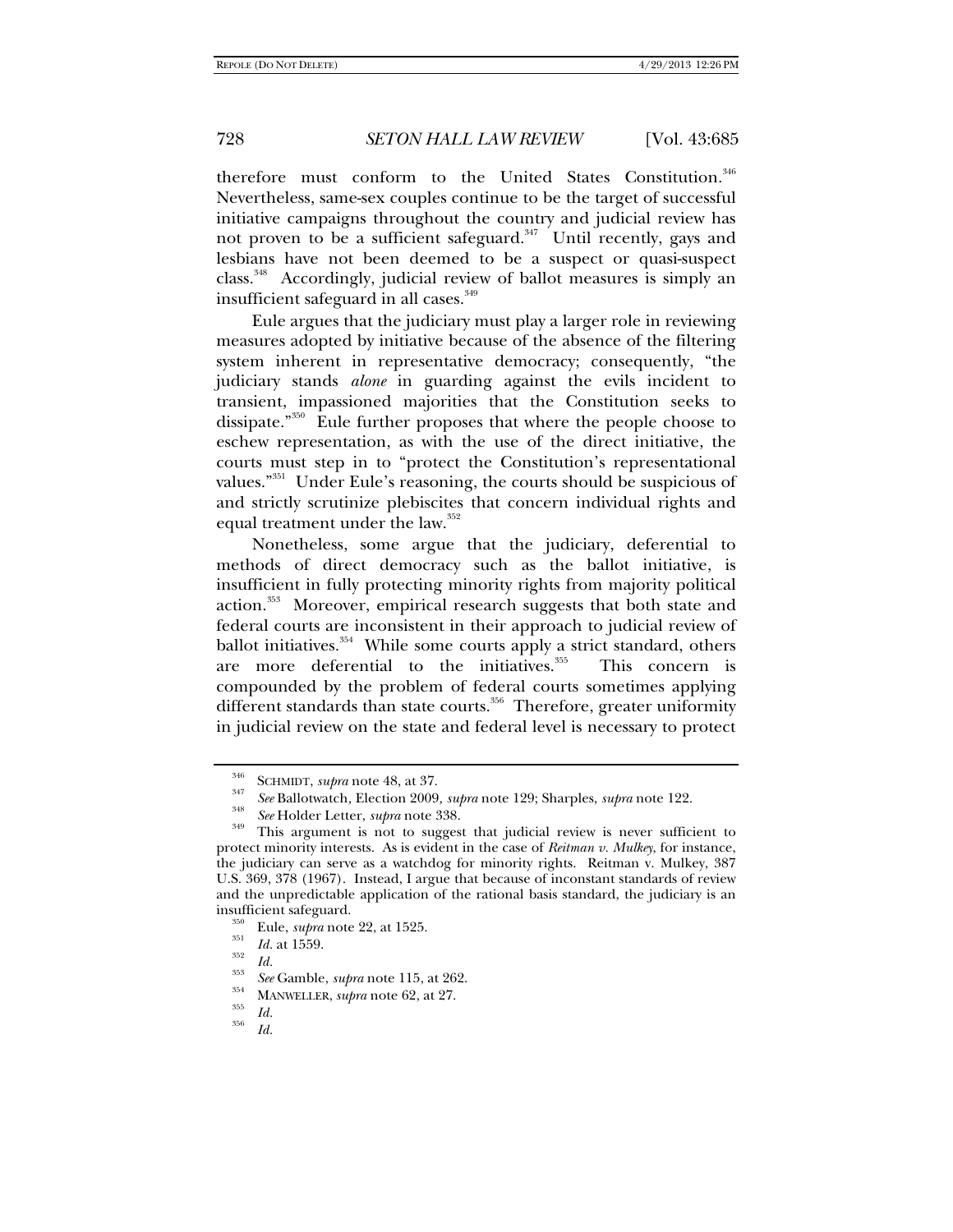minorities from majority political action. Without proper review and in the absence of safeguards, minorities remain vulnerable.

Moreover, while courts may strike down a measure affirmatively promoting discrimination, the direct repeal of preexisting legal protections may not trigger judicial intervention.<sup>357</sup> For example, in the District of Columbia, the legislative history of the IPA reveals that the Council was concerned that, in light of the *Reitman* holding, "the mere repeal of an anti-discrimination statute might not be sufficient to warrant judicial intervention."<sup>358</sup> While the distinction is nuanced, it is also significant. Courts are more likely to strike down a ballot initiative that imposes a policy of discrimination than one that repeals an anti-discrimination civil rights protection that the legislature previously enacted.<sup>359</sup> While courts likely will strike down government-sanctioned discrimination, they may not nullify a measure that "merely" repeals protections that the legislature deemed necessary, so long as the initiative does not explicitly promote discrimination.

Furthermore, one scholar has warned that so-called "initiative elites," a term used to identify individuals who are believed to have professionalized the initiative process, have become frustrated with the courts' inconsistent and intervening role in the direct democratic process.360 As Professor Matthew Manweller warns, if the courts serve as the sole mechanism charged with the duty to maintain "Madison's system of minority protections," they will frequently have to strike down measures, ultimately leading to resistance.<sup>361</sup> Initiative elites respond to the courts' involvement in the initiative process in order to protect their continued reliance on the autonomy of the process.<sup>362</sup> Moreover, initiative elites have become increasingly frustrated and openly hostile to the courts.<sup>363</sup> The initiative elites have pursued two different courses of action to adapt to judicial intervention and nullification: first, they have utilized the initiative process to restrict the role of the judiciary in the process; $364$  second, they have attacked

<sup>&</sup>lt;sup>357</sup> Gamble, *supra* note 115, at 262.<br>
<sup>358</sup> 2-317 Report, *supra* note 205, at 9; *see also* Gamble, *supra* note 115, at 262.<br>
<sup>359</sup> Gamble, *supra* note 115, at 262.<br>
MANWELLER, *supra* note 62, at 209.<br> *Id.* at 209

<sup>&</sup>lt;sup>364</sup> *Id.* For example, activist Don McIntire of Oregon drafted and qualified for the 2002 ballot Measure 21 and 22, both as a result of what the sponsor believed to be a too activist court. Measure 21 would have required that, in any judicial election, an option of "None of the Above" must be listed on the ballot. If this option received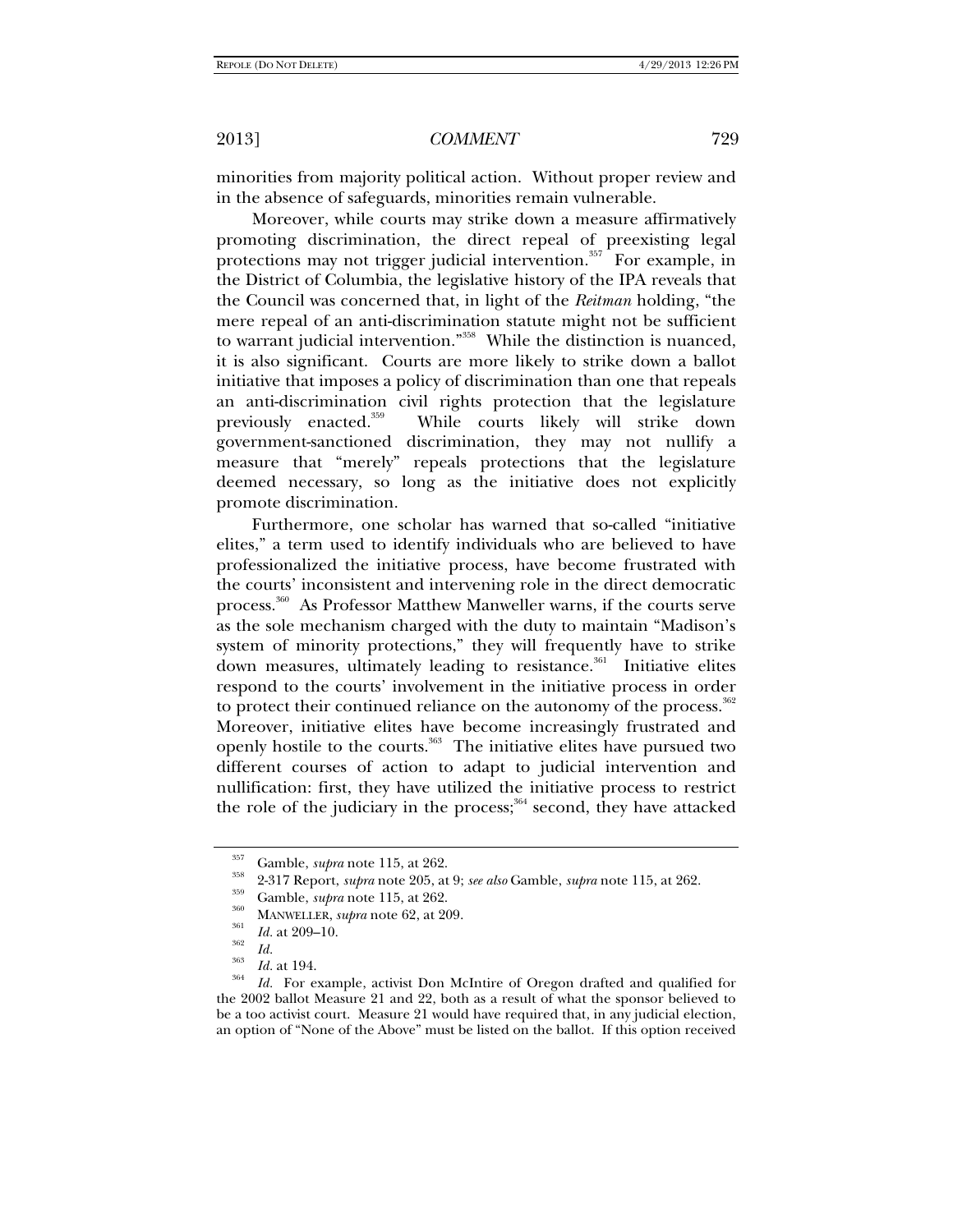the judiciary through the use of the recall or other tactics such as influencing judicial election campaigns to unseat jurists.<sup>365</sup> For instance, the recall of three Iowa Supreme Court justices after the court's unanimous decision legalizing same-sex marriage is a testament to this argument.<sup>366</sup> Initiative elites also might bear the burden of information costs in a judicial election in order to inform the public about a decision of a particular jurist, either by drafting candidates or by providing opposition research.<sup>367</sup>

The initiative elites' reactionary behavior likely will result in a more politicized court and less confidence in the judiciary's impartiality and accountability.<sup>368</sup> While further discussion of this potential phenomenon's impact on the courts is beyond the scope of this Comment, it is important to note that additional safeguards, such as the Human Rights Safeguard, are essential to the protection of minority rights in part because the courts are an insufficient watchdog in the face of the ever-increasing use of ballot initiatives to govern in the name of moral supremacy.

## *D. The Time for Reform*

Nineteen of the twenty-five jurisdictions with an initiative procedure in place adopted the initiative before 1919.<sup>369</sup> Since that time, "there has been relatively little systematic review of the initiative procedure."370 While most states have kept their initiative procedures in roughly the same form as when first adopted, the world has changed considerably since then.<sup>371</sup> We undoubtedly still live in an "era of real grievances."<sup>372</sup> Nevertheless, the issues of the day during the Progressive years, social ills arising due to modernization and an increased presence of government in one's everyday life, are not the same as many of today's concerns, particularly the "family values"

*I*<sub>370</sub> DUBOIS & FEENEY, *supra* note 56, at 232–33. *Id.* 

more votes than any judge listed, a special election would be held. *Id.* at 204–05. Even though this measure failed, such a measure may influence a judge the next time he or she is presented with a challenged ballot initiative on the docket. *Id.* at

MANWELLER, *supra* note 62, at 194–95. Manweller notes that initiative elites can do little to respond to federal courts that nullify initiatives, as federal judges are appointed for life and are therefore largely insulated from political pressures. *Id.* at 196.<br><sup>366</sup> *See* Sulzberger, *supra* note 43.<br><sup>367</sup> MANWELLER, *supra* note 62, at 198–99, 209.<br>*Id.* at 210–11; *see* Sulzberger, *supra* note 43.

*Id.* <sup>371</sup>*Id.* at 233. 372 CRONIN, *supra* note 24, at 6.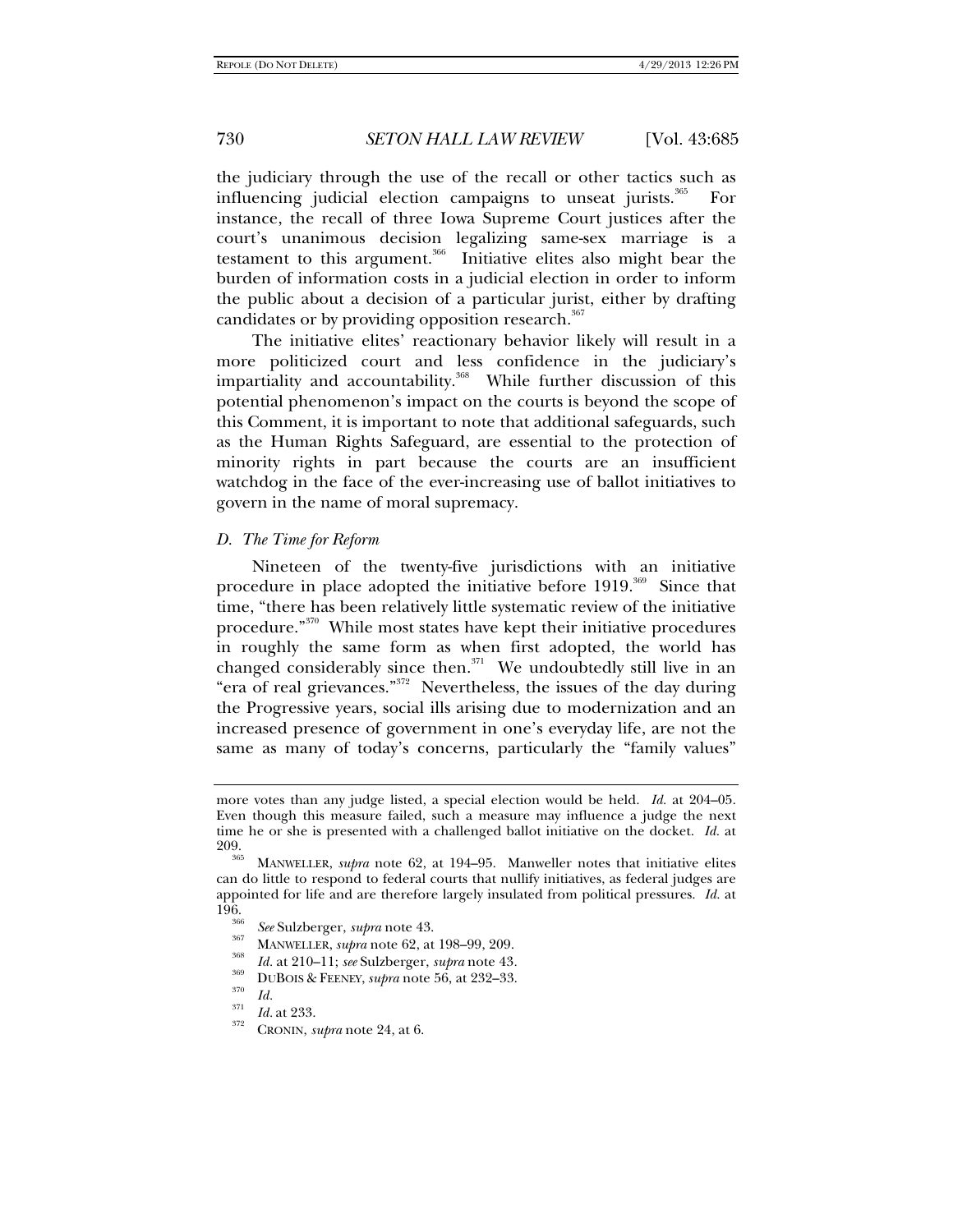issues typically targeted in modern ballot initiative campaigns.

Although states adopted initiative processes to combat powerful political machinery and special interests and to ensure state legislatures' responsiveness to those they represent, in *Strauss v. Horton* Justice Moreno found no evidence that the Progressives intended to preclude the protection of vulnerable minorities from the will of the majority. $373$  There is a stark difference between protecting against politically powerful minority groups and allowing the majoritarian process to impede the rights of disfavored and politically powerless minorities.<sup>374</sup>

Yet, it is true that direct democracy is not purely a source of oppression. The initiative has been and can continue to be a source of positive political reform. For instance, women's suffrage was a target of early state initiatives.<sup>375</sup> Moreover, in Maryland and Maine, ballot initiatives legalizing same-sex were passed by the majority of voters in the 2012 election.<sup>376</sup> But, despite the benefits that direct democracy provides, the initiative process continues to pose a serious risk to minority groups. $377$  While some may argue that the mere act of allowing civil rights to be put to a popular vote sharpens divisions in society, $378$  ballot initiatives are a reality and the ever-increasing utilization of ballot initiatives emphasizes the need for reform to ensure that ballot initiatives do not strip away the rights of vulnerable minorities.<sup>379</sup>

 *See id*. 375 Magleby, *supra* note 6, at 45. 376 *Election 2012: Same-Sex Marriage Passes in Maryland, Main*, CNN WIRE (Nov. 7, 2012), http://www.abc15.com/dpp/news/national/election-2012-same-sex-marriage

For instance, as briefly discussed above, *supra* note 38, the authorization of same-sex marriage, whether by legislative initiative or popular referendum, is a controversial issue currently facing citizens and government officials in New Jersey. Around the time of this writing, the New Jersey State Legislature passed legislation authorizing gay marriage, while New Jersey Governor Chris Christie has vetoed any such legislation. Kate Fernike, *Christie Keeps His Promise to Veto Gay Marriage Bill*, N.Y. TIMES, Feb. 7, 2012, *available at* http://www.nytimes.com/2012/02/18/nyregion

/christie-vetoes-gay-marriage-bill.html. Instead, the Governor proposed to put the question to the voters as a popular referendum, publicly stating: "this is not an issue that should rest solely in the hands of the Senate, or in the hands of the Speaker [of the New Jersey General Assembly] or the other 118 members of the Legislature. Let's let the people of New Jersey decide what is right for the state." *Transcript: Gov. Christie Speaks in Bridgewater on Gay Marriage*, ASBURY PARK PRESS, Jan. 24, 2012, *available at* http://www.app.com/article/20120124/NJNEWS10/301240066

<sup>373</sup> Strauss v. Horton, 207 P.3d 48, 133 (Cal. 2009) (Moreno, J., concurring in part and dissenting in part).<br> $\frac{374}{374}$  See id.

<sup>-</sup>passes-in-maryland-maine.<br><sup>377</sup> Adams, *supra* note 93, at 603.<br><sup>378</sup> See Gamble, *supra* note 115, at 262.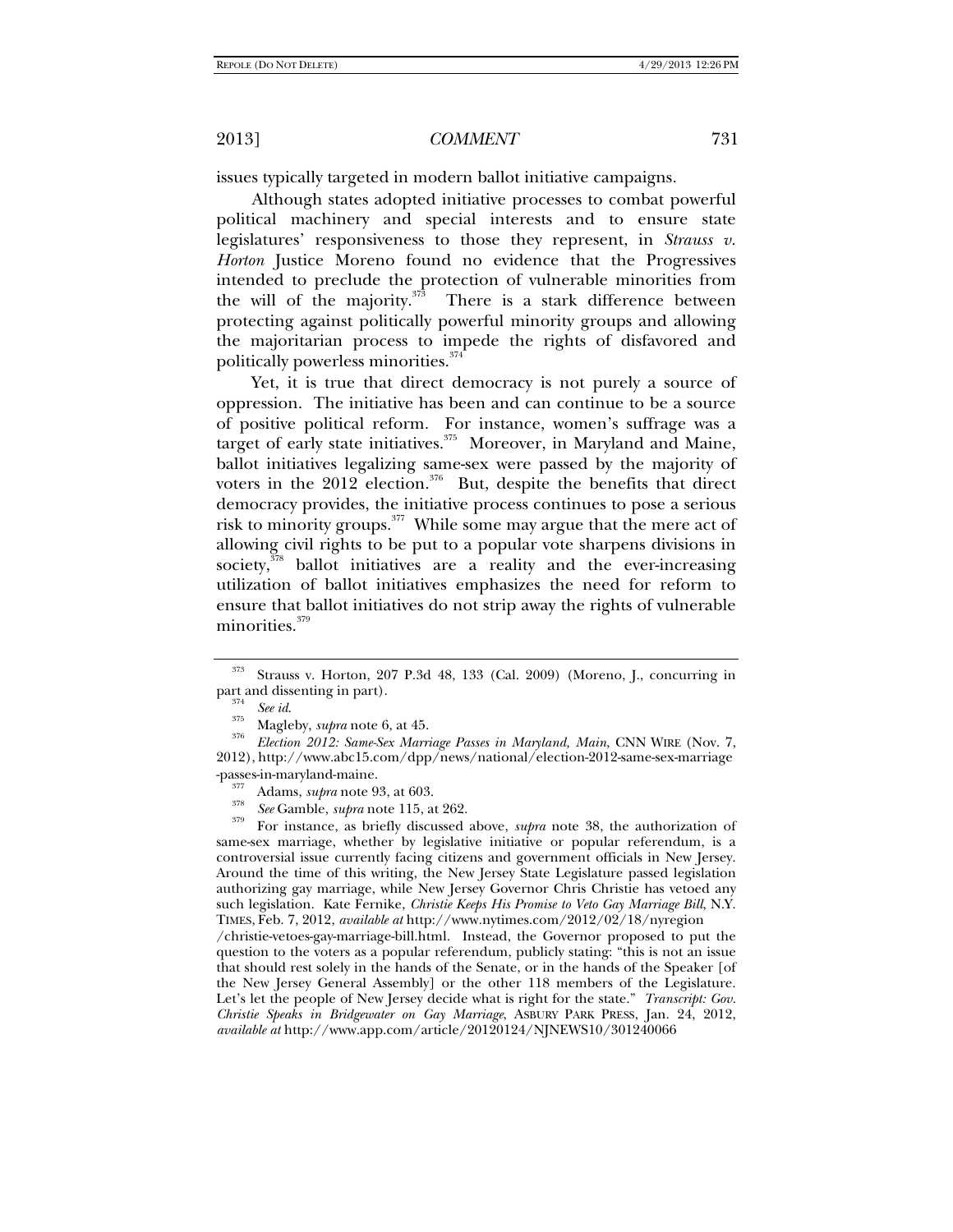/TRANSCRIPT-Gov-Christie-speaks-Bridgewater-gay-marriage. The Governor also indicated a belief that "if New Jersey is seriously looking to overturn hundreds of years of societal, legal and religious tradition, we need to give this issue the weight it merits" by "giving New Jerseyans the ability to give voice to the support or opposition of this measure." *Id.* The Governor caused some controversy among civil rights leaders when he indicated at a press conference that, "[p]eople would have been happy to have a referendum on civil rights rather than fighting and dying in the streets in the South." Matt Katz, *Christie Calls for Same-Sex Marriage Referendum*, PHILA. INQUIRER, Jan. 25, 2012, *available at* http://articles.philly.com/2012-01- 25/news/30663269\_1\_gay-marriage-bill-marriage-referendum-marriage-equality/3.

Currently pending in the New Jersey Legislature is a concurrent resolution: the constitutionally prescribed mechanism for placing public questions on the ballot at a general election, amending the state constitution to define "marriage" as "the legally recognized union of two persons of any gender." SCR-88, 215th Sen. (N.J. 2012). The current situation in New Jersey represents a somewhat unusual twist on the facts surrounding the public initiatives discussed elsewhere in this Comment. There are mixed views among proponents as to whether to proceed with the referendum. Governor Christie opposes same-sex marriage, but has indicated he would accept the results of any public referendum on the topic, while a majority of the Legislature, but not a veto-proof majority, support same-sex marriage, but not a public referendum. Katz, *supra* (noting that Senate President Stephen Sweeney announced that "[c]ivil rights will not be placed on the ballot"). Moreover, the public initiative is phrased as an expansion, rather than a reduction, of the currently existing rights of same-sex couples in contrast to the circumstances in California and Colorado, for example. Though anomalous in this regard, Governor Christie's attempt to circumvent the legislature emphasizes the conflict between minority rights and direct democracy and suggests that direct democratic processes must be restrained.

The debate over same-sex marriage and the use of direct democratic processes is not limited to New Jersey. On February 13, 2012, Washington Governor Chris Gregoire signed into law a measure that would legalize same-sex marriage. *Washington Gov Signs Gay Marriage Bill into Law*, USA TODAY, Feb. 13, 2012, *available at*  http://www.usatoday.com/news/nation/story/2012-02-13/washington-state-gaymarriage-law/53079236/1. The law would not take effect until June 7, 2012, and soon after Governor Gregoire signed the measure into law, opponents of same-sex marriage were preparing to challenge the measure, including a ballot initiative to be proposed for the November 2012 election that would require voters to either approve or overturn the new measure. *Id.* Washington voters ultimately voted to uphold the law allowing for same-sex marriage. *Same-Sex Marriage Wins on the Ballot for the First Time in American History*, THE ATLANTIC, Nov. 7, 2012, *available at* http://www.theatlantic.com/sexes/archive/2012/11/same-sex-marriage-wins-on-theballot-for-the-first-time-in-american-history/264704/. In early 2012 in Maryland, the state legislature's House Judiciary and Health and Government Operations Committee*s* conducted hearings on a bill that would legalize same-sex marriage. *Md. Advocates Pack Gay Marriage Hearing, Delegate Says Child Abuse Attempt Formed his View*, ASSOC. PRESS, Feb. 10, 2012, *available at* http://www.washingtonpost.com/local/mdhouse-panels-to-hear-gay-marriage-arguments-committees-will-consider-dueling

-bills/2012/02/10/gIQAt6Y02Q\_story.html. Opponents of same-sex marriage threatened to challenge the measure, if passed, via a 2012 general election referendum. *Id.* The law passed, and Maryland voters ultimately upheld the law by voting against a ballot measure in opposition to the law in the November 2012 election. John Wagner, Paul Schwartzman, & Ned Martel, *Maryland Approves Same-Sex Marriage Law*, WASH. POST (Nov. 7, 2012), http://articles.washingtonpost.com/2012- 11-07/local/35505987\_1\_marriage-law-marriage-measure-maryland-and-maine.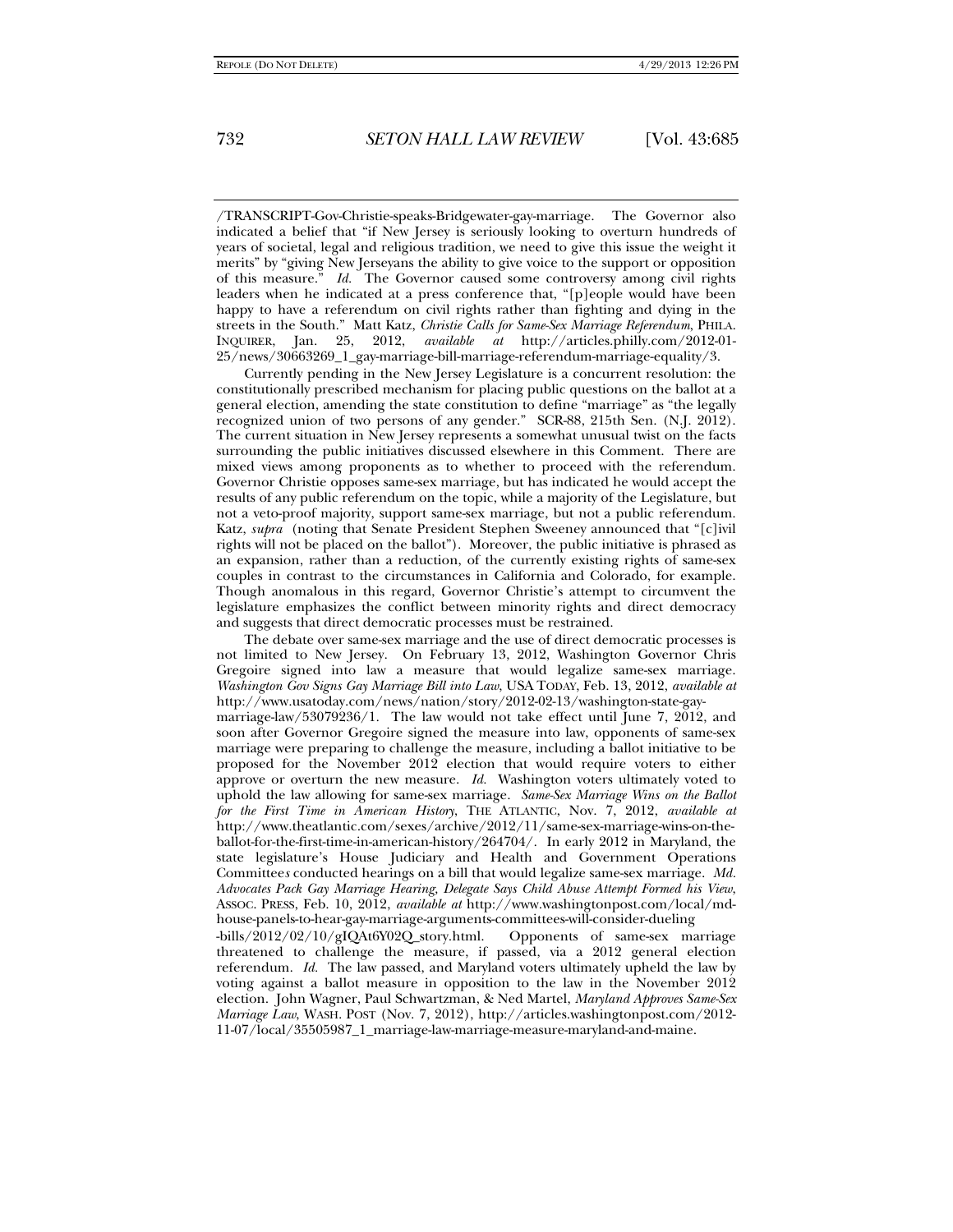## *E. States Should Adopt Reforms Mirroring the District of Columbia's Human Rights Safeguard*

Just as the District of Columbia Council was attuned to the events at the time of the enactment of the Safeguard, so too should states recognize that the initiative is sometimes used today to target politically vulnerable minorities. As contemporaneous events afforded the District of Columbia Council good reason "to anticipate that an initiative or referendum that would have the effect of authorizing discrimination could be a threat to the peace and to life and limb,"380 modern state governments ought to take notice of the District of Columbia's experience and recognize that ballot initiatives are being used, not to achieve social progress, but to target minority rights. The District of Columbia's continuous prioritization of protecting minority rights is evidenced by the District having the most stringent subject-matter limitation on the right to utilize the initiative process. Moreover, the Council's focus on the *Reitman* decision is persuasive. The Human Rights Safeguard ensures that citizens cannot use the initiative to strip a government of "neutrality toward protected minority classifications."<sup>381</sup> Without a safeguard, a majority of the electorate can use the ballot initiative to put the government in a position of sanctioning discrimination.

By focusing on particular constitutionally defined rights or provisions as opposed to the government's sanctioning of discrimination, there may always remain a segment of the population unprotected by the will of the majority. The Human Rights Safeguard provides a strong, preemptive check on potentially threatening majoritarian politics. The courts play an integral role in the direct democratic process and in the protection of minority rights, but the Human Rights Safeguard ensures that the fate of minority rights are not left to judicial intervention.

The Populists and Progressives originally promoted the initiative as a means of making the elected accountable to the electorate;

Meanwhile, voters approved a constitutional amendment banning same-sex marriage in North Carolina in May 2012. David Zucchino, *North Carolina Passes Ban on Gay Marriage*, L.A. TIMES, May 9, 2012, *available at* http://articles.latimes.com/2012/may /09/nation/la-na-gay-marriage-20120509. Minnesota voters also defeated a measure that would have allowed for same-sex marriage in November, 2012. Debbi Wilgoren, *Minnesota Rejects Same-Sex Marriage Ban*, WASH. POST (Nov. 7, 2012), http://www.washingtonpost.com/blogs/post-politics/wp/2012/11/07/minnesota -voters-reject-same-sex-marriage-ban/. 380 Jackson v. Bd. of Elections & Ethics, 999 A.2d 89, 112 n.44 (D.C. 2010), *cert.* 

*denied*, 131 S. Ct. 1001 (2011).

*See* 2-317 Report, *supra* note 205, at 9.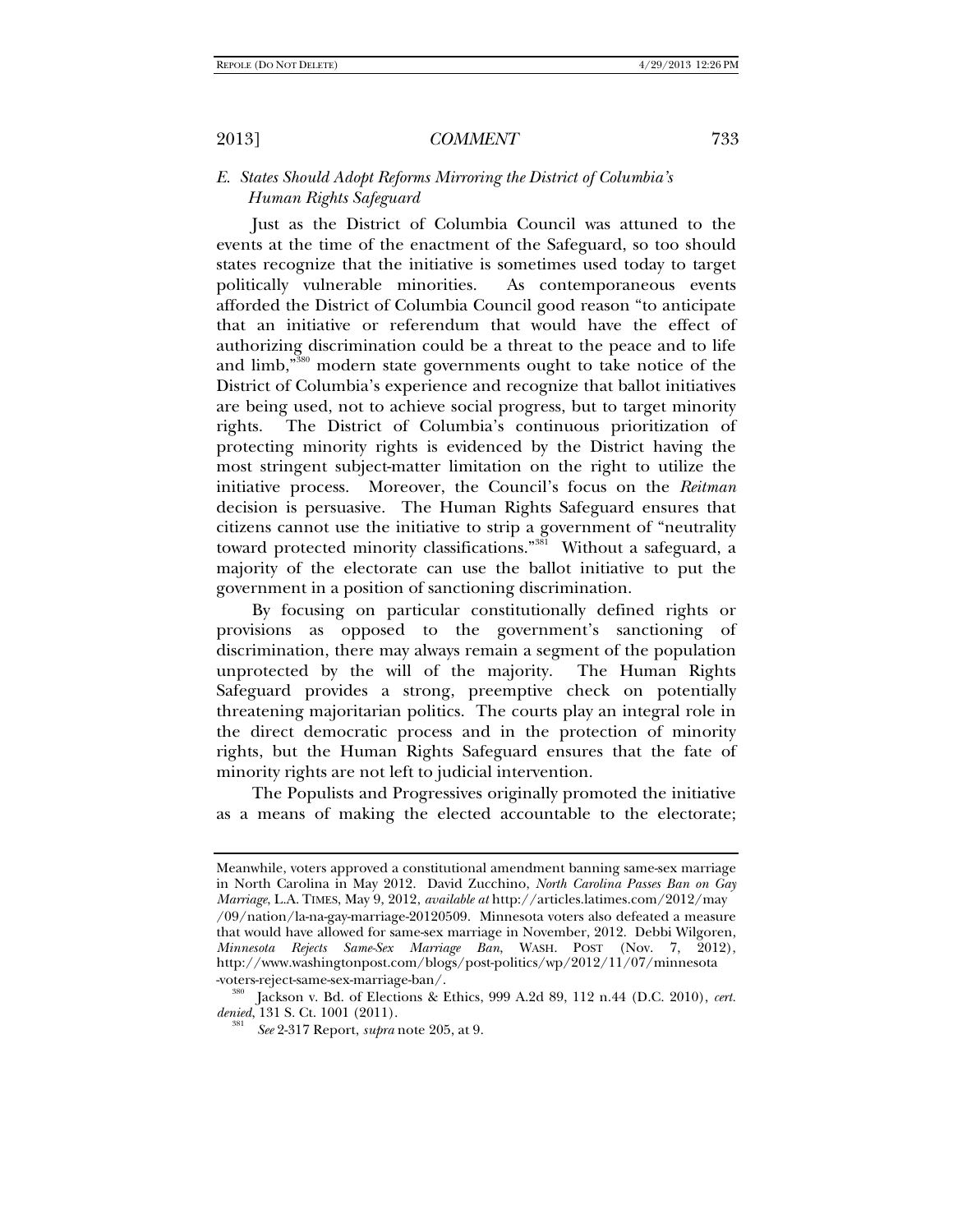similarly, the broad purpose of the CAA was to provide accountability of the elected to the electorate.<sup>382</sup> The *entire* electorate means just that—if certain minority segments of a community can be targeted by others, the initiative process cannot serve its intended purpose. By allowing the Board to reject any initiative that would place the District in the posture of condoning discrimination,<sup>383</sup> the District's citizens can use the initiative process to hold their government accountable and promote policy change while promoting accountability to the *entire* electorate. The Human Rights Safeguard, therefore, supplements judicial intervention, allows for direct democratic methods to affect social change, and ensures that politically powerful majorities cannot limit minority rights through ballot initiatives.

#### VI. CONCLUSION

Liberty is to faction what air is to fire, an ailment without which it instantly expires. But it could not be a less folly to abolish liberty, which is essential to political life, because it nourishes faction that it would be to wish annihilation of air, which is essential to animal life, because it imparts to its destructive agency.<sup>38</sup>

Liberty must be moderated. As Gamble has aptly concluded, how a society treats a "threat to political minorities is one of the most volatile issues a society can face."<sup>385</sup> The way a society treats its most vulnerable is a testament to the value that society places on humanity, democracy, and liberty. And while the process of direct democracy may have its place in a representative democracy, direct democracy must be tempered by justice.

The initiative remains popular in this country, and as current trends seem to indicate,<sup>386</sup> direct democratic processes are prevalently used to legislate minority rights and civil liberties. Furthermore, it is more likely that additional states will adopt initiative procedures than it is that any state will repeal them.<sup>387</sup> The increasing popularity of the initiative suggests the need for immediate reform. Absent the checks that representative democracy provides, minorities cannot be

<sup>382</sup> 

<sup>&</sup>lt;sup>382</sup> *Jackson*, 999 A.2d at 105.<br>
<sup>383</sup> *See* 2-317 Report, *supra* note 205, at 9.<br>
<sup>384</sup> Smith, *supra* note 17, at 563.<br>
<sup>385</sup> Gamble, *supra* note 115, at 262.<br>
<sup>386</sup> *See*, *e.g.*, *supra* note 379.<br>
Richard B. Coll *Initiative: Procedures That do and Don't Work*, 66 U. COLO. L. REV. 47, 56 (1995).